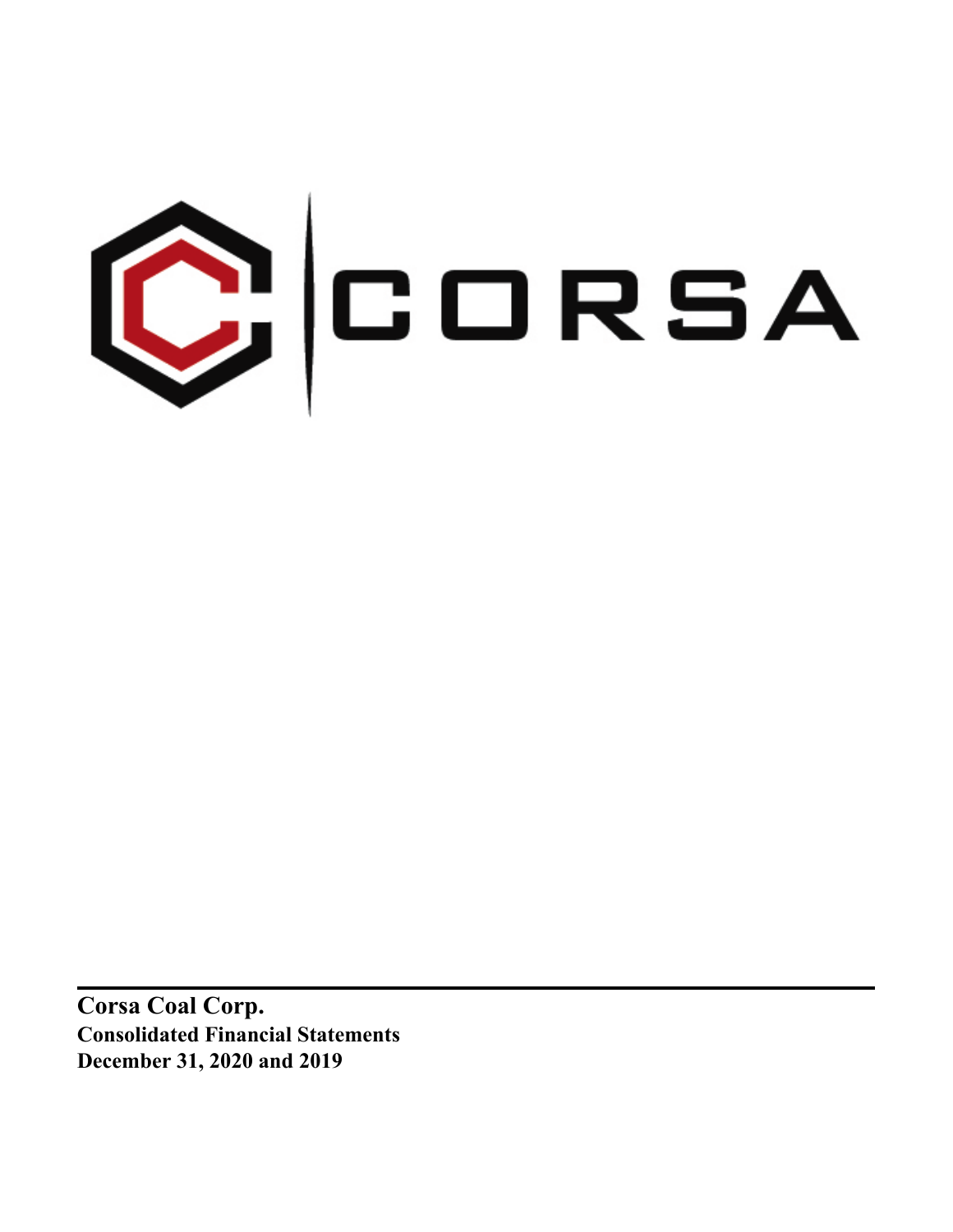

#### **Independent Auditor's Report**

#### **To the Shareholders of Corsa Coal Corp.**

### **Opinion**

We have audited the consolidated financial statements of Corsa Coal Corp. and its subsidiaries (the Company), which comprise the consolidated balance sheet as at December 31, 2020, and the consolidated statements of operations and comprehensive income (loss), changes in shareholders' equity, and cash flows for the year then ended, and notes to the consolidated financial statements, including a summary of significant accounting policies.

In our opinion, the accompanying consolidated financial statements present fairly, in all material respects, the consolidated financial position of the Company as at December 31, 2020, and its consolidated financial performance and its consolidated cash flows for the year then ended in accordance with International Financial Reporting Standards (IFRS).

#### **Basis for Opinion**

We conducted our audit in accordance with Canadian generally accepted auditing standards. Our responsibilities under those standards are further described in the Auditor's Responsibilities for the Audit of the Consolidated Financial Statements section of our report. We are independent of the Company in accordance with the ethical requirements that are relevant to our audit of the consolidated financial statements in Canada, and we have fulfilled our other ethical responsibilities in accordance with these requirements. We believe that the audit evidence we have obtained is sufficient and appropriate to provide a basis for our opinion.

#### **Other Matter**

The consolidated financial statements of the Company for the year ended December 31, 2019, were audited by another auditor who expressed an unmodified opinion on those consolidated financial statements on March 30, 2020.

#### **Other Information**

Management is responsible for the other information. The other information comprises the Management's Discussion and Analysis but does not include the consolidated financial statements and our auditor's report thereon.

Our opinion on the consolidated financial statements does not cover the other information and we do not express any form of assurance conclusion thereon.

In connection with our audit of the consolidated financial statements, our responsibility is to read the other information identified above and, in doing so, consider whether the other information is materially inconsistent with the consolidated financial statements or our knowledge obtained in the audit, or otherwise appears to be materially misstated.

We obtained Management's Discussions and Analysis prior to the date of this auditor's report. If, based on the work we have performed on this other information, we conclude that there is a material misstatement of this other information, we are required to report that fact in this auditor's report. We have nothing to report in this regard.

#### **Responsibilities of Management and Those Charged with Governance for the Consolidated Financial Statements**

Management is responsible for the preparation and fair presentation of the consolidated financial statements in accordance with IFRS, and for such internal control as management determines is necessary to enable the preparation of consolidated financial statements that are free from material misstatement, whether due to fraud or error.

In preparing the consolidated financial statements, management is responsible for assessing the Company's ability to continue as a going concern, disclosing, as applicable, matters related to going concern and using the going concern basis of accounting unless management either intends to liquidate the Company or to cease operations, or has no realistic alternative but to do so.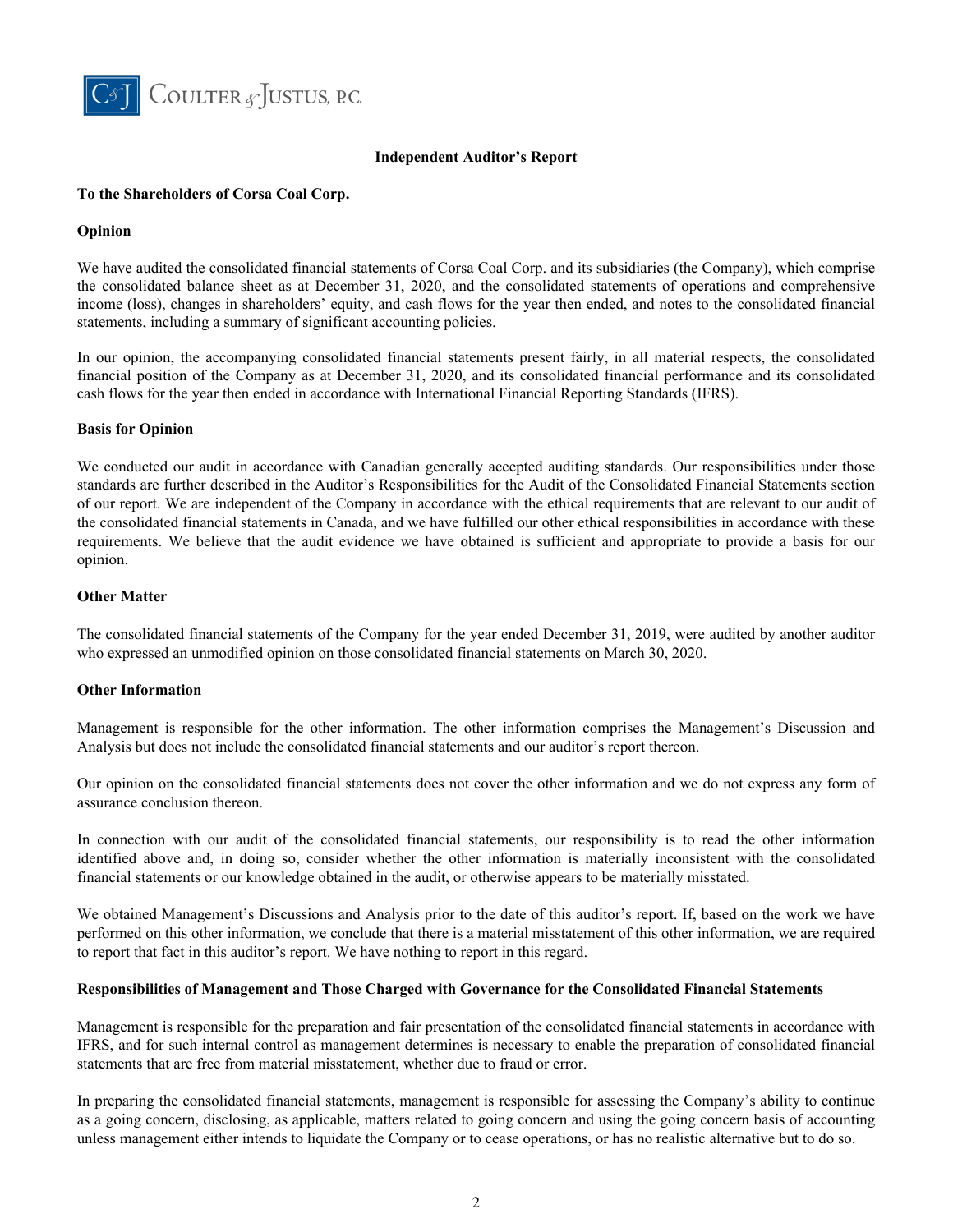Those charged with governance are responsible for overseeing the Company's financial reporting process.

#### **Auditor's Responsibilities for the Audit of the Consolidated Financial Statements**

Our objectives are to obtain reasonable assurance about whether the consolidated financial statements as a whole are free from material misstatement, whether due to fraud or error, and to issue an auditor's report that includes our opinion. Reasonable assurance is a high level of assurance, but is not a guarantee that an audit conducted in accordance with Canadian generally accepted auditing standards will always detect a material misstatement when it exists. Misstatements can arise from fraud or error and are considered material if, individually or in the aggregate, they could reasonably be expected to influence the economic decisions of users taken on the basis of these consolidated financial statements.

As part of an audit in accordance with Canadian generally accepted auditing standards, we exercise professional judgment and maintain professional skepticism throughout the audit. We also:

- Identify and assess the risks of material misstatement of the consolidated financial statements, whether due to fraud or error, design and perform audit procedures responsive to those risks, and obtain audit evidence that is sufficient and appropriate to provide a basis for our opinion. The risk of not detecting a material misstatement, resulting from fraud is higher than for one resulting from error, as fraud may involve collusion, forgery, intentional omissions, misrepresentations, or the override of internal control.
- Obtain an understanding of internal control relevant to the audit in order to design audit procedures that are appropriate in the circumstances, but not for the purpose of expressing an opinion on the effectiveness of the Company's internal control.
- Evaluate the appropriateness of accounting policies used and the reasonableness of accounting estimates and related disclosures made by management.
- Conclude on the appropriateness of management's use of the going concern basis of accounting and, based on the audit evidence obtained, whether a material uncertainty exists related to the events or conditions that may cast significant doubt on the Company's ability to continue as a going concern. If we conclude that a material uncertainty exists, we are required to draw attention in our auditor's report to the related disclosures in the consolidated financial statements or, if such disclosures are inadequate, to modify our opinion. Our conclusions are based on the audit evidence obtained up to the date of our auditor's report. However, future events or conditions may cause the Company to cease to continue as a going concern.
- Evaluate the overall presentation, structure and content of the consolidated financial statements, including the disclosures, and whether the consolidated financial statements represent the underlying transactions and events in a manner that achieves fair presentation.
- Obtain sufficient appropriate audit evidence regarding the financial information of the entities or business activities within the Company to express an opinion on the consolidated financial statements. We are responsible for the direction, supervision and performance of the audit. We remain solely responsible for our audit opinion.

We communicate with those charged with governance regarding, among other matters, the planned scope and timing of the audit and significant audit findings, including any significant deficiencies in internal control that we identify during our audit.

We also provide those charged with governance with a statement that we have complied with relevant ethical requirements regarding independence, and to communicate with them all relationships and other matters that may reasonably be thought to bear on our independence, and where applicable, related safeguards.

The engagement partner on the audit resulting in this independent auditor's report is Richard A. Jackson.

Coulter & Justus, P.C.

Certified Public Accountants Knoxville, Tennessee March 3, 2021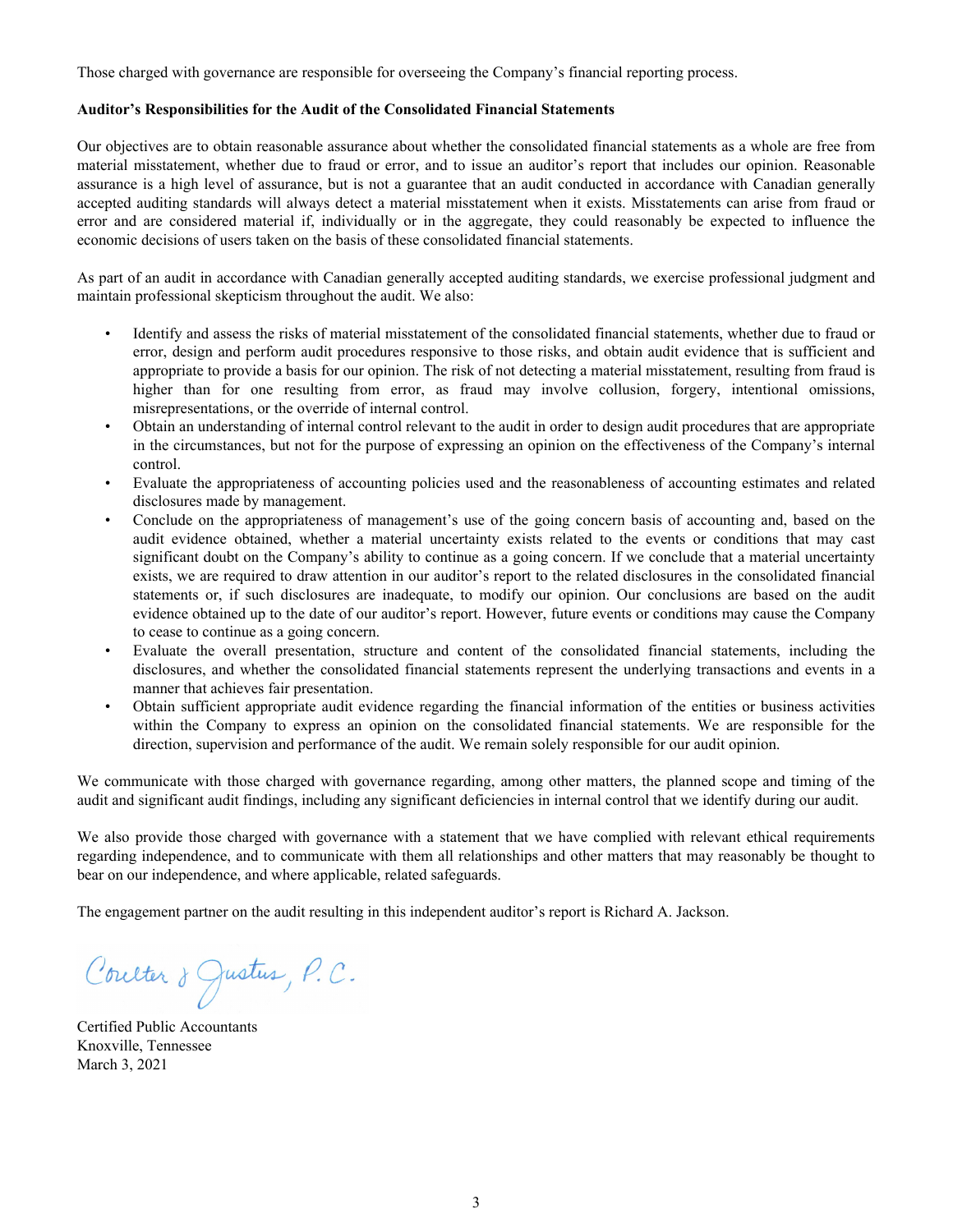| <b>Assets</b>                                                  |                          | December 31,<br>2020 |                          | December 31,<br>2019 |
|----------------------------------------------------------------|--------------------------|----------------------|--------------------------|----------------------|
| Cash                                                           | $\overline{\mathcal{S}}$ | 24,480               | $\overline{\mathcal{S}}$ | 4,296                |
| Accounts receivable (note 5)                                   |                          | 5,442                |                          | 29,292               |
| Prepaid expenses and other current assets                      |                          | 3,443                |                          | 4,461                |
| Inventories (note 6)                                           |                          | 9,149                |                          | 10,477               |
| <b>Current Assets</b>                                          |                          | 42,514               |                          | 48,526               |
| Restricted cash and investments (note 7)                       |                          | 39,420               |                          | 37,166               |
| Advance royalties and other assets                             |                          | 2,798                |                          | 3,905                |
| Property, plant and equipment, net (note 8)                    |                          | 125,420              |                          | 179,729              |
| <b>Total Assets</b>                                            | $\mathcal{S}$            | 210,152              | $\mathbb S$              | 269,326              |
|                                                                |                          |                      |                          |                      |
| <b>Liabilities</b>                                             |                          |                      |                          |                      |
| Accounts payable and accrued liabilities (note 9)              | \$                       | 9,940                | \$                       | 22,552               |
| Notes payable                                                  |                          |                      |                          | 7                    |
| Lease liabilities - current (note 10)                          |                          | 1,409                |                          | 957                  |
| Loan payable, net – current (note 11)                          |                          | 4,142                |                          | 2,576                |
| Paycheck Protection Program Ioan payable - current (note 11)   |                          | 654                  |                          |                      |
| Other liabilities - current (note 12)                          |                          | 1,625                |                          | 2,684                |
| Reclamation and water treatment provision (note 13)            |                          | 2,646                |                          | 3,419                |
| <b>Current Liabilities</b>                                     |                          | 20,416               |                          | 32,195               |
|                                                                |                          |                      |                          |                      |
| Revolving credit facility (note 11)                            |                          |                      |                          | 14,490               |
| Loan payable, net - long-term (note 11)                        |                          | 28,446               |                          | 8,282                |
| Paycheck Protection Program loan payable - long-term (note 11) |                          | 472                  |                          |                      |
| Lease liabilities $-$ long-term (note 10)                      |                          | 2,772                |                          | 2,564                |
| Other liabilities - long-term (note 12)                        |                          | 5,466                |                          | 4,885                |
| Reclamation and water treatment provision (note 13)            |                          | 64,863               |                          | 55,752               |
| <b>Total Liabilities</b>                                       |                          | 122,435              |                          | 118,168              |
| <b>Equity</b>                                                  |                          |                      |                          |                      |
| Share capital (note 15)                                        |                          | 180,130              |                          | 180,130              |
| Contributed surplus                                            |                          | 341                  |                          | 988                  |
| Accumulated deficit                                            |                          | (137, 856)           |                          | (82,063)             |
| <b>Total Shareholders' Equity</b>                              |                          | 42,615               |                          | 99,055               |
| Non-controlling interest                                       |                          | 45,102               |                          | 52,103               |
| <b>Total Equity</b>                                            |                          | 87,717               |                          | 151,158              |
| <b>Total Liabilities and Equity</b>                            | $\overline{\$}$          | 210,152              | $\overline{\$}$          | 269,326              |

Commitments and Contingencies (note 28)

*The accompanying notes are an integral part of these consolidated financial statements.*

Approved by the Board of Directors:

*/s/ Robert C. Sturdivant /s/ Alan M. De'Ath* 

Robert C. Sturdivant, Director Alan M. De'Ath, Director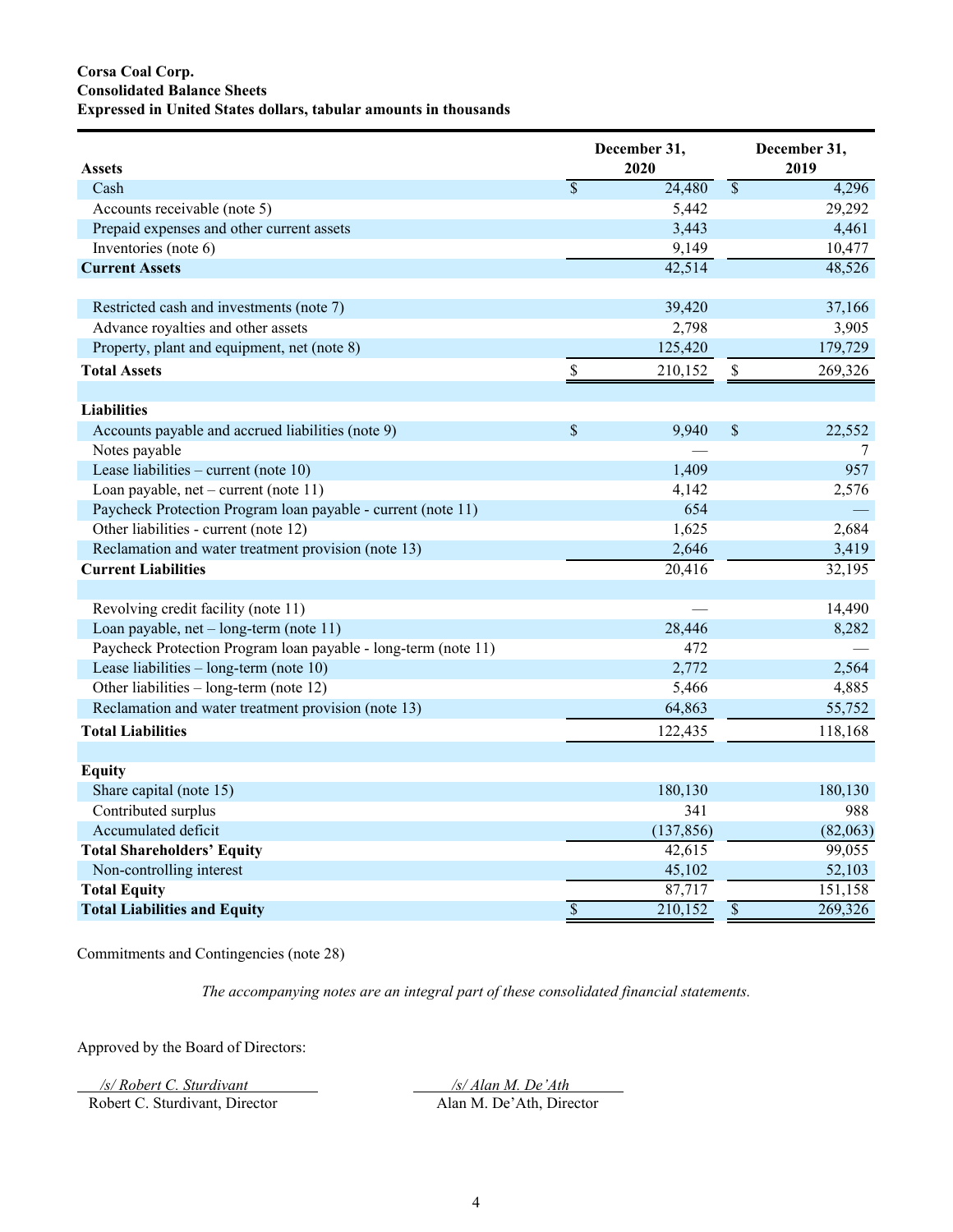# **Corsa Coal Corp. Consolidated Statements of Operations and Comprehensive Income (Loss) Expressed in United States dollars, tabular amounts in thousands except for per share amounts**

|                                                               | For the years ended<br>December 31, |               |               |           |  |
|---------------------------------------------------------------|-------------------------------------|---------------|---------------|-----------|--|
|                                                               |                                     | 2020          |               | 2019      |  |
| Revenue (note 16)                                             | $\mathcal{S}$                       | 128,486       | $\mathcal{S}$ | 232,069   |  |
| Cost of sales (note 17)                                       |                                     | (144, 402)    |               | (216,748) |  |
| Cost of sales - asset impairment (note 17)                    |                                     | (41, 684)     |               |           |  |
| Total cost of sales                                           |                                     | (186,086)     |               | (216,748) |  |
| <b>Gross (Loss) Margin</b>                                    |                                     | (57,600)      |               | 15,321    |  |
|                                                               |                                     |               |               |           |  |
| Selling, general and administrative expense (notes 18 and 19) |                                     | (10, 057)     |               | (15,748)  |  |
| <b>Loss from operations</b>                                   |                                     | (67, 657)     |               | (427)     |  |
|                                                               |                                     |               |               |           |  |
| Finance expense (note 20)                                     |                                     | (5,170)       |               | (7,628)   |  |
| Finance income (note 20)                                      |                                     | 812           |               | 4,205     |  |
| Other income, net (note 21)                                   |                                     | 8,381         |               | 3,337     |  |
| Loss before tax                                               |                                     | (63, 634)     |               | (513)     |  |
|                                                               |                                     |               |               |           |  |
| Current income tax expense (note 23)                          |                                     | 89            |               |           |  |
| Deferred income tax expense (note 23)                         |                                     |               |               |           |  |
| Provision for income taxes                                    |                                     | 89            |               |           |  |
|                                                               |                                     |               |               |           |  |
| Net and comprehensive loss                                    | $\mathcal{S}$                       | $(63,723)$ \$ |               | (513)     |  |
|                                                               |                                     |               |               |           |  |
| Attributable to:                                              |                                     |               |               |           |  |
| Shareholders                                                  | $\frac{1}{2}$                       | $(56,722)$ \$ |               | (2,720)   |  |
| Non-controlling interest                                      | $\boldsymbol{\mathsf{S}}$           | $(7,001)$ \$  |               | 2,207     |  |
|                                                               |                                     |               |               |           |  |
| Basic (loss) earnings per share (note 22)                     | $\boldsymbol{\mathsf{S}}$           | $(0.60)$ \$   |               | (0.03)    |  |
|                                                               |                                     |               |               |           |  |
| Diluted (loss) earnings per share (note 22)                   | $\boldsymbol{\mathsf{S}}$           | $(0.60)$ \$   |               | (0.03)    |  |

*The accompanying notes are an integral part of these consolidated financial statements.*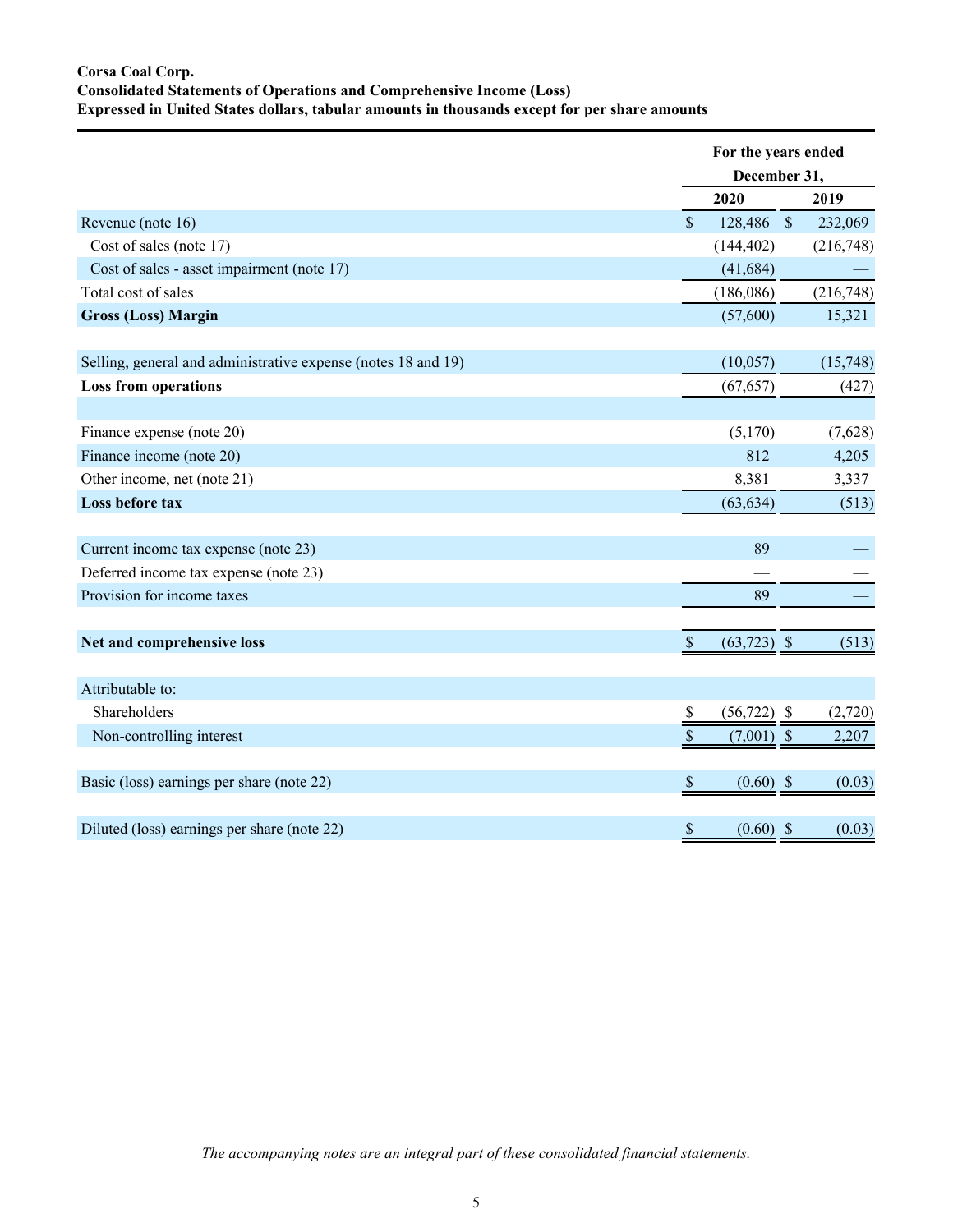# **Corsa Coal Corp. Consolidated Statements of Changes in Shareholders' Equity Expressed in United States dollars, tabular amounts in thousands**

|                                       |                                                                 |                         |         |                                      |       |     | For the year ended December 31, 2020 |              |                                        |   |                               |
|---------------------------------------|-----------------------------------------------------------------|-------------------------|---------|--------------------------------------|-------|-----|--------------------------------------|--------------|----------------------------------------|---|-------------------------------|
|                                       | <b>Number</b><br>of Corsa<br>Common<br><b>Shares</b><br>(000's) | <b>Share</b><br>Capital |         | <b>Contributed</b><br><b>Surplus</b> |       |     | Accumulated<br><b>Deficit</b>        |              | Non-<br>Controlling<br><b>Interest</b> |   | <b>Total</b><br><b>Equity</b> |
| <b>Balance - January 1, 2020</b>      | 94,759                                                          | S.                      | 180,130 | S                                    | 988   | \$. | (82,063)                             | \$           | 52,103                                 | S | 151,158                       |
| Stock-based compensation<br>(note 19) |                                                                 |                         |         |                                      | 282   |     |                                      |              |                                        |   | 282                           |
| Stock option expiration/forfeiture    |                                                                 |                         |         |                                      | (929) |     | 929                                  |              |                                        |   |                               |
| Net and comprehensive loss            |                                                                 |                         |         |                                      |       |     | (56, 722)                            |              | (7,001)                                |   | (63, 723)                     |
| <b>Balance - December 31, 2020</b>    | 94,759                                                          | ъ                       | 180,130 | S.                                   | 341   |     | (137, 856)                           | <sup>S</sup> | 45,102                                 |   | 87,717                        |

|                                       |               |         |              |                | For the year ended December 31, 2019 |                |             |                 |             |               |         |  |
|---------------------------------------|---------------|---------|--------------|----------------|--------------------------------------|----------------|-------------|-----------------|-------------|---------------|---------|--|
|                                       | <b>Number</b> |         |              |                |                                      |                |             |                 |             |               |         |  |
|                                       | of Corsa      |         |              |                |                                      |                |             |                 |             |               |         |  |
|                                       | Common        | Non-    |              |                |                                      |                |             |                 |             |               |         |  |
|                                       | <b>Shares</b> |         | <b>Share</b> |                | <b>Contributed</b>                   |                | Accumulated |                 | Controlling | <b>Total</b>  |         |  |
|                                       | (000's)       | Capital |              | <b>Surplus</b> |                                      | <b>Deficit</b> |             | <b>Interest</b> |             | <b>Equity</b> |         |  |
| Balance - January 1, 2019             | 94,759        |         | 180,130      | S              | 2,244                                | S              | (81, 274)   | S               | 49,896      | S             | 150,996 |  |
| Stock-based compensation<br>(note 19) |               |         |              |                | 675                                  |                |             |                 |             |               | 675     |  |
| Stock option expiration/forfeiture    |               |         |              |                | (1, 931)                             |                | 1,931       |                 |             |               |         |  |
| Net and comprehensive loss            |               |         |              |                |                                      |                | (2,720)     |                 | 2,207       |               | (513)   |  |
| <b>Balance - December 31, 2019</b>    | 94,759        |         | 180,130      |                | 988                                  |                | (82,063)    |                 | 52,103      |               | 151,158 |  |

*The accompanying notes are an integral part of these consolidated financial statements.*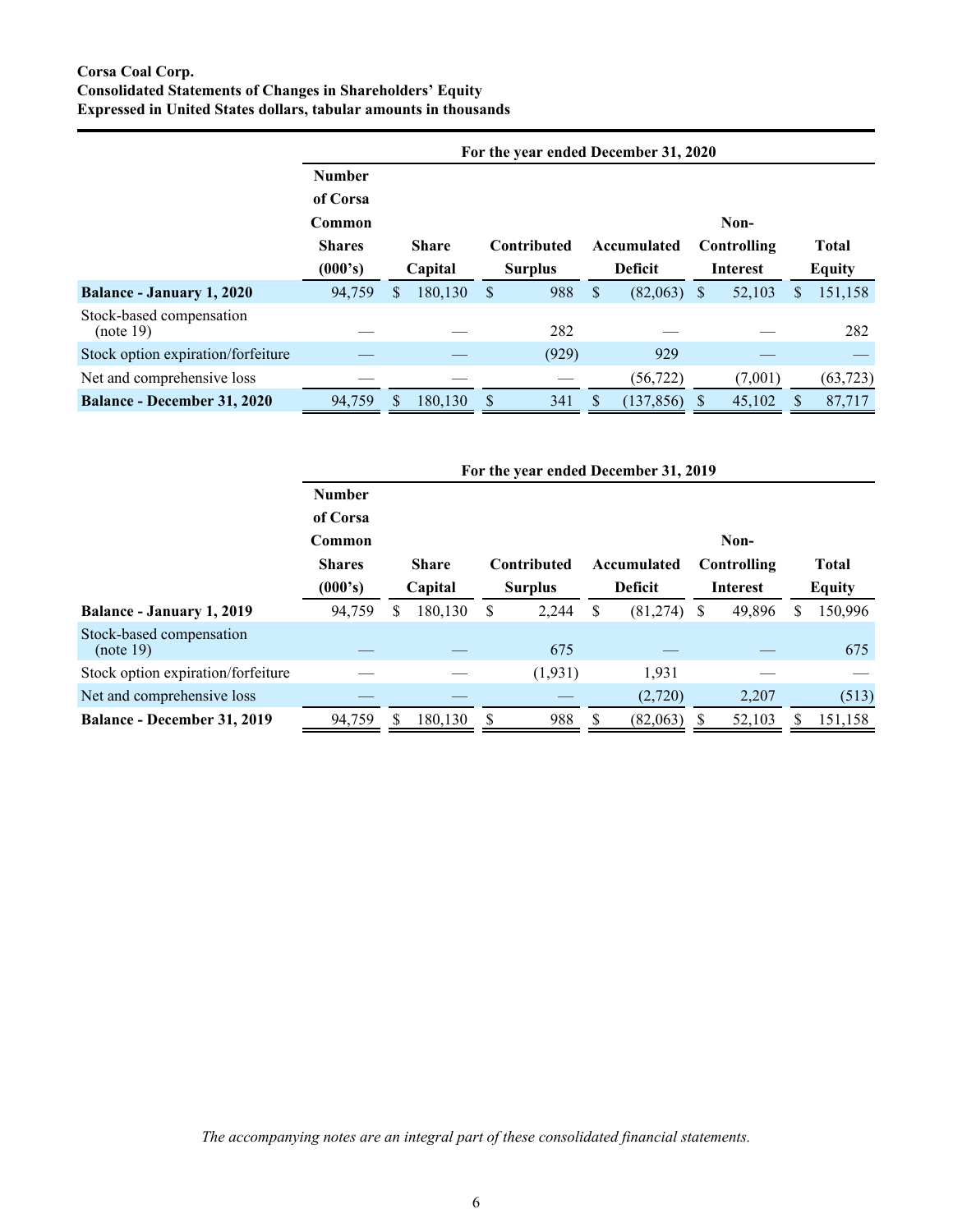# **Corsa Coal Corp. Consolidated Statements of Cash Flows Expressed in United States dollars, tabular amounts in thousands**

|                                                                     | For the years ended   |                        |
|---------------------------------------------------------------------|-----------------------|------------------------|
|                                                                     | December 31,<br>2020  | 2019                   |
| <b>Operating Activities</b>                                         |                       |                        |
| Net and comprehensive (loss) income                                 | \$<br>$(63,723)$ \$   | (513)                  |
| Items not affecting cash:                                           |                       |                        |
| Paycheck Protection Program grant income (note 11)                  | (7,227)               |                        |
| Amortization                                                        | 19,825                | 25,961                 |
| Stock-based compensation expense (note 19)                          | 282                   | 675                    |
| Non-cash finance expense (income)                                   | 760                   | (754)                  |
| Asset impairment (note 8)                                           | 41,684                |                        |
| Change in estimate of reclamation provision                         | 7,791                 | 1,190                  |
| Write-off of advance royalties and other assets                     | 484                   | 171                    |
| Other non-cash operating expense                                    | 1,189                 | 795                    |
| Cash spent on reclamation and water treatment activities (note 13)  | (3,251)               | (6, 130)               |
| Changes in working capital balances related to operations (note 24) | 12,880                | (6,709)                |
| Cash provided by operating activities                               | 10,694                | 14,686                 |
|                                                                     |                       |                        |
| <b>Investing Activities</b>                                         |                       |                        |
| Restricted cash and investments                                     | (3, 432)              | (2,974)                |
| Restricted cash and investments released                            | 935                   | 897                    |
| Advance royalties and other assets                                  | (567)                 | (1,141)                |
| Proceeds on sale of assets                                          |                       | 339                    |
| Property, plant and equipment additions                             | (1, 850)              | (7,362)                |
| Cash used in investing activities                                   | (4, 914)              | (10, 241)              |
|                                                                     |                       |                        |
| <b>Financing Activities</b>                                         |                       |                        |
| Proceeds from Revolving Credit Facility borrowings                  | 64,698                | 82,198                 |
| Repayments of Revolving Credit Facility borrowings                  | (79, 187)             | (67, 709)              |
| Proceeds from Paycheck Protection Program borrowings                | 8,353                 |                        |
| Proceeds from issuance of loan payable                              | 25,000                | 12,000                 |
| Debt issuance costs                                                 | (720)                 | (538)                  |
| Repayment of loan payable                                           | (2,610)               | (33,035)               |
| Repayment of notes payable                                          | (7)                   | (418)                  |
| Repayment of lease liabilities                                      | (1, 123)              | (2,771)                |
| Cash provided by (used in) financing activities                     | 14,404                | (10, 273)              |
| Net increase (decrease) in cash for the year                        | 20,184                | (5,828)                |
| Cash, beginning of year                                             | 4,296                 | 10,124                 |
| Cash, end of year                                                   | $\mathbb S$<br>24,480 | $\mathcal{S}$<br>4,296 |

Supplemental disclosure (note 24)

*The accompanying notes are an integral part of these consolidated financial statements.*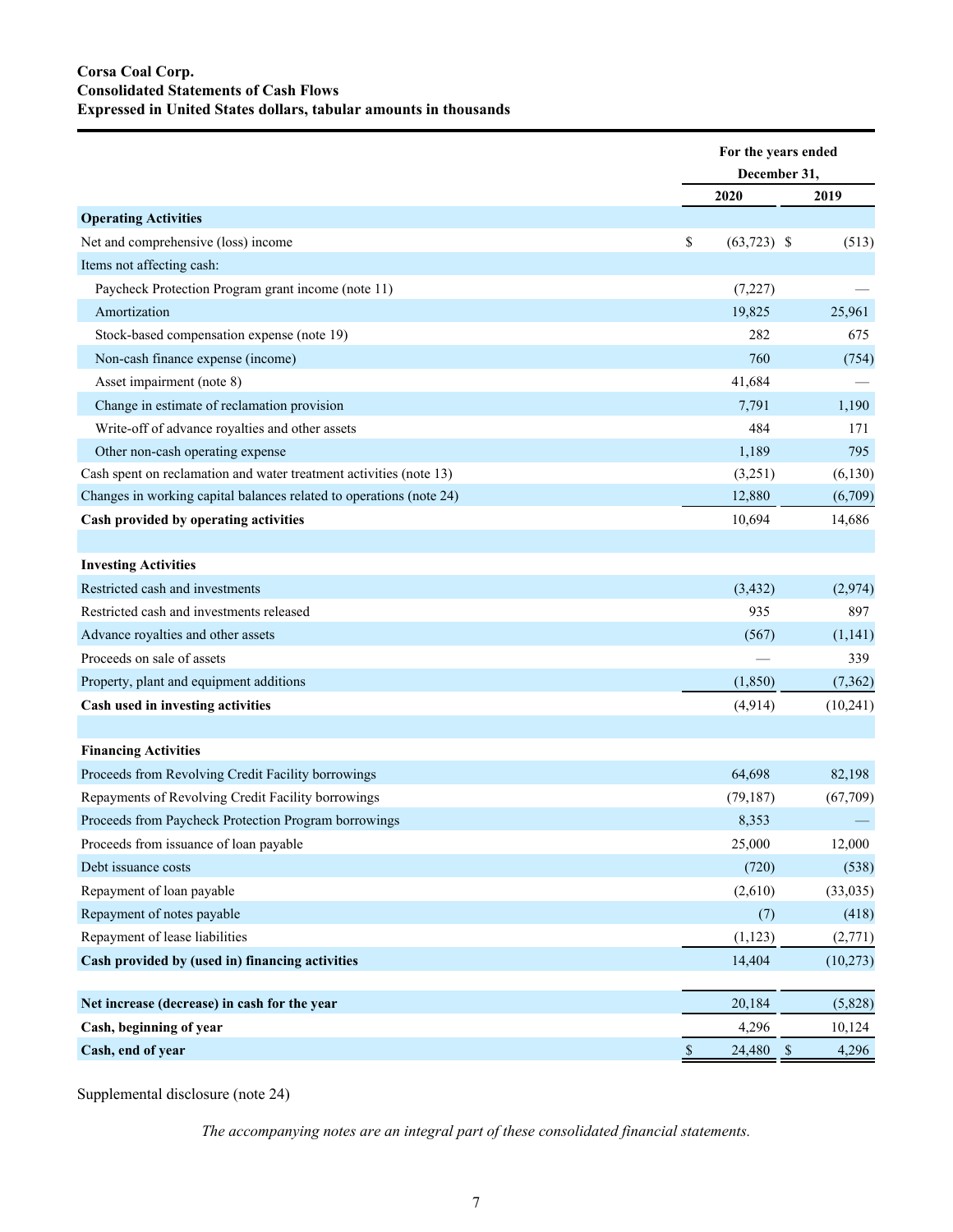# **1. Basis of Presentation and Nature of Operations**

### *Nature of Operations and COVID-19 Matter*

Corsa Coal Corp. ("Corsa" or the "Company") is in the business of mining, processing and selling of metallurgical coal, as well as exploring, acquiring and developing resource properties that are consistent with its existing coal business. The Company is a corporation existing under the *Canada Business Corporations Act* and is domiciled in Canada. The registered office of Corsa is located at 199 Bay Street, Suite 5300, Commerce Court West, Toronto, Ontario, Canada, M5L 1B9, and the head/corporate office of Corsa is located at 1576 Stoystown Road, P.O. Box 260, Friedens, Pennsylvania, USA, 15541.

These consolidated financial statements were prepared on a going concern basis. The going concern basis assumes that the Company will be able to realize its assets and discharge its liabilities and commitments in the normal course of business as they become due in the foreseeable future.

On January 30, 2020, the World Health Organization declared the COVID-19 outbreak a "Public Health Emergency of International Concern" and on March 11, 2020, declared COVID-19 a pandemic. The current COVID-19 pandemic has and continues to significantly impact the global economy and commodity and financial markets. The full extent and impact of the COVID-19 pandemic is unknown and rapidly evolving, and to date has resulted in, among other things, extreme volatility in financial markets, a slowdown in economic activity, extreme volatility in commodity prices and has raised the prospect of an extended global recession. In addition, many state and local governments in the U.S. continue to institute measures designed to decrease the spread of the virus. If the impacts of the COVID-19 outbreak, including the decrease in economic activity or restrictions on certain business activities, continue for an extended period of time or worsen, it could have a negative impact on the demand for metallurgical coal and/or business activities, which could have a material adverse effect on the Company's business, financial condition, cash flows and results of operations.

As a result of the liquidity risks, due in large part to the COVID-19 pandemic, management has reduced coal production in order to limit the amount of coal sold under depressed market conditions. Additionally, the Company obtained debt financing in April 2020 and December 2020 to provide the necessary liquidity to continue as a going concern. To the extent that demand and metallurgical coal prices do not increase, or additional liquidity enhancing measures are not successful, the Company will have to obtain additional debt or equity financing. Although debt and equity financings have been successful in the past, there is no assurance that Corsa will be able to successfully complete such financings in the future.

Unless otherwise indicated, all dollar amounts in these consolidated financial statements are expressed in United States dollars. References to "C\$" are to Canadian dollars.

At December 31, 2020, the Company had one operating division, Northern Appalachia ("NAPP Division" or "NAPP"). The NAPP Division, based in Somerset, Pennsylvania, USA, produces and sells low volatile metallurgical coal used for the production of coke from its mines in the Northern Appalachia coal region of the USA. The Company's corporate office provides support and manages the mining investments, and is also deemed a reportable segment.

All scientific and technical information contained in these consolidated financial statements has been reviewed and approved by Peter V. Merritts, Professional Engineer and the Company's Chief Executive Officer, who is a qualified person within the meaning of National Instrument 43-101 – *Standards of Disclosure for Mineral Projects*.

# *Statement of Compliance*

These consolidated financial statements of the Company and its subsidiaries have been prepared in accordance with International Financial Reporting Standards ("IFRS") and interpretations as approved by the International Accounting Standards Board ("IASB") effective as of December 31, 2020. The Company has consistently applied the same accounting policies throughout all periods presented.

Certain reclassifications of prior year data, which include the gross presentation of limestone sales from other income and expense to revenue and cost of sales and the gross presentation of finance income and expense, have been made to conform to the current annual consolidated financial statements.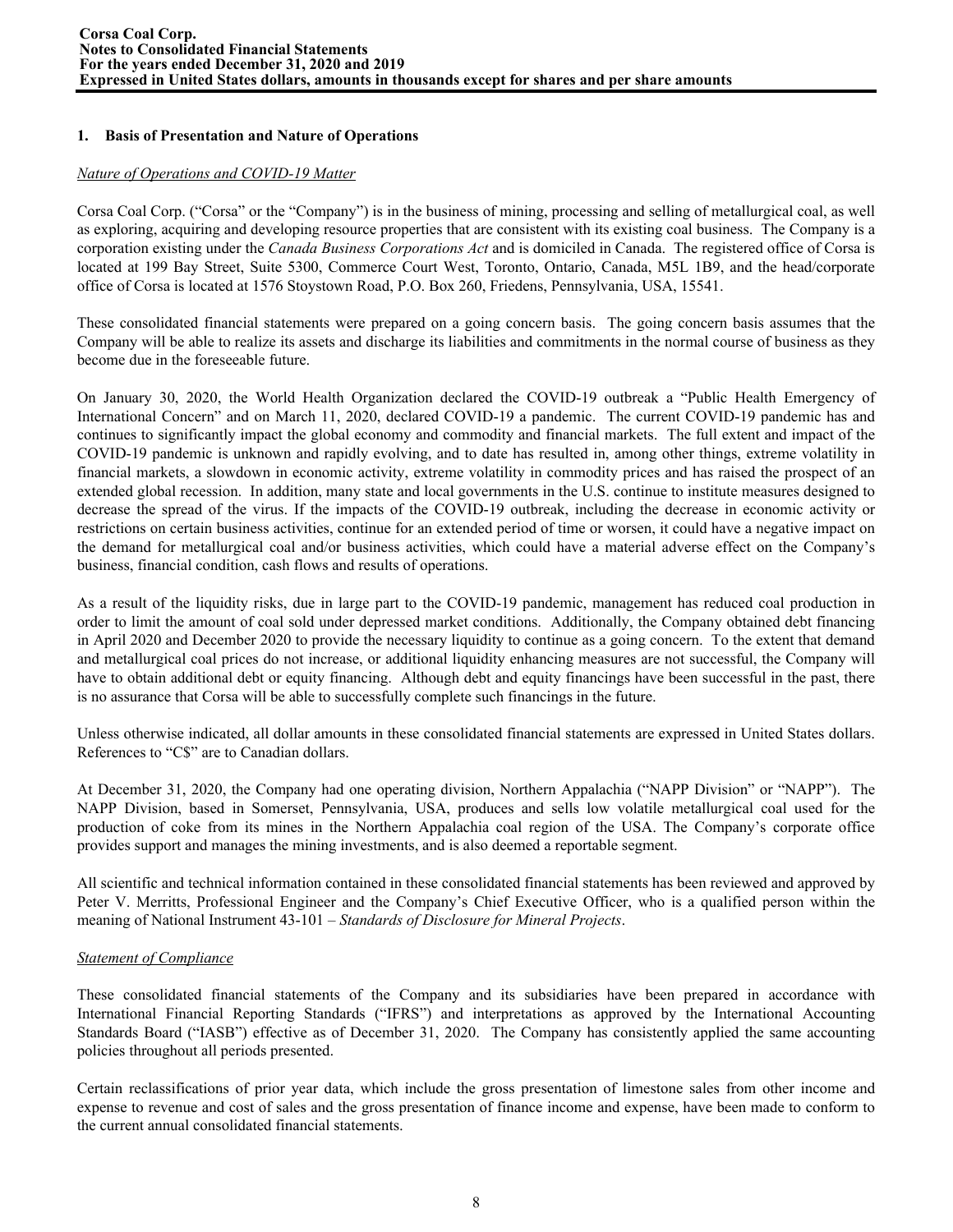These consolidated financial statements were authorized by the Board of Directors of the Company on March 3, 2021.

#### *Basis of Measurement*

These consolidated financial statements have been prepared on a historical cost basis except for certain financial assets and liabilities which are measured at fair value.

# **2. Significant Accounting Policies**

### *Functional and presentation currency*

The functional currency of the Company and each of its subsidiaries is the United States dollar, which is also the presentation currency of the consolidated financial statements. All amounts are rounded to the nearest thousand, except for share and per share data, or as otherwise noted.

#### *Basis of Consolidation*

The legal ownership structure for the Company's subsidiaries is presented below. All intercompany balances and transactions are eliminated upon consolidation including any income and expenses arising from such intercompany transactions.

| <b>Legal Entity Name</b>            | Jurisdiction of<br><b>Incorporation or</b><br><b>Formation</b> | <b>Legal Parent</b>    | Operating<br><b>Division</b> | Corsa<br><b>Indirect</b><br>Ownership |
|-------------------------------------|----------------------------------------------------------------|------------------------|------------------------------|---------------------------------------|
| Corsa Coal Corp.                    | Canada                                                         | <b>Publicly Traded</b> | Corporate                    | N/A                                   |
| Wilson Creek Holdings, Inc. ("WCH") | Delaware, USA                                                  | Corsa - $100\%$        | Corporate                    | N/A                                   |
| Wilson Creek Energy, LLC ("WCE")    | Delaware, USA                                                  | WCH $-81\%$            | <b>NAPP</b>                  | 81%                                   |
| Maryland Energy Resources, LLC      | Delaware, USA                                                  | $WCE - 100\%$          | <b>NAPP</b>                  | 81%                                   |
| Mincorp Acquisition Corp. ("MAC")   | Delaware, USA                                                  | $WCH - 100\%$          | <b>NAPP</b>                  | 100%                                  |
| Mincorp, Inc.                       | Delaware, USA                                                  | $MAC - 100\%$          | <b>NAPP</b>                  | 100%                                  |
| PBS Coals, Inc. ("PBS")             | Delaware, USA                                                  | Mincorp, Inc. $-100\%$ | <b>NAPP</b>                  | $100\%$                               |
| RoxCoal, Inc.                       | Pennsylvania, USA                                              | Mincorp, Inc. $-100\%$ | <b>NAPP</b>                  | $100\%$                               |
| Quecreek Mining, Inc.               | Pennsylvania, USA                                              | $PBS - 100\%$          | <b>NAPP</b>                  | $100\%$                               |
| Croner, Inc.                        | Pennsylvania, USA                                              | $PBS - 100\%$          | <b>NAPP</b>                  | 100%                                  |
| Elk Lick Energy, Inc.               | Pennsylvania, USA                                              | $PBS - 100\%$          | <b>NAPP</b>                  | 100%                                  |

#### *Subsidiaries*

Subsidiaries are all entities over which the Company has control. The Company controls an entity when it is exposed to, or has rights to, variable returns from the entity and has the ability to affect those returns through its power over the entity. Subsidiaries are fully consolidated from the date control is acquired by the Company and are de-consolidated from the date control ceases. Financial statements of the subsidiaries are prepared for the same reporting period as the parent company using consistent accounting policies. All intercompany balances, revenues, expenses, earnings and losses from intercompany transactions are eliminated upon consolidation.

# *Non-controlling interest*

Non-controlling interests in the net assets of consolidated subsidiaries are a separate component of the Company's equity. Noncontrolling interests consist of the non-controlling interests on the date of the original business combination, recognized either at fair value or at the non-controlling interest's proportionate share of the acquiree's net assets, plus the non-controlling interest's share of changes in equity since the date of acquisition.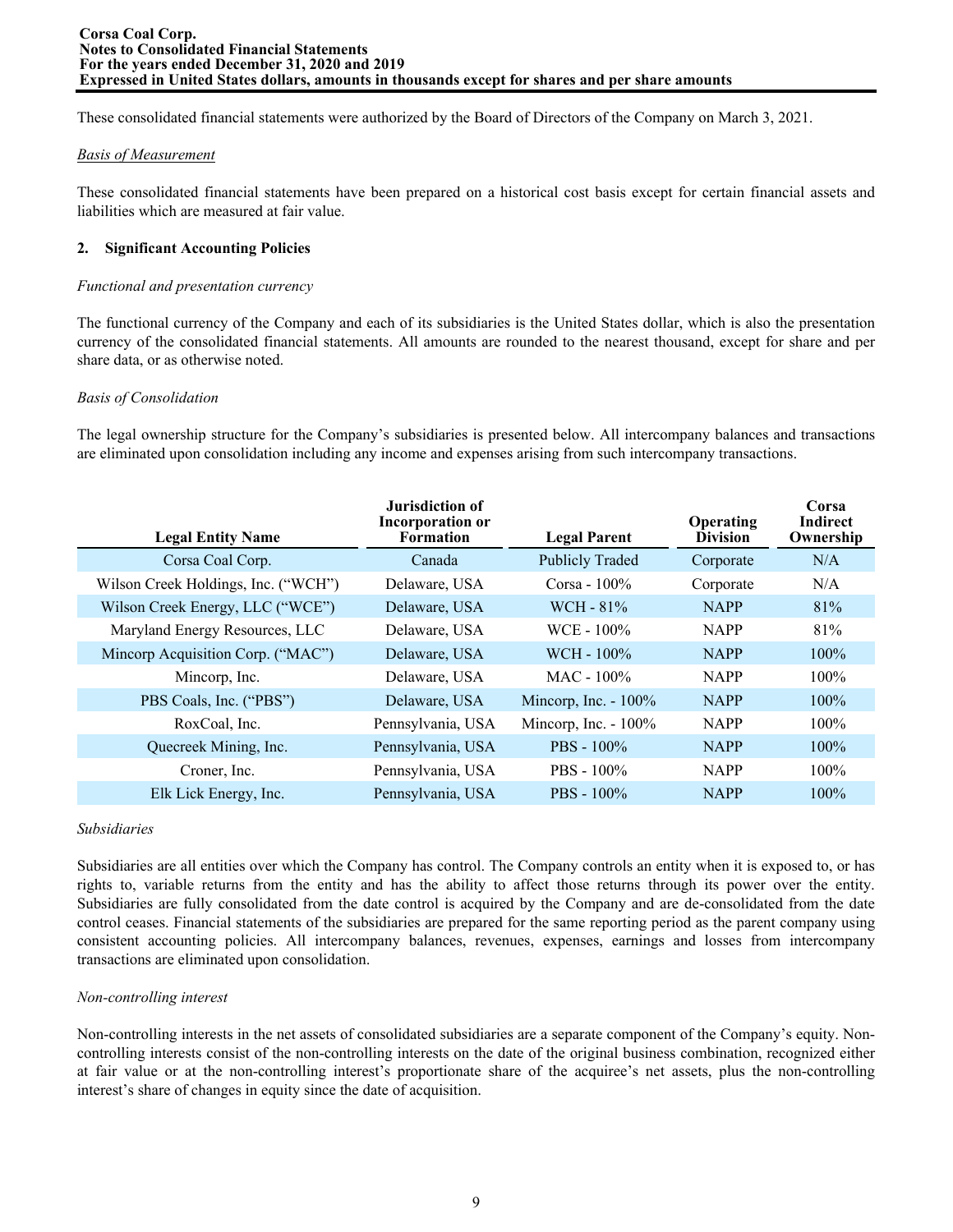#### *Foreign currency translation*

Monetary assets and liabilities which are denominated in foreign currencies are translated into the Company's functional currency at the exchange rate prevailing at the consolidated balance sheet dates. Non-monetary assets and liabilities are translated at historical rates at each transaction date. Revenues and expenses are translated at exchange rates prevailing in the transaction period. All foreign exchange gains and losses are recognized in the consolidated statements of operations and comprehensive income (loss).

#### *Inventories*

Raw coal inventory is valued at the lower of the average mining cost (or average purchase cost) and net realizable value. Mining costs include contractor costs, direct labor, operating materials and supplies, transportation costs to the preparation plant, royalties and amortization of mining assets. Clean coal inventory is valued at the lower of average mining cost, including preparation plant costs and amortization of preparation plant assets, and net realizable value. Net realizable value represents the average selling price for coal less the costs to get the coal into saleable form and to the selling location. Parts and supplies inventory consists of parts, supplies and other consumables and is valued using the average cost method of accounting. Additionally, the Company evaluates its inventory in terms of excess and obsolete exposures. This evaluation includes such factors as anticipated usage, inventory turnover, inventory levels and ultimate market value.

#### *Accounts receivable*

Accounts receivable are recognized when coal is delivered to the customer at the delivery point indicated in the customer contract, or coal is processed at the Company's processing facility, as this is the point in time that the consideration is unconditional because only the passage of time is required before payment is due. Any allowance for uncollectible receivables are offset against the account receivable with an offsetting charge to the consolidated statement of operations and comprehensive income (loss).

#### *Advance royalties and other assets*

Advance royalties consist of royalty payments that are required on certain mineral properties in advance of actual coal production or sales from those mineral properties. These items will be outstanding for at least one year from the balance sheet date. When production or sales commence from the properties, these royalty payments are recouped to offset the production royalty payments.

Deposits, deferred stripping costs, long-term prepaid expenses and non-current receivables are included in advance royalties and other assets. Deposits are for payments as security and are expected to be returned to the Company at a later date.

# *Property, plant and equipment*

Major parts of property, plant and equipment include mining and other equipment, preparation plants, land and mineral properties. Costs include expenditures that are directly attributable to the acquisition of the asset. Subsequent expenditures are capitalized only when it is probable that future economic benefits will flow to the Company and the cost can be measured reliably. The carrying amount of a replaced asset is derecognized when replaced. Maintenance and repairs are expensed as incurred. Property, plant and equipment is measured at cost less accumulated amortization and accumulated impairment losses.

Mineral properties include the costs of acquiring the surface and mineral rights required to mine mineral properties, the costs of developing new surface and underground mines until commencement of commercial production, along with certain underground expansion projects and reclamation cost assets recognized at the same time as a reclamation provision for a specific mineral property.

Development costs, which are the costs incurred to make the mineral physically accessible, include costs for driving main entries for ventilation, haulage, personnel, construction of airshafts, roof protection and support facilities. When the benefit from surface mining operations comes in the form of inventory produced, stripping costs incurred are charged to cost of sales or included in the cost of inventories at period end. To the extent the stripping activity provides a benefit in the form of improved access to coal reserves, and the Company can identify and reasonably estimate the future economic benefits of the improved access, a 'non-current stripping activity' asset is recognized. The 'non-current stripping activity' asset is then expensed through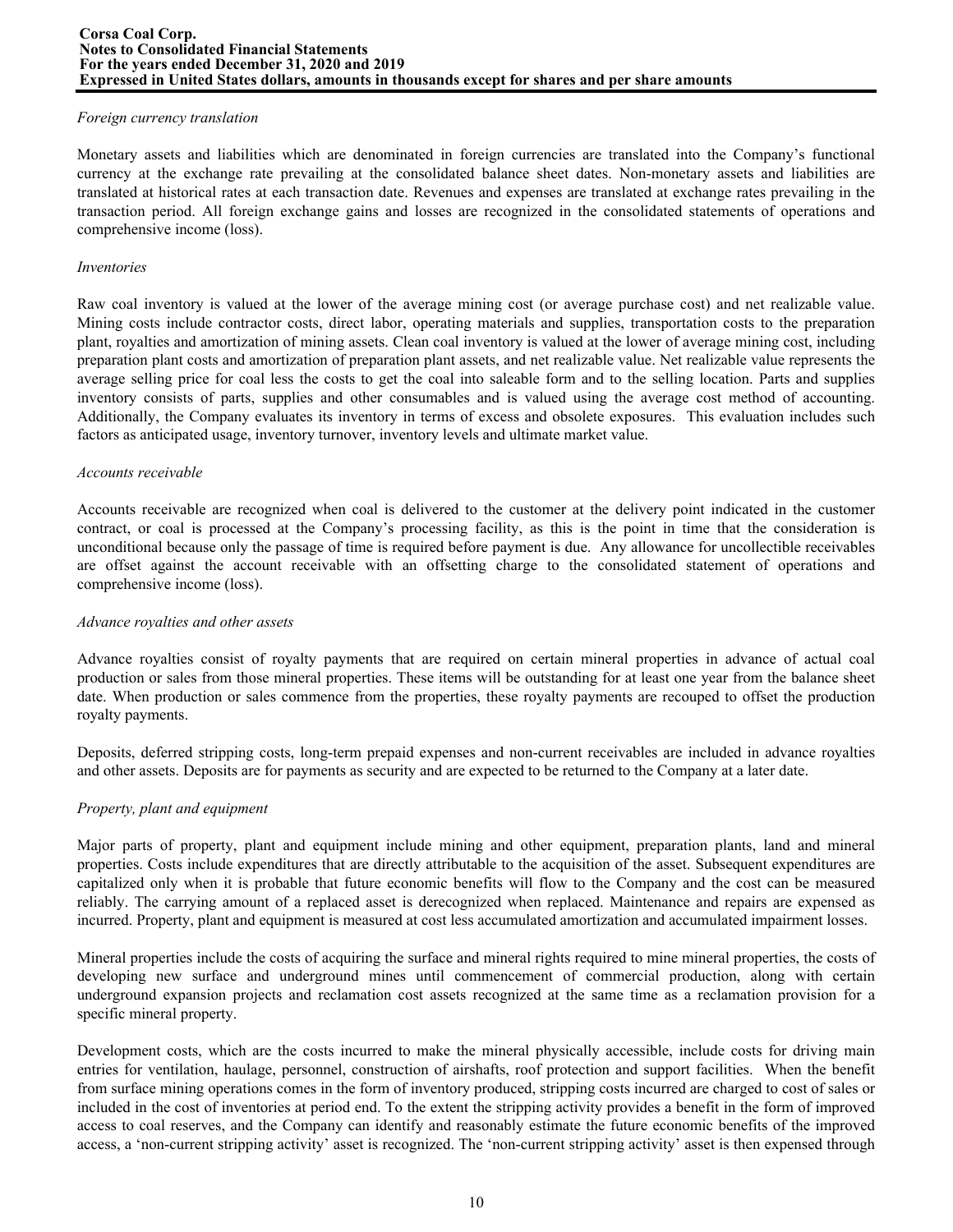cost of sales over the expected useful life of the identified component of the coal reserves that becomes more accessible as a result of the stripping activity utilizing the units-of-production method.

Interest and financing costs relating to the construction or development of an item of property, plant and equipment as well as costs incurred to bring the asset to the condition intended by management are capitalized as part of the cost of mineral property, plant and equipment. Interest and financing costs are capitalized for projects for which a direct relationship between the borrowed funds and use of these funds towards the development or construction of an item of property, plant and equipment can be established. Interest and financing costs related to general borrowings are capitalized towards qualifying assets by applying a capitalization rate to the expenditures on that asset.

The Company allocates the amount initially recognized in respect of an item of property, plant and equipment to its significant parts and amortizes separately each such part. Residual values, method of amortization and useful lives of the assets are reviewed annually and adjusted if appropriate.

Depletion of producing mineral properties and other development costs is provided using a unit-of-production method based upon the proven and probable mineral reserve position of the mine at the beginning of the year.

Plant, structures and equipment are amortized using the straight-line method. The useful lives are generally three to five years for mobile equipment and five to twenty years for plants, structures and other equipment but do not exceed the related estimated mine life.

# *Exploration and evaluation costs*

Exploration and evaluation costs include expenditures for the acquisition of rights to explore, topographical, geological, geochemical and geophysical studies, exploratory drilling and other activities related to determining the technical feasibility and commercial viability of a specific property. Exploration costs not supported by geological evidence to support economically viable projects are expensed as incurred. Capitalized exploration and evaluation costs are carried initially at historical cost and are subject to impairment testing if there are indications of impairment identified.

# *Impairment of non-financial assets*

Items of property, plant and equipment are tested for impairment whenever events or changes in circumstances indicate that its carrying amount may not be recoverable. For the purposes of recognition and measurement of an impairment loss, assets are grouped at the lowest levels for which there are identifiable separate cash flows referred to as cash generating units ("CGUs"). Recoverable amounts for impairment testing of assets to be held and used are measured by comparison of the carrying amount of an asset to the greater of the fair value less costs of disposal and value in use. Value in use is measured using the present value of the expected future cash flows to be derived for a specific asset or CGU that are directly associated with, and that are expected to arise as a direct result of, its use and eventual disposition. Fair value less costs of disposal is measured using marketplace participant information for determining fair value.

An impairment loss is recognized when the carrying amount of the CGU exceeds the recoverable amount and is charged to the consolidated statements of operations and comprehensive income (loss). The Company evaluates impairment losses previously recognized for potential reversals when events or changes in circumstances warrant such consideration.

# *Financial instruments*

Financial instruments are recognized when the Company becomes a party to the contractual provisions of the financial instrument. Financial assets are derecognized when the contractual rights to cash flows from the financial assets expire, or when the Company transfers the financial assets and substantially all of the associated risks and rewards of ownership. Financial liabilities are derecognized at the time a substantial modification of the liability occurs or when the Company discharges any continuing or further obligation for the specific liability.

The Company classifies its financial instruments in the categories below:

a. Financial assets at amortized cost: Assets that are held for collection of contractual cash flows where those cash flows represent solely payments of principal and interest are measured at amortized cost. The Company's accounts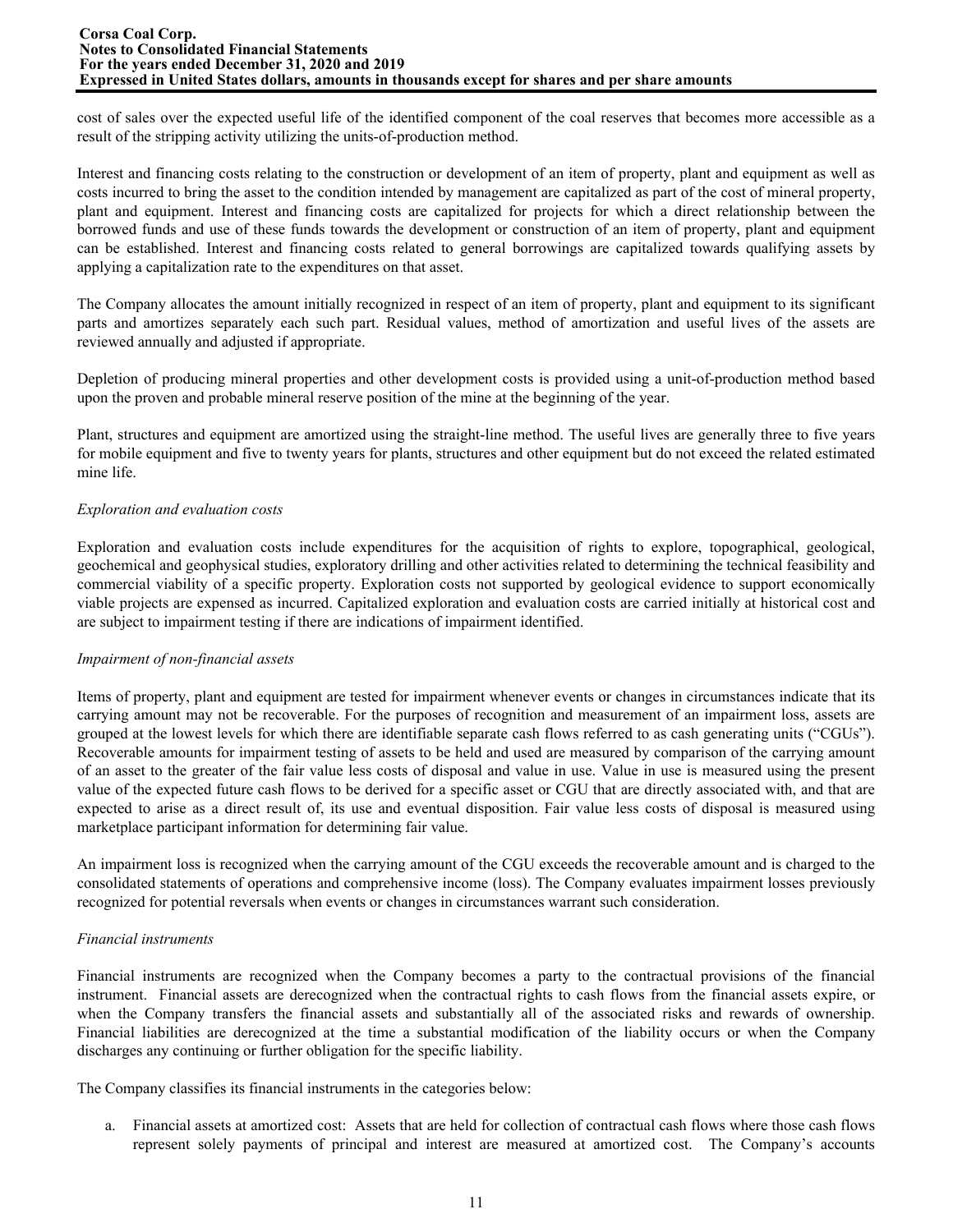receivable consists of fixed or determined cash flows related solely to principal and interest amounts. The Company's intent is to hold these receivables until the related cash flows are collected. Cash, other than restricted cash, is measured at amortized cost. Other receivables are recognized initially at fair value, net of any transaction costs incurred, and subsequently measured at amortized cost, using the effective interest method. The Company recognizes a loss allowance for expected credit losses on a financial asset that is measured at amortized cost.

- b. Financial assets and liabilities at fair value through profit or loss ("FVTPL"): Financial assets and liabilities are measured at FVTPL and are assets which do not qualify as financial assets or financial liabilities at amortized cost or at fair value through other comprehensive income. Restricted cash and investments are classified as FVTPL. These financial assets and liabilities are initially recognized at their fair value with changes to fair values recognized in the consolidated statements of operations and comprehensive income (loss) within finance expense or finance income in the period in which they arise.
- c. Financial liabilities at amortized cost: Financial liabilities are measured at amortized cost using the effective interest method, unless they are required to be measured at FVTPL, or the Company has opted to measure them at FVTPL. Accounts payable and accrued liabilities, revolving credit facility borrowings, lease liabilities, loans payable, Paycheck Protection Program loan payable and other liabilities are recognized initially at fair value, net of any transaction costs incurred, and subsequently at amortized cost, using the effective interest method.

# *Impairment of financial assets*

At each reporting date, the Company assesses whether financial assets carried at amortized cost are credit-impaired. A financial asset is credit-impaired when one or more events that have a detrimental impact on the estimated future cash flows of the financial asset have occurred. For accounts receivables due in less than 12 months, the Company applies the simplified approach in calculating expected credit losses, as permitted by IFRS 9. Therefore, the Company does not track changes in credit risk, but instead, recognizes a loss allowance based on the financial asset's lifetime expected credit loss at each reporting date. The Company monitors its historical credit loss, if any, and adjusts this analysis for forward-looking factors specific to the debtors and the economic environment. When determining whether the credit risk of a financial asset has increased significantly since initial recognition and when estimating expected credit losses, the Company considers reasonable and supportable information that is relevant and available without undue cost or effort. This includes both quantitative and qualitative information and analysis, based on the Company's historical experience and informed credit assessment including forward-looking information.

If there is objective evidence that an impairment loss has been incurred, the amount of the loss is recognized in the consolidated statements of operations and comprehensive income (loss) and is measured as the difference between the asset's carrying amount and the present value of estimated future cash flows. If, in a subsequent period, the estimated impairment loss decreases because of an event, any reversal would be recognized in the consolidated statements of operations and comprehensive income (loss).

# *Cash*

Cash consists of balances with banks and the carrying value approximates fair value.

# *Restricted cash and investments*

Cash and investments which are subject to legal or contractual restrictions on its use is classified separately as restricted cash and investments.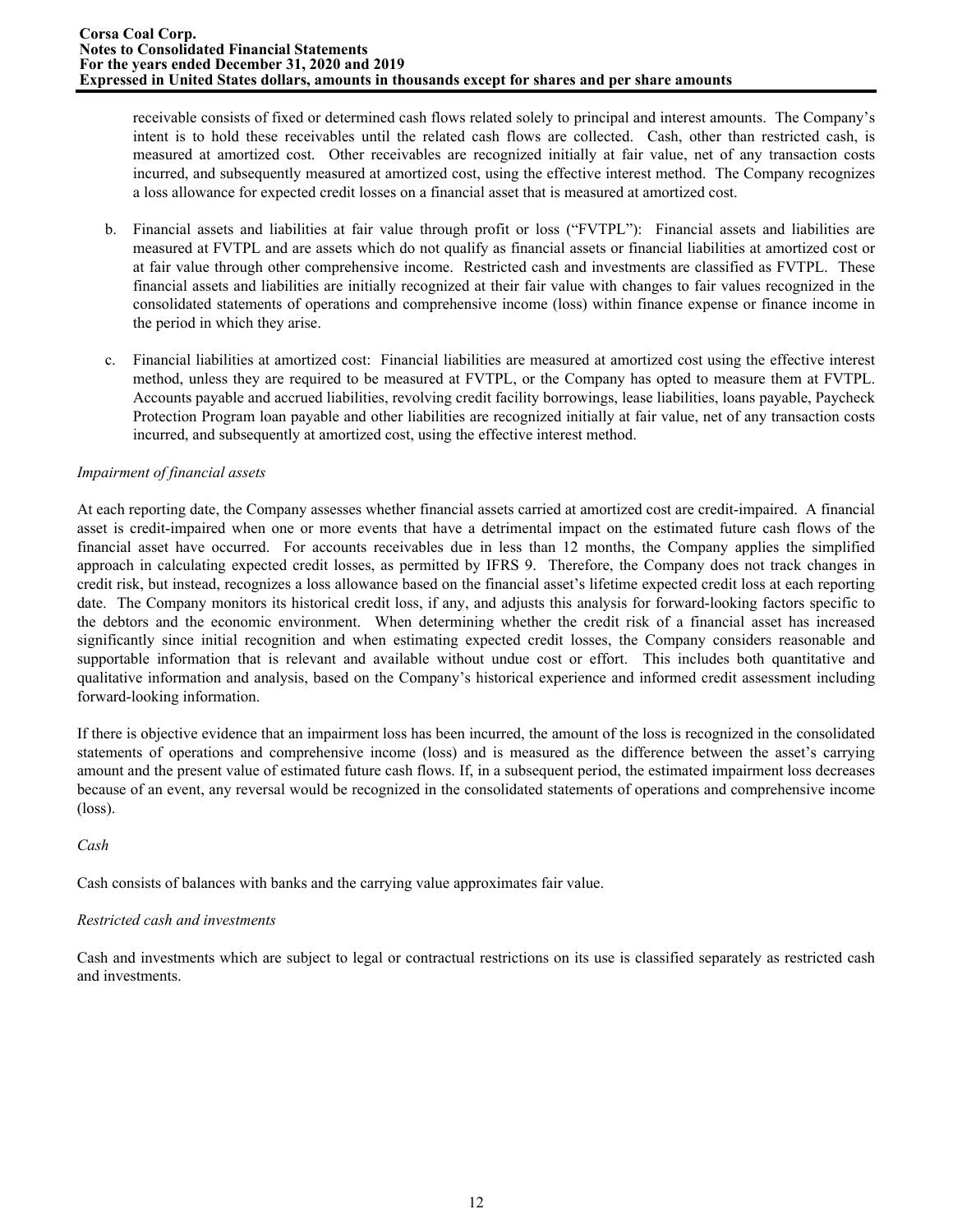### *Leases*

At inception of a contract, the Company assesses whether a contract is, or contains, a lease. A contract is, or contains, a lease if the contract conveys the right to control the use of an identified asset for a period of time in exchange for consideration. To assess whether a contract conveys the right to control the use of an identified asset, the Company assesses whether:

- the contract involves the use of an identified asset this may be specified explicitly or implicitly and should be physically distinct or represent substantially all of the capacity of a physically distinct asset. If the supplier has a substantive substitution right, then the asset is not identified;
- the Company has the right to obtain substantially all of the economic benefits from use of the asset throughout the period of use; and
- the Company has the right to direct the use of the asset. The Company has this right when it has the decision-making rights that are most relevant to changing how and for what purpose the asset is used.

At inception or on reassessment of a contract that contains a lease component, the Company allocates the consideration in the contract to each lease component on the basis of their relative stand-alone prices.

The Company recognizes a right-of-use asset and a lease liability at the lease commencement date. The right-of-use asset is initially measured at cost, which comprises the initial amount of the lease liability adjusted for any lease payments made at or before the commencement date, plus any initial direct costs incurred and an estimate of costs to dismantle and remove the underlying asset to restore the underlying asset or the site on which it is located, less any lease incentives received.

The right-of-use asset is subsequently amortized using the straight-line method from the commencement date to the earlier of the end of the useful life of the right-of-use asset or the end of the lease term. The estimated useful lives of right-of-use assets are determined on the same basis as those of property, plant and equipment. In addition, the right-of-use asset is periodically reduced by impairment losses, if any, and adjusted for certain remeasurements of the lease liability.

The lease liability is initially measured at the present value of the lease payments that are not paid at the commencement date, discounted using the interest rate implicit in the lease or, if that rate cannot be readily determined, the Company's incremental borrowing rate.

The lease liability is measured at amortized cost using the effective interest method. It is remeasured when there is a change in the future lease payments arising from a change in an index or rate, if there is a change in the Company's estimate of the amount expected to be payable under a residual value guarantee or if the Company changes its assessment of whether it will exercise a purchase, extension or termination option.

When the lease liability is remeasured in this way, a corresponding adjustment is made to the carrying amount of the right-ofuse asset or is recorded in profit or loss if the carrying amount of the right-of-use asset has been reduced to zero.

The Company has elected not to recognize right-of-use assets and lease liabilities for short-term leases of equipment that have a lease term of 12 months or less and leases of low-value assets. The Company recognizes the lease payments associated with these leases as rent expense on a straight-line basis over the lease term.

# *Revenue recognition*

Revenue associated with the sale of coal, processing service or sale of limestone is recognized when control passes to the customer and the amount of revenue can be measured reliably. Coal is sold under fixed price, spot or index linked contracts. Transportation costs from preparation plants to customers are included in cost of sales in the consolidated statements of operations and comprehensive income (loss) and amounts billed by the Company to its customers for these transportation costs are included in revenue.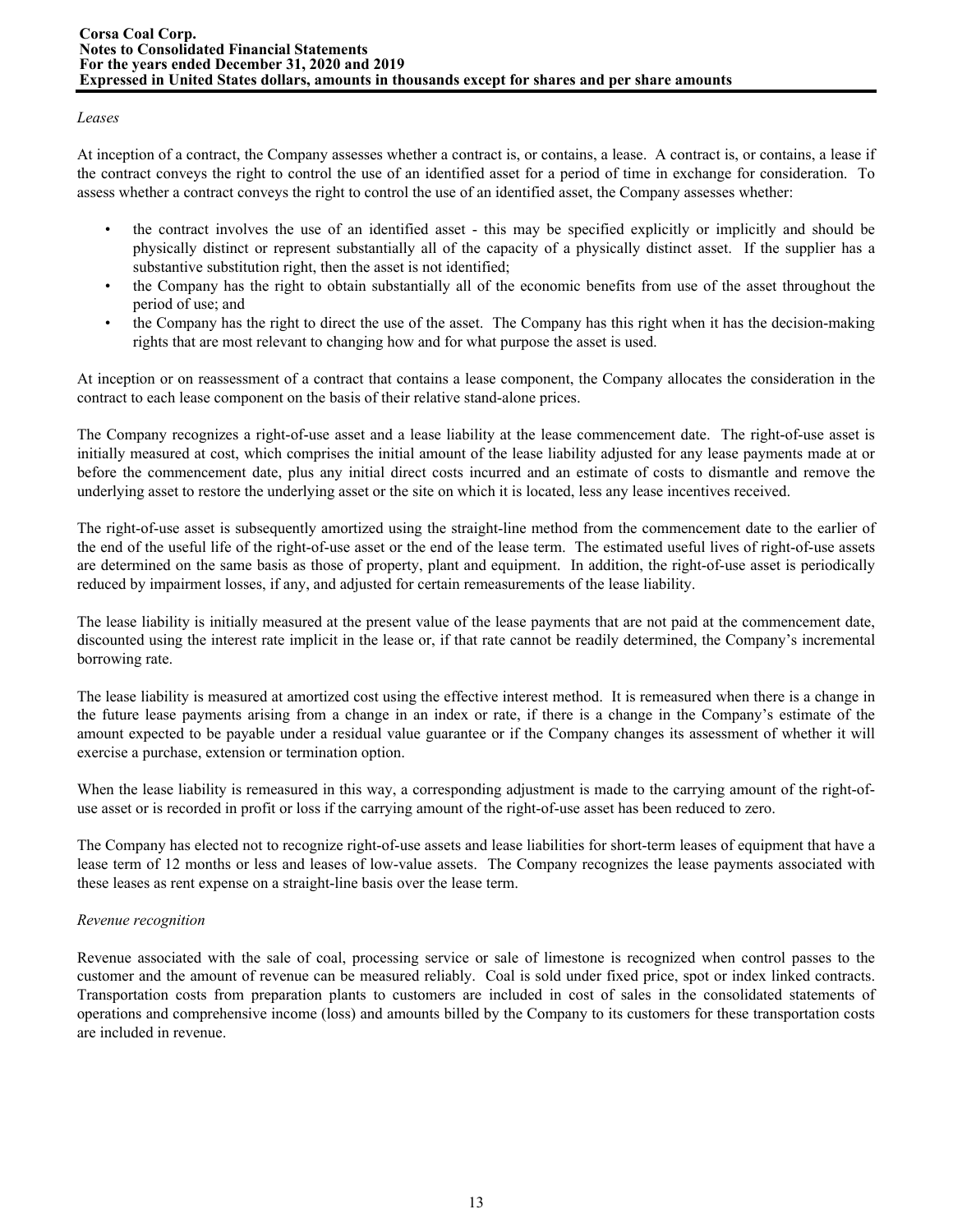#### *Reclamation provision*

The Company recognizes a reclamation provision for the expected costs of reclamation at mining properties where the Company is legally or contractually responsible for such costs. Reclamation provisions arise from the Company's obligations to undertake site reclamation and remediation in connection with the ongoing operations, exploration and development of mineral properties and other facilities. The Company recognizes the estimated reclamation costs when environmental disturbance occurs and when a reasonable estimate of the estimated reclamation costs can be made.

The reclamation provision recognized is estimated based on the risk adjusted costs required to settle present obligations, discounted using a pre-tax risk-free discount rate consistent with the expected timing of expected cash flows.

Changes in the estimated undiscounted cash flows and risk-free discount rate used in calculating the present value of the reclamation provision are recognized using the same present value technique as above at the time of the change in estimate, when such changes are not the result of current inventory production. An offsetting amount for the change in estimate is added to the reclamation cost asset previously recognized for the specific property. For such properties where mining has ceased, an offsetting charge for the change in estimate is recorded to cost of sales in the consolidated statements of operations and comprehensive income (loss).

Actual reclamation expenditures reduce the carrying value of the reclamation provision as incurred.

#### *Water treatment provision*

The Company has signed certain agreements with United States environmental and regulatory agencies which require the perpetual monitoring and treatment of water in areas where the Company is operating or has operated in the past. The Company has the obligation to fund such water treatment activities and has recorded a provision for the total expected costs of such water treatment.

The water treatment provision is estimated based on a determination of the estimated costs of treatment using assumptions effective as of the end of the reporting period discounted using a pre-tax risk-free discount rate consistent with the expected timing of the cash flows.

Changes in the estimated undiscounted cash flows and risk-free discount rate used in calculating the present value of the water treatment provision are recognized at the time of the change in estimate and an offsetting charge is recorded to cost of sales in the consolidated statements of operations and comprehensive income (loss).

Actual water treatment expenditures reduce the carrying value of the water treatment provision as incurred.

#### *Share-based payments*

All share-based payments, including stock options, are measured and recognized using a fair value-based method. Accordingly, the fair value of the options at the date of the grant, adjusted for the number of options expected to vest, is charged to selling, general and administrative expenses in the consolidated statements of operations and comprehensive income (loss), with the offsetting credit to contributed surplus over the vesting period. Each tranche is considered its own award with its own vesting period and fair value at grant date. The number of awards expected to vest is reviewed at least annually, with any impact being recognized to the consolidated statements of operations and comprehensive income (loss) immediately.

If and when the stock options are ultimately exercised, the applicable amounts of contributed surplus are transferred to share capital. Should the stock-based awards expire before exercise, the appropriate amount of contributed surplus is reclassified within equity to retained earnings or accumulated deficit.

If and when the stock options are forfeited, the amount of stock-based compensation recognized historically, to contributed surplus, for vested stock options is transferred to retained earnings or accumulated deficit. For stock options forfeited which have not yet vested, the amount of stock-based compensation recognized historically, to contributed surplus is charged to selling, general and administrative expenses.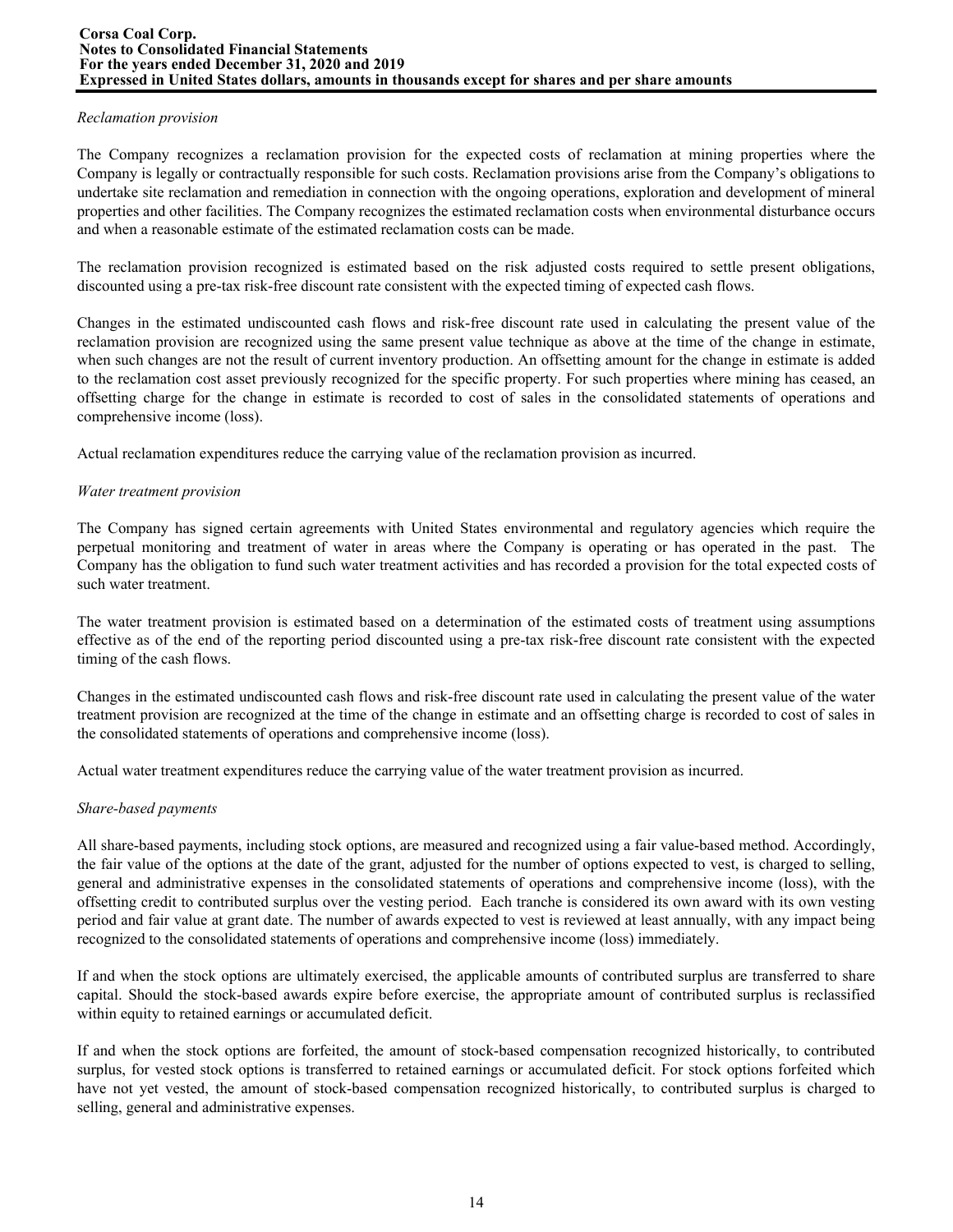#### *Income taxes*

Income taxes consist of current and deferred taxes. Income tax expense is recognized in the consolidated statements of operations and comprehensive income (loss) except to the extent it relates to items recognized directly in equity, in which case the income tax is directly recognized in equity.

Current income tax expense consists of the income tax payable by the Company on income, calculated using tax rates enacted at the end of the reporting period, and any adjustment to tax payable in respect of previous years.

Deferred income tax expense is measured at the tax rates that are expected to be applied to temporary differences when they reverse, using tax rates enacted or substantively enacted at the reporting date. The effect on deferred income taxes for a change in tax rates is recognized in income in the year that includes the date of enactment or substantive enactment. In addition, the method requires the recognition of future tax benefits to the extent that future benefit to the Company is probable. The Company recognizes deferred income tax assets to the amount that is believed more likely than not to be realized.

#### *Earnings per share*

The Company uses the treasury stock method to compute the dilutive effect of options and similar instruments. Under this method the dilutive effect on earnings per share is recognized on the use of the proceeds that could be obtained upon exercise of options and similar instruments, assuming that the proceeds would be used to purchase common shares at the average market price during the period.

Basic earnings (loss) per common share is calculated using the weighted-average number of shares outstanding during the period.

#### *Critical accounting estimates and judgments*

The preparation of the consolidated financial statements in conformity with IFRS requires management to make estimates and assumptions that affect the reported amounts of assets and liabilities and disclosure of contingent assets and liabilities at the dates of the consolidated financial statements and the reported amounts of revenues and expenses during the reported periods. Actual outcomes may differ from those estimates should different assumptions or conditions arise. Significant areas of estimation uncertainty that could cause a material adjustment to the carrying amounts of assets and liabilities within one year are presented below.

# a. Property, plant and equipment

The useful life of property, plant and equipment is based on management's best estimate of the useful life at the time of acquisition. The useful lives are reviewed at least annually or when other changes or circumstances warrant this review. The useful lives impact the amortization expense recorded in the consolidated statements of operations and comprehensive income (loss) and the carrying value of the items of property, plant and equipment. Accordingly, a significant departure from management's expectation, including the impact of any changes in economic, technological or regulatory circumstances beyond management's control, may impact the carrying value of items of property, plant and equipment.

b. Reserve and resource estimates

Coal reserve and resource estimates indicate the amount of coal that can be feasibly extracted from the Company's mineral properties. These estimates involve the inclusion of various complex inputs requiring interpretation by qualified geological personnel such as the size, shape and depth of the mineral deposit and other geological assumptions. Other estimates include commodity prices, production costs and capital expenditure requirements. Significant departures from the estimates utilized in management's calculations may impact the carrying value of the mineral properties, reclamation provisions and amortization expense.

# c. Reclamation and water treatment provision estimates

Reclamation and water treatment provisions are recognized by the Company for the estimated costs to reclaim the site at the end of mine life and for treatment and monitoring of water in certain circumstances. The carrying amount of the reclamation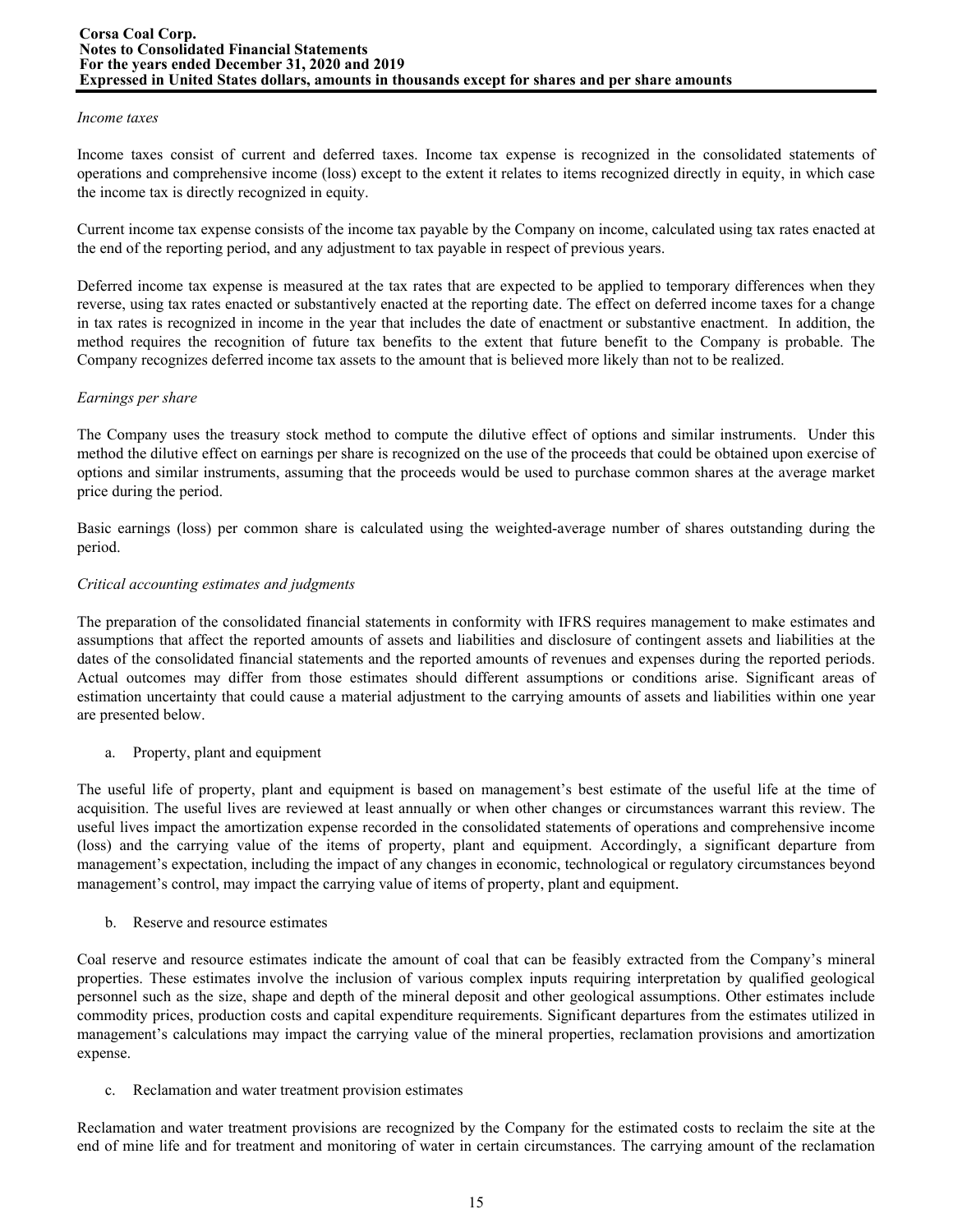and water treatment provision in the consolidated financial statements is subject to various estimates including mine life, undiscounted cash flows to reclaim mineral properties, estimated water treatment costs, inflation and discount rates. The provision at the balance sheet date represents management's best estimate but significant departures from management's expectation, including the impact of any changes in economic, technological or regulatory circumstances, may impact the carrying value of the reclamation and water treatment provision and the associated reclamation cost asset included in property, plant and equipment.

# d. Impairment of long-lived assets

The Company reviews and tests the carrying amounts of long-lived assets when an indicator of impairment is considered to exist. The Company considers both external and internal sources of information in assessing whether there are any indications that long-lived assets are impaired. External sources of information that the Company considers include changes in the market, economic and legal environment in which the Company operates that are not within its control and affect the recoverable amounts of long-lived assets. Internal sources of information that the Company considers include the manner in which longlived assets are being used or are expected to be used and indications of economic performance of the assets.

For the purposes of determining whether an impairment of a long-lived asset has occurred, and the amount of any impairment or its reversal, management uses key assumptions in estimating the recoverable value of a CGU which is calculated as the higher of the CGU's value in-use and fair value less costs of disposal.

Changes in these estimates which decrease the estimated recoverable amount of the CGU could affect the carrying amounts of the long-lived assets and result in an impairment charge.

e. Evaluation of exploration and evaluation costs

Management makes estimates as to when a known mineral deposit would provide future benefit sufficient enough to begin capitalization of exploration and evaluation costs. Actual results as to when a project provides future benefit may vary from management's estimate.

f. Deferred income tax assets

The carrying amount of deferred income tax assets is reviewed at each balance sheet date and reduced to the extent that it is no longer probable that sufficient taxable profit will be available to allow all or part of the deferred income tax asset to be utilized. Unrecognized deferred income tax assets are reassessed at each balance sheet date and are recognized to the extent that it has become probable that future taxable profit will be available to allow the deferred tax asset to be recovered. There is no certainty that income tax rates will be consistent with current estimates. Changes in tax rates increase the volatility of the Company's earnings.

# *Future accounting pronouncements*

No new standards, interpretations, amendments and improvements to existing standards issued by the IASB or the International Financial Reporting Interpretations Committee that will impact the Company's financial statements and are mandatory for future accounting periods have been issued. Updates that are not applicable or are not consequential to the Company have been excluded.

# **3. Capital Management**

The Company defines managed capital as its total equity. The objectives when managing capital are to safeguard the Company's ability to continue as a going concern in order to provide returns for the shareholders and benefits for other stakeholders. At December 31, 2020 and 2019, total managed capital was \$87,717 and \$151,158, respectively.

The Company's capital structure reflects the requirements of a company focused on sustaining cash flows from its current mining operations and financing both internal and external growth opportunities and development projects. The Company faces lengthy development lead times as well as risks associated with increasing capital costs and project completion due to unavailability of resources, permits and other factors beyond the Company's control. The Company's operations are also significantly affected by the market price of coal. There are no external restrictions on managed capital of the Company.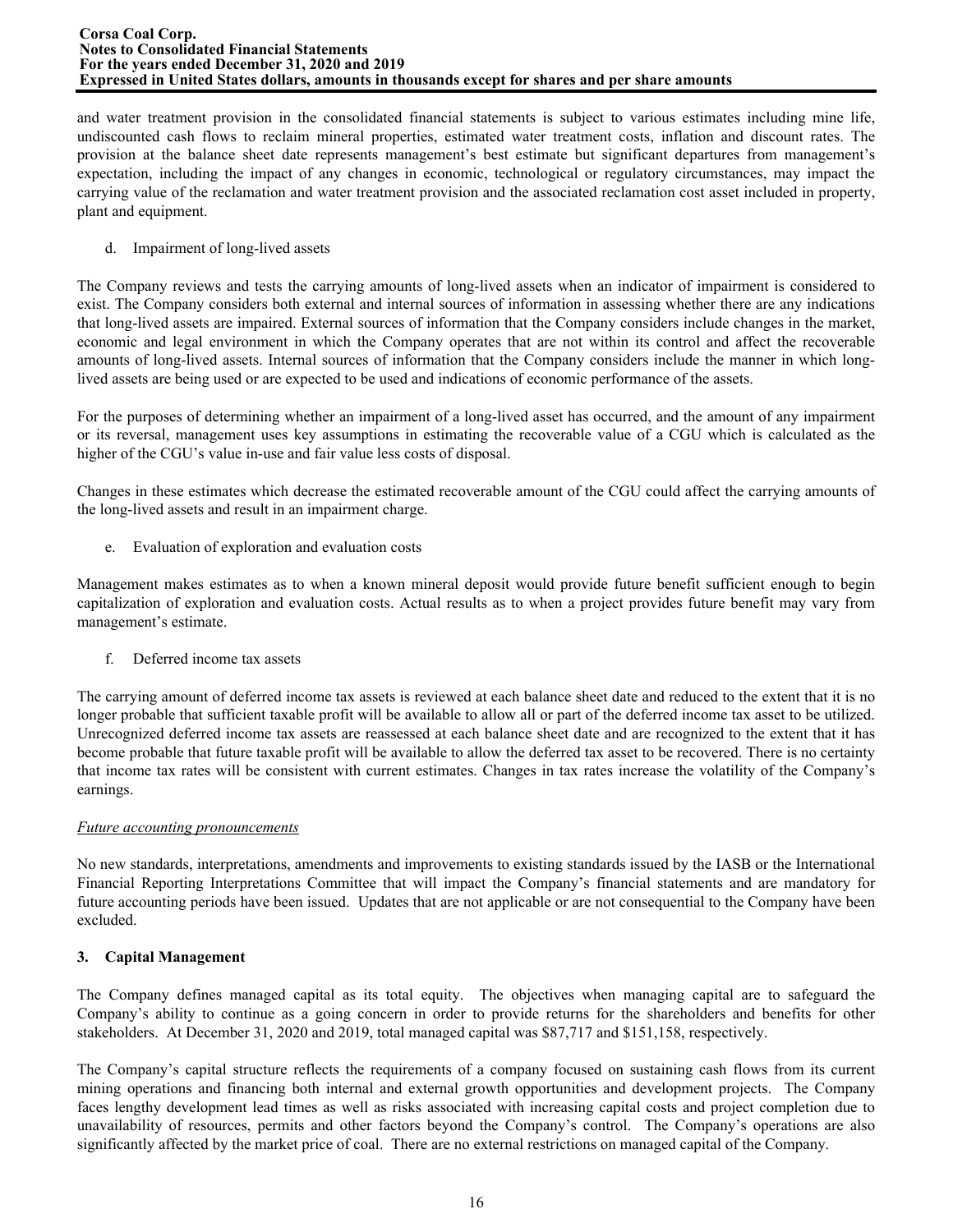The Company continually assesses its capital structure and makes adjustments to it in light of changes in economic conditions and risk characteristics associated with its underlying assets. In order to maintain or adjust the capital structure, the Company may issue new common shares or enter into new debt arrangements.

# **4. Financial Instruments**

The Company's financial instruments consist of cash, restricted cash and investments, accounts receivable, accounts payable and accrued liabilities, lease liabilities, Revolving Credit Facility (as defined herein), loan payable in connection with the Main Street Facility (as defined herein), loan payable in connection with the  $36<sup>th</sup>$  Street Facility (as defined herein), loan payable in connection with the Paycheck Protection Program (as defined herein) and other liabilities.

#### *Financial risk management*

The Company is exposed, in varying degrees, to a variety of financial instrument related risks as described below.

#### *Credit Risk*

Credit risk is the risk that one party to a financial instrument will fail to discharge an obligation and cause the other party to incur a financial loss. The Company is exposed to credit risk from its operating activities (primarily trade receivables) and from its financing activities, including deposits with banks and financial institutions. These deposit accounts are held with high credit quality institutions in Canada and the United States. Restricted cash consists of cash, money market accounts and certificates of deposit. Restricted investments consist of interest-bearing securities invested with highly rated financial institutions.

Customer credit risk is managed by the Company's established policy, procedures and control relating to customer credit risk management. The Company trades only with recognized creditworthy third parties who are subject to credit verification procedures, and often times are backed by letters of credit or trade credit insurance. In addition, outstanding receivable balances are regularly monitored on an ongoing basis. The Company has not recorded any allowance for credit losses for the years ended December 31, 2020 and 2019.

At December 31, 2020 and 2019, the Company had two and seven customers, respectively, that owed the Company more than \$1,000 each and accounted for approximately 56% and 94%, respectively, of total accounts receivable. There were no customers with a balance greater than \$10,000 at December 31, 2020 and 2019. At December 31, 2020 and 2019, 0% and 89%, respectively, of the Company's total accounts receivables were covered by letters of credit and other forms of credit insurance.

#### *Market Risk*

Market risk is the risk that the fair value or future cash flows of a financial instrument will fluctuate because of changes in market prices. Market risk comprises three types of risk: interest rate risk, currency risk, and other price risk, such as equity price risk and commodity risk. Financial instruments affected by market risk include the Main Street loan payable, the Revolving Credit Facility and restricted cash and investments.

# *Commodity Risk*

The value of the Company's mineral properties is related to the price of metallurgical coal and the outlook for this commodity, which is beyond the control of the Company.

# *Liquidity Risk*

Liquidity risk is the risk that the Company will not be able to meet its financial obligations as they become due. At December 31, 2020, the Company had a consolidated cash balance of \$24,480, consolidated working capital of \$22,098 and availability under the Revolving Credit Facility of \$3,390. The future operations of the Company are dependent on the continued generation of positive cash flows from operations which in turn is dependent on the future demand and price for metallurgical coal. The Company plans to utilize expected operating cash flows to service the Company's debt obligations.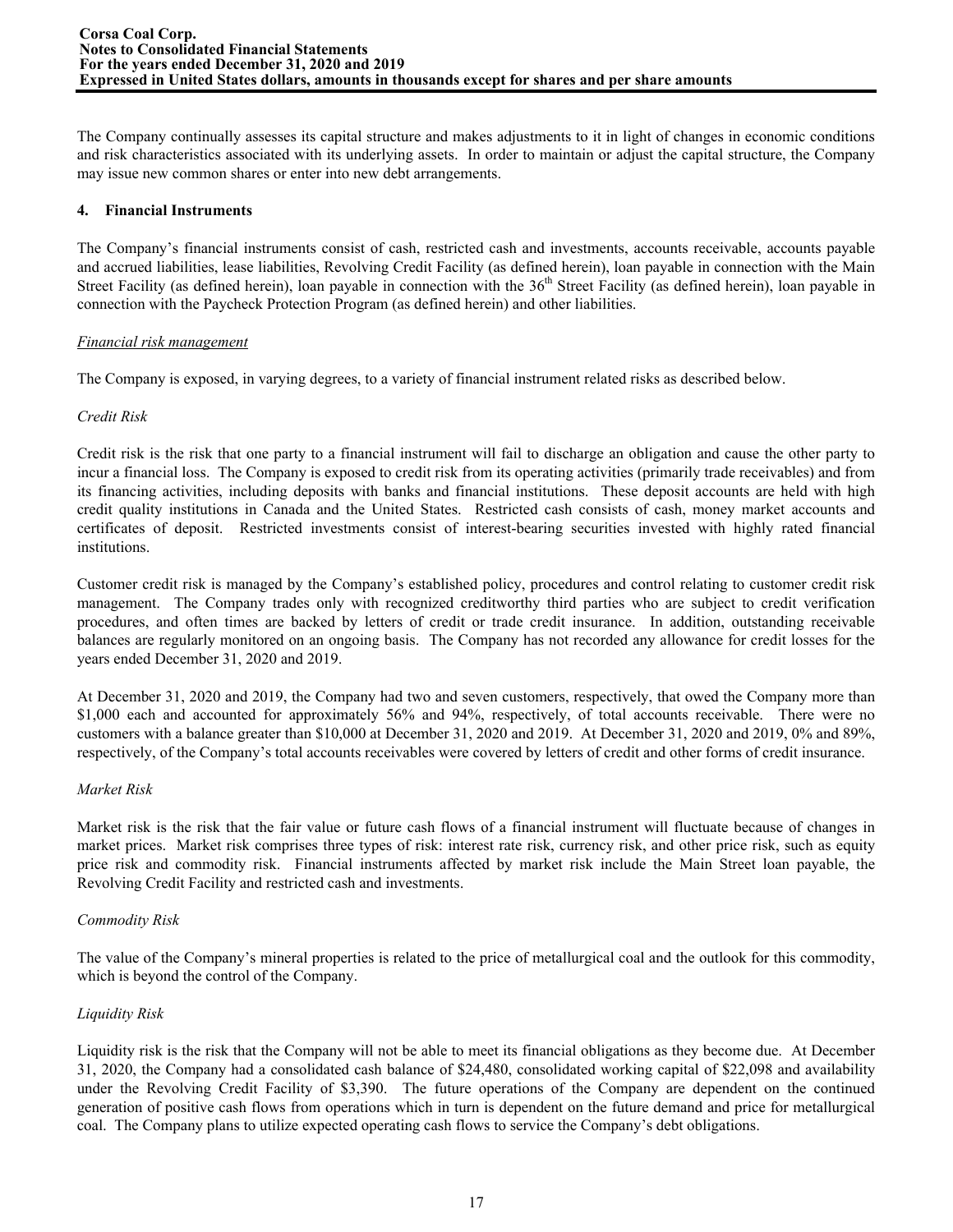If cash flows from operations are less than required, the Company may need to incur additional debt or issue additional equity. From time-to-time the Company may need to access the long-term and short-term capital markets to obtain financing. Although the Company believes it can currently finance its operations on acceptable terms and conditions, the Company's access to, and the availability of, financing on acceptable terms and conditions in the future will be affected by many factors, including the liquidity of the overall capital markets, the current state of the global economy and restrictions in the Company's existing debt agreements and any other future debt agreements. There can be no assurance that the Company will have or continue to have access to the capital markets on acceptable terms.

The Company's commitments based on contractual terms are as follows:

|                                                   |              | Carrying |                   |     |                  |          |                        |             |               |         |
|---------------------------------------------------|--------------|----------|-------------------|-----|------------------|----------|------------------------|-------------|---------------|---------|
|                                                   |              | Value at |                   |     |                  |          | Payments due by period |             |               |         |
|                                                   |              | Dec. 31, |                   |     | <b>Less Than</b> |          | 1 to                   | 4 to        |               | After 5 |
|                                                   |              | 2020     | <b>Total</b>      |     | 1 Year           |          | 3 Years                | 5 Years     |               | Years   |
| Accounts payable and accrued liabilities          | $\mathbf{s}$ | 9,940    | <b>S</b><br>9,940 | \$. | 9,940            | <b>S</b> |                        |             | <sup>\$</sup> |         |
| Lease liabilities                                 |              | 4,181    | 4,181             |     | 1,409            |          | 2,235                  | 537         |               |         |
| <b>Revolving Credit Facility</b>                  |              |          |                   |     |                  |          |                        |             |               |         |
| Loan payable - 36th Street Facility               |              | 8,282    | 8,372             |     | 4,176            |          | 4,196                  |             |               |         |
| Loan payable - Main Street Facility               |              | 24,306   | 25,020            |     |                  |          | 3,753                  | 21,267      |               |         |
| Paycheck Protection Program loan payable          |              | 1,126    | 1,126             |     | 654              |          | 472                    |             |               |         |
| Other liabilities                                 |              | 7,091    | 7,097             |     | 1,631            |          | 1,960                  | 1,960       |               | 1,546   |
| Asset retirement obligations - reclamation        |              | 36,909   | 36,909            |     | 1,229            |          | 3,553                  | 3,718       |               | 28,409  |
| Asset retirement obligations - water<br>treatment |              | 30,600   | 30,600            |     | 1,417            |          | 2,911                  | 2,997       |               | 23,275  |
| Purchase order firm commitments                   |              |          | 271               |     | 271              |          |                        |             |               |         |
| Water treatment trust funding                     |              |          | 1,011             |     | 1,011            |          |                        |             |               |         |
| Reclamation bond restricted cash deposits         |              |          | 8,313             |     | 1,000            |          | 2,000                  | 2,000       |               | 3,313   |
| Operating leases and other obligations            |              |          | 8                 |     | 8                |          |                        |             |               |         |
| Total                                             | S            | 122,435  | \$132,848         | S   | 22,746           | S        | 21,080                 | 32,479<br>S | S             | 56,543  |

# *Fair Value*

The estimated fair values of all financial instruments approximate their respective carrying values except for the loans payable in connection with the Main Street Facility, the 36<sup>th</sup> Street Facility and the Paycheck Protection Program. The loan payables are carried at amortized cost and the carrying amount and fair value is presented below:

|                                          | <b>December 31, 2020</b> |          |   |                   |  | <b>December 31, 2019</b> |    |                   |  |  |
|------------------------------------------|--------------------------|----------|---|-------------------|--|--------------------------|----|-------------------|--|--|
|                                          |                          | Carrying |   |                   |  | Carrying                 |    |                   |  |  |
|                                          |                          | Amount   |   | <b>Fair Value</b> |  | Amount                   |    | <b>Fair Value</b> |  |  |
| Loan payable - Main Street Facility      | S                        | 24,306   | S | 14,126            |  |                          | -S |                   |  |  |
| Loan payable - $36th$ Street Facility    |                          | 8,282    |   | 8.183             |  | 10.858                   |    | 11,074            |  |  |
| Paycheck Protection Program Ioan payable |                          | 1,126    |   | 1,003             |  |                          |    |                   |  |  |
|                                          |                          | 33.714   | S | 23,312            |  | 10,858                   |    | 11,074            |  |  |

The fair value of the loan payables were determined by discounting the future contractual cash flows at a discount rate that represents an approximation of the borrowing rates presently available to the Company which was 13.5% and 10.0% at December 31, 2020 and 2019, respectively. Management's estimate of the fair value of the loan payables are classified as level 2 in the fair value hierarchy, as explained below.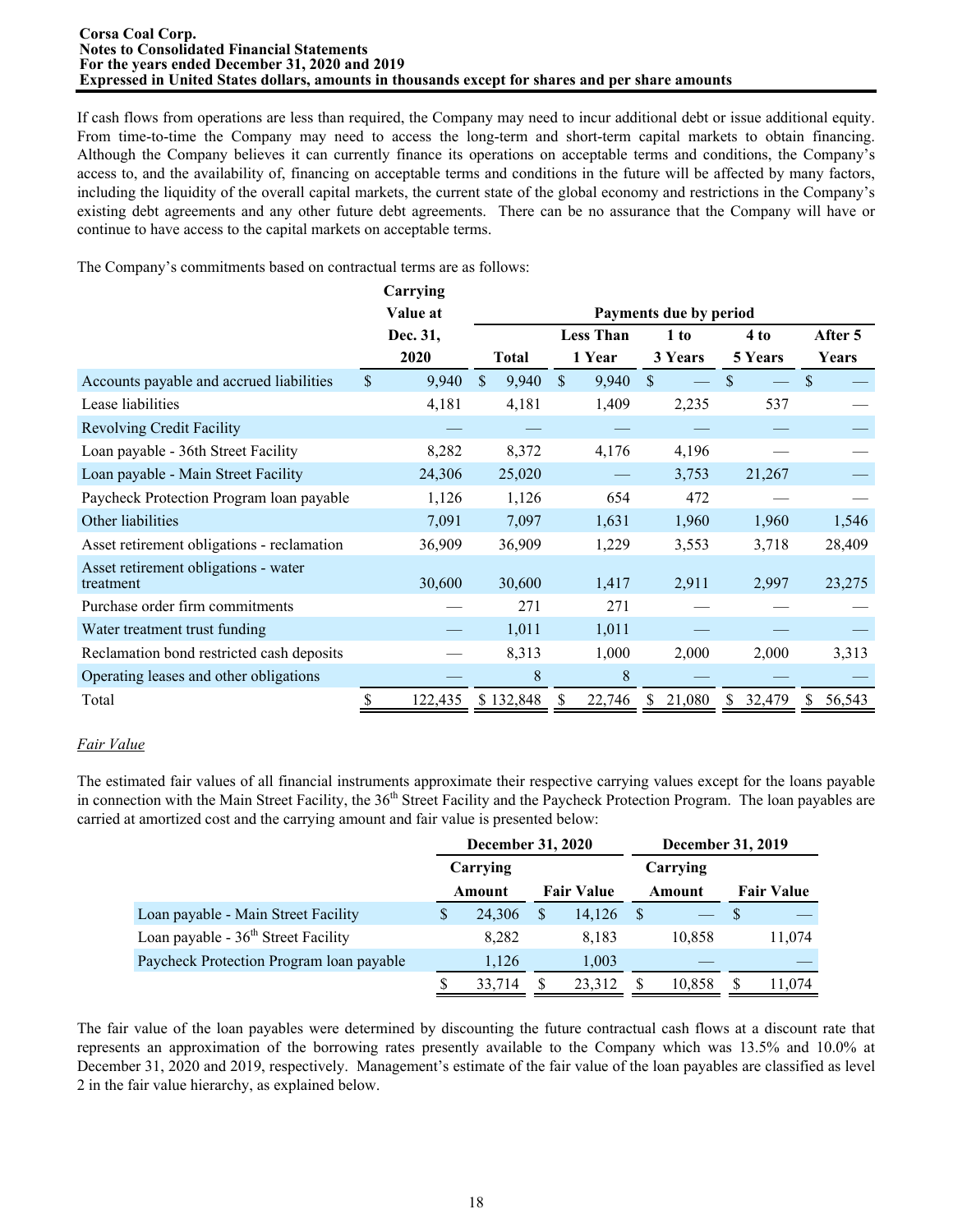# *Fair value hierarchy*

Fair value is the price that would be received to sell an asset or paid to transfer a liability in an ordinary transaction between market participants at the measurement date.

The fair value hierarchy categorizes into three levels the inputs in valuation techniques used to measure fair value. The fair value hierarchy gives the highest priority to quoted prices (unadjusted) in active markets for identical assets or liabilities (Level 1 inputs) and the lowest priority to unobservable inputs (Level 3 inputs).

Level 1 inputs are quoted market prices (unadjusted) in active markets for identical assets or liabilities that the entity can access at the measurement date.

Level 2 inputs are those other than quoted market prices in active markets, which are observable for the asset or liability, either directly or indirectly, such as inputs derived from market prices.

Level 3 inputs are unobservable inputs for the asset or liability.

The following table provides an analysis of the Company's financial instruments that are measured subsequent to initial recognition at fair value, grouped into Level 1 to 3 based on a degree to which the inputs used to determine the fair value are observable.

|                                       | <b>December 31, 2020</b> |        |   |         |   | <b>December 31, 2019</b> |         |  |  |  |
|---------------------------------------|--------------------------|--------|---|---------|---|--------------------------|---------|--|--|--|
|                                       | Level 1                  |        |   | Level 2 |   | Level 1                  | Level 2 |  |  |  |
| Restricted cash                       | \$                       | 28,257 | S |         | S | 9,514                    | S       |  |  |  |
| Restricted investments                |                          |        |   |         |   |                          |         |  |  |  |
| Debt securities                       |                          | 2,711  |   |         |   | 8,314                    |         |  |  |  |
| Equity securities                     |                          | 8,452  |   |         |   | 19,338                   |         |  |  |  |
|                                       |                          | 11,163 |   |         |   | 27,652                   |         |  |  |  |
|                                       |                          |        |   |         |   |                          |         |  |  |  |
| Total restricted cash and investments |                          | 39,420 |   |         |   | 37,166                   |         |  |  |  |

At December 31, 2020 and 2019, the Company had no financial instruments which used Level 3 fair value measurements.

# **5. Accounts Receivable**

Accounts receivable consist of the following:

|                              |    | December 31, |      | December 31, |  |  |
|------------------------------|----|--------------|------|--------------|--|--|
|                              |    | 2020         | 2019 |              |  |  |
| Trade receivables            | J. | 5,144        |      | 28,501       |  |  |
| Income tax refundable credit |    |              |      | 689          |  |  |
| Other                        |    | 298          |      | 102          |  |  |
|                              |    | 5.442        |      | 29,292       |  |  |

The Company has not recorded any allowance for credit losses for the years presented above.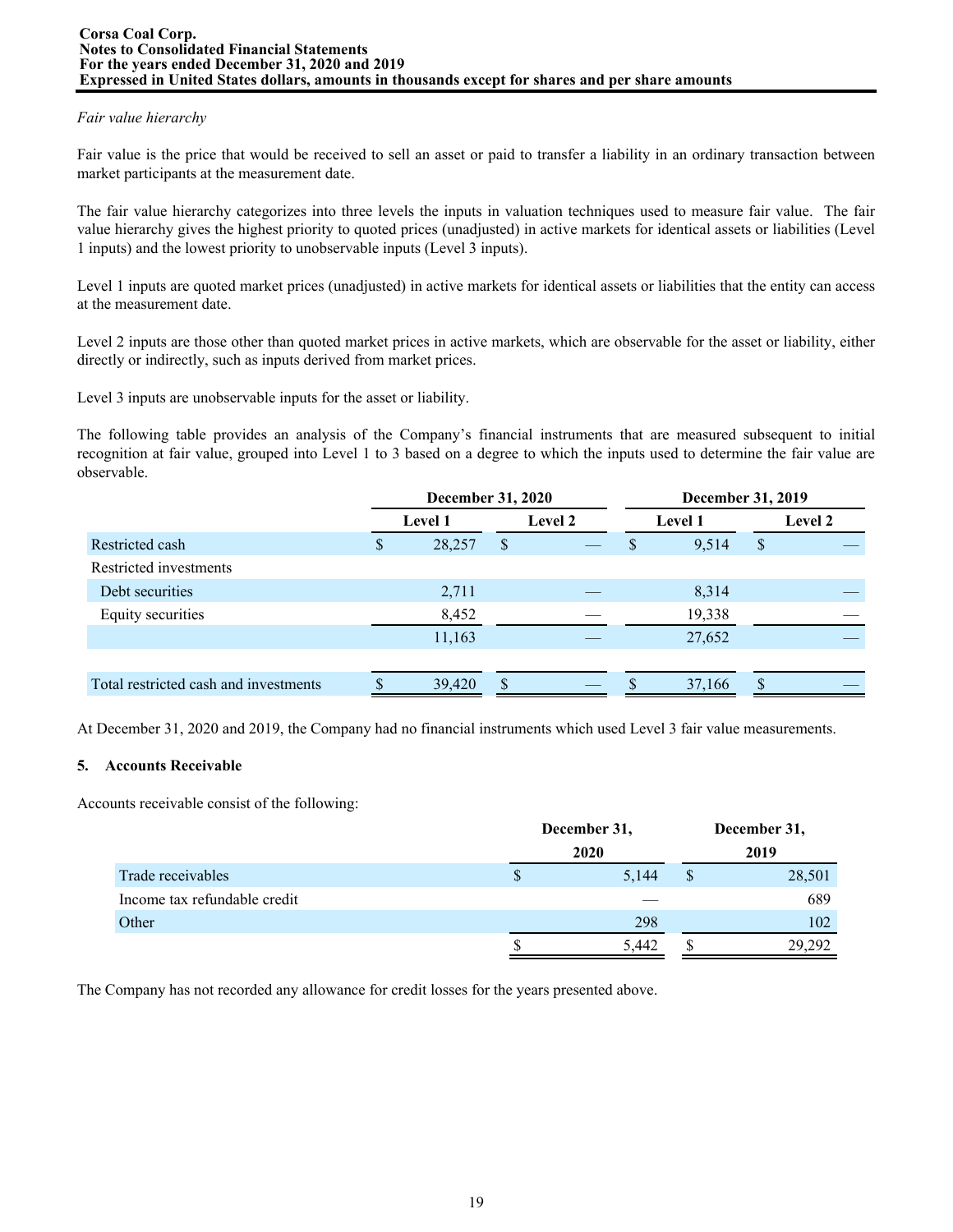# **6. Inventories**

Inventories consist of the following:

|                         | December 31,<br>2020 | December 31,<br>2019 |        |  |  |
|-------------------------|----------------------|----------------------|--------|--|--|
| Metallurgical coal      |                      |                      |        |  |  |
| Clean coal stockpiles   | \$<br>2,727          | \$                   | 4,536  |  |  |
| Raw coal stockpiles     | 1,900                |                      | 1,365  |  |  |
|                         | 4,627                |                      | 5,901  |  |  |
|                         |                      |                      |        |  |  |
| Parts and supplies, net | 4,522                |                      | 4,576  |  |  |
|                         | 9,149                |                      | 10,477 |  |  |

The net realizable value adjustment, measured as the inventory balances at full cost less the net realizable value at December 31, 2020 was \$214. There was no net realizable value adjustment for the year ended December 31, 2019. An obsolescence reserve of \$566 has been provided for the parts and supplies inventory for the years ended December 31, 2020 and 2019.

# **7. Restricted Cash and Investments**

Restricted cash and investments consists of the following:

|                           |          | <b>December 31, 2020</b> |                   |     |                   |              |     | December 31, 2019 |          |                   |               |                   |          |  |  |
|---------------------------|----------|--------------------------|-------------------|-----|-------------------|--------------|-----|-------------------|----------|-------------------|---------------|-------------------|----------|--|--|
|                           |          |                          | Debt              |     | Equity            |              |     |                   |          | Debt              |               | Equity            |          |  |  |
|                           | Cash     |                          | <b>Securities</b> |     | <b>Securities</b> | <b>Total</b> |     | Cash              |          | <b>Securities</b> |               | <b>Securities</b> | Total    |  |  |
| Water treatment (a)       | \$17,620 | S                        | 1.281             | S   | 8.021             | \$27,922     | \$. | 765               | S        | 7.837             | \$            | 18,966            | \$27,568 |  |  |
| Reclamation bonds (b)     | 6,515    |                          | 369               |     | 35                | 6,919        |     | 5,103             |          | 348               |               | 32                | 5,483    |  |  |
| Workers' compensation (c) | 4,122    |                          | 50                |     | 396               | 4.568        |     | 3,646             |          | 118               |               | 340               | 4,104    |  |  |
| Other restricted deposits |          |                          | 11                |     |                   | 11           |     |                   |          | 11                |               |                   | 11       |  |  |
|                           | \$28,257 |                          | 2,711             | \$. | 8,452             | \$39,420     | S.  | 9.514             | <b>S</b> | 8,314             | <sup>\$</sup> | 19,338            | \$37,166 |  |  |

- (a) The Company has signed certain agreements with U.S. environmental and regulatory agencies which require the perpetual monitoring and treatment of water in areas where the Company is operating or has operated in the past. As a result of these agreements, the Company was required to establish separate trust funds to ensure water treatment activities would continue after the Company ceased operating in the affected areas. The cash is either held or invested in debt and equity securities and income earned on such funds, under certain circumstances, may be used by the Company to pay for certain water treatment costs once the trust funds have been fully funded. As of December 31, 2020, the Company is required to contribute an additional \$1,011 in the next twelve months to fully fund the remaining underfunded trust.
- (b) The Company is required to post bonds to ensure reclamation is completed on its mining properties as required under U.S. state and federal regulations. The Company has agreements with insurers to provide these bonds. The cash collateral is held or invested in certificates of deposit, that are insured by the U.S. Federal Deposit Insurance Corporation, or in debt security investments. In January 2020, in connection with a request for a bond increase, the Company's previous surety bond provider, which had issued approximately \$59,000 of reclamation and other bonds, required a substantial increase in the restricted cash and investments posted as collateral against these bonds as well as the new bond. Due to the request for additional collateral, the Company entered into an agreement with a new surety bond provider to replace all of its existing reclamation and other bonds, as well as to issue the new bond at a future date when required. The new agreement required the transfer of the existing collateral of \$5,000, an initial deposit of \$1,000 and requires quarterly installment payments of \$250 to increase the level of cash collateral over time to reach the target set by the new surety of 25% of the issued bond amount.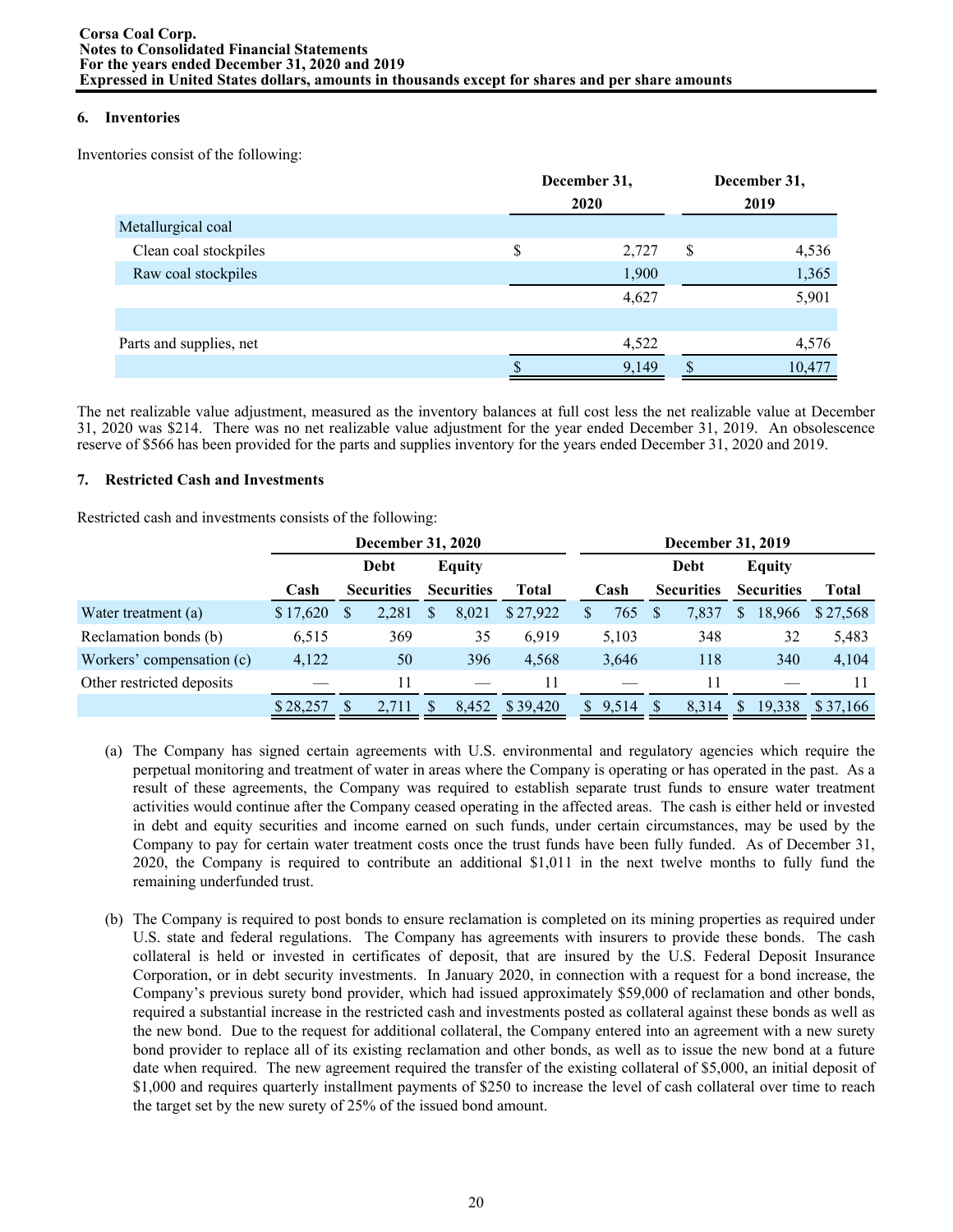(c) The Company has established separate trust funds with its insurance carriers to pay potential awards and claims related to workers' compensation.

### **8. Property, Plant and Equipment, net**

Property, plant and equipment consists of the following:

|                                                       |                    | <b>Mineral</b> |             | <b>Plant</b> and |                           |              |
|-------------------------------------------------------|--------------------|----------------|-------------|------------------|---------------------------|--------------|
|                                                       |                    | Properties (a) |             | Equipment        |                           | <b>Total</b> |
| Cost                                                  |                    |                |             |                  |                           |              |
| Balance - January 1, 2019                             | $\mathbb{S}$       | 156,410        | \$          | 157,733          | \$                        | 314,143      |
| Additions                                             |                    |                |             | 10,121           |                           | 10,121       |
| Capitalized development costs                         |                    | 54             |             |                  |                           | 54           |
| Change in reclamation provision                       |                    | 5,271          |             |                  |                           | 5,271        |
| ROU asset termination                                 |                    |                |             | (1, 134)         |                           | (1, 134)     |
| Disposals                                             |                    | (2,827)        |             | (14,207)         |                           | (17, 034)    |
| <b>Balance - December 31, 2019</b>                    |                    | 158,908        |             | 152,513          |                           | 311,421      |
| Additions                                             |                    |                |             | 3,707            |                           | 3,707        |
| Capitalized development costs                         |                    | 275            |             |                  |                           | 275          |
| Change in reclamation provision                       |                    | 2,672          |             |                  |                           | 2,672        |
| Disposals                                             |                    |                |             | (1, 385)         |                           | (1,385)      |
| <b>Balance - December 31, 2020</b>                    | $\mathbb{S}$       | 161,855        | $\mathbb S$ | 154,835          | $\mathcal{S}$             | 316,690      |
|                                                       |                    |                |             |                  |                           |              |
| <b>Accumulated Amortization and Impairment Losses</b> |                    |                |             |                  |                           |              |
| Balance - January 1, 2019                             | $\$$               | (25, 235)      | \$          | (97, 303)        | \$                        | (122, 538)   |
| Amortization                                          |                    | (8,750)        |             | (17,248)         |                           | (25,998)     |
| ROU asset termination                                 |                    |                |             | 127              |                           | 127          |
| Disposals                                             |                    | 2,827          |             | 13,890           |                           | 16,717       |
| Balance - December 31, 2019                           |                    | (31, 158)      |             | (100, 534)       |                           | (131, 692)   |
| Amortization                                          |                    | (5,777)        |             | (13,502)         |                           | (19,279)     |
| Asset impairment (b)                                  |                    | (30,205)       |             | (11, 479)        |                           | (41, 684)    |
| Disposals                                             |                    |                |             | 1,385            |                           | 1,385        |
| <b>Balance - December 31, 2020</b>                    | $\mathcal{S}$      | (67, 140)      | \$          | (124, 130)       | \$                        | (191, 270)   |
|                                                       |                    |                |             |                  |                           |              |
| <b>Net Book Value</b>                                 |                    |                |             |                  |                           |              |
| December 31, 2019                                     | $\mathcal{S}$      | 127,750        | \$          | 51,979           | $\boldsymbol{\mathsf{S}}$ | 179,729      |
| December 31, 2020                                     | $\boldsymbol{\$\}$ | 94,715         | $\mathbb S$ | 30,705           | $\mathbb S$               | 125,420      |

(a) Mineral properties include the cost of obtaining the mineral and surface rights required to conduct mining operations. The two types of lease rights in the states of Maryland and Pennsylvania are surface rights, which provide access to the surface of a specific property, and mineral rights, which provide the right to extract the minerals from a specific property. The Company either purchases outright or leases these rights from various owners specific to each property. Mineral and surface rights which are leased are subject to royalty payments to the various owners based on the tons of coal extracted from that specific property. Royalty rates on leased mineral rights can range from 5% to 16%, although they typically range from 6% to 7%, of the selling price of the coal. Mineral and surface rights which are owned by the Company are not subject to royalties. The value of mineral properties that are not in production at December 31, 2020 was \$24,585.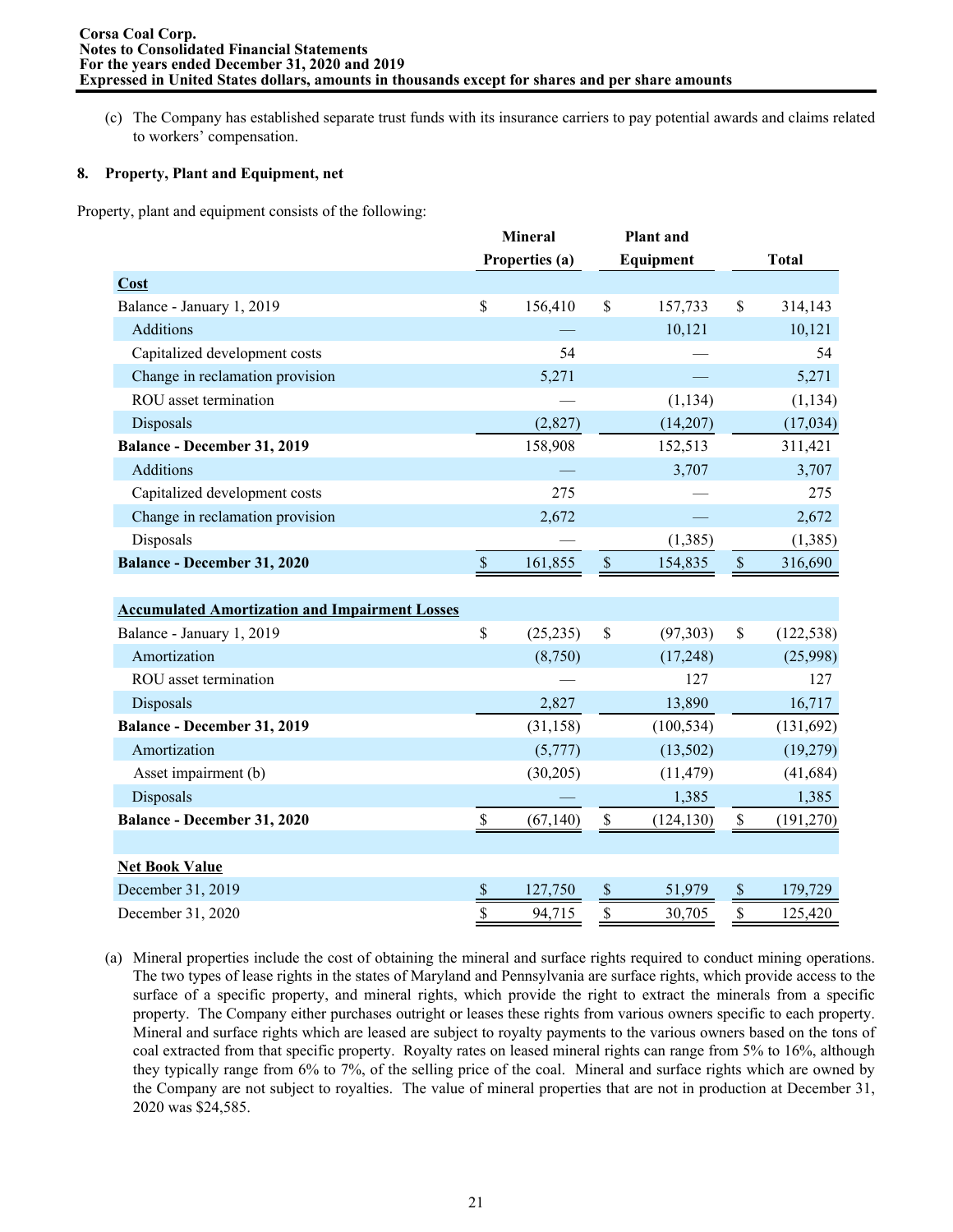(b) A triggering event was identified as a result of the continued deterioration of both the domestic and export metallurgical coal markets, driven in large part by the COVID-19 pandemic. Accordingly, an impairment charge of \$41,684 was recognized in cost of sales in the consolidated statements of operations and comprehensive income (loss), reducing the carrying values of mineral properties and plant and equipment. The impairment loss reflected a strategic review of the NAPP Division performed by management, which resulted in an impairment analysis of the recoverable amount of the division's assets.

### *Key Assumptions*

The recoverable amount of the NAPP CGU was \$128,176 and was determined based on the fair value less cost of disposal ("FVLCD") using discounted cash flow projections. Key assumptions used in the calculation of recoverable amounts include discount rates, coal prices, future timing of production, including the date when a mineral property can be brought into production, the expected cost to produce coal, future care and maintenance and operating costs.

The assumed metallurgical coal prices used to determine the FVLCD were in a price range from \$59-\$110 per ton free-on-board at the Company's preparation plant for the period from 2021 through 2041. The discount rate used of 14.8% was based on the Company's estimated weighted-average cost of capital for discounting the cash flow projections. Management's estimate of the FVLCD of the NAPP Division is classified as level 3 in the fair value hierarchy.

#### *Sensitivity Assumptions*

The projected cash flows and estimated FVLCD can be affected by any one or more changes in the estimates used. Changes in coal prices and discount rates have the greatest impact on value, where a 1% change impacts the FVLCD as follows:

|                    | <b>Change to FVLCD</b> |  |                    |  |                                                             |  |        |  |  |  |  |
|--------------------|------------------------|--|--------------------|--|-------------------------------------------------------------|--|--------|--|--|--|--|
|                    |                        |  |                    |  | 1% Decrease in 1% Increase in 1% Increase in 1% Decrease in |  |        |  |  |  |  |
| <b>Coal Prices</b> |                        |  | <b>Coal Prices</b> |  | <b>Discount Rate</b> Discount Rate                          |  |        |  |  |  |  |
| <sup>S</sup>       | $(9,314)$ \$           |  | 9.314 \$           |  | $(10,666)$ \$                                               |  | 11,965 |  |  |  |  |

# **9. Accounts Payable and Accrued Liabilities**

Accounts payable and accrued liabilities consists of the following:

|                           | December 31, |       |   | December 31, |
|---------------------------|--------------|-------|---|--------------|
|                           | 2020         |       |   | 2019         |
| Trade payables            |              | 4,891 | S | 7,595        |
| Purchased coal payables   |              |       |   | 2,804        |
| Freight payables          |              | 753   |   | 6,078        |
| Other accrued liabilities |              | 4,296 |   | 6,075        |
|                           |              | 9.940 |   | 22,552       |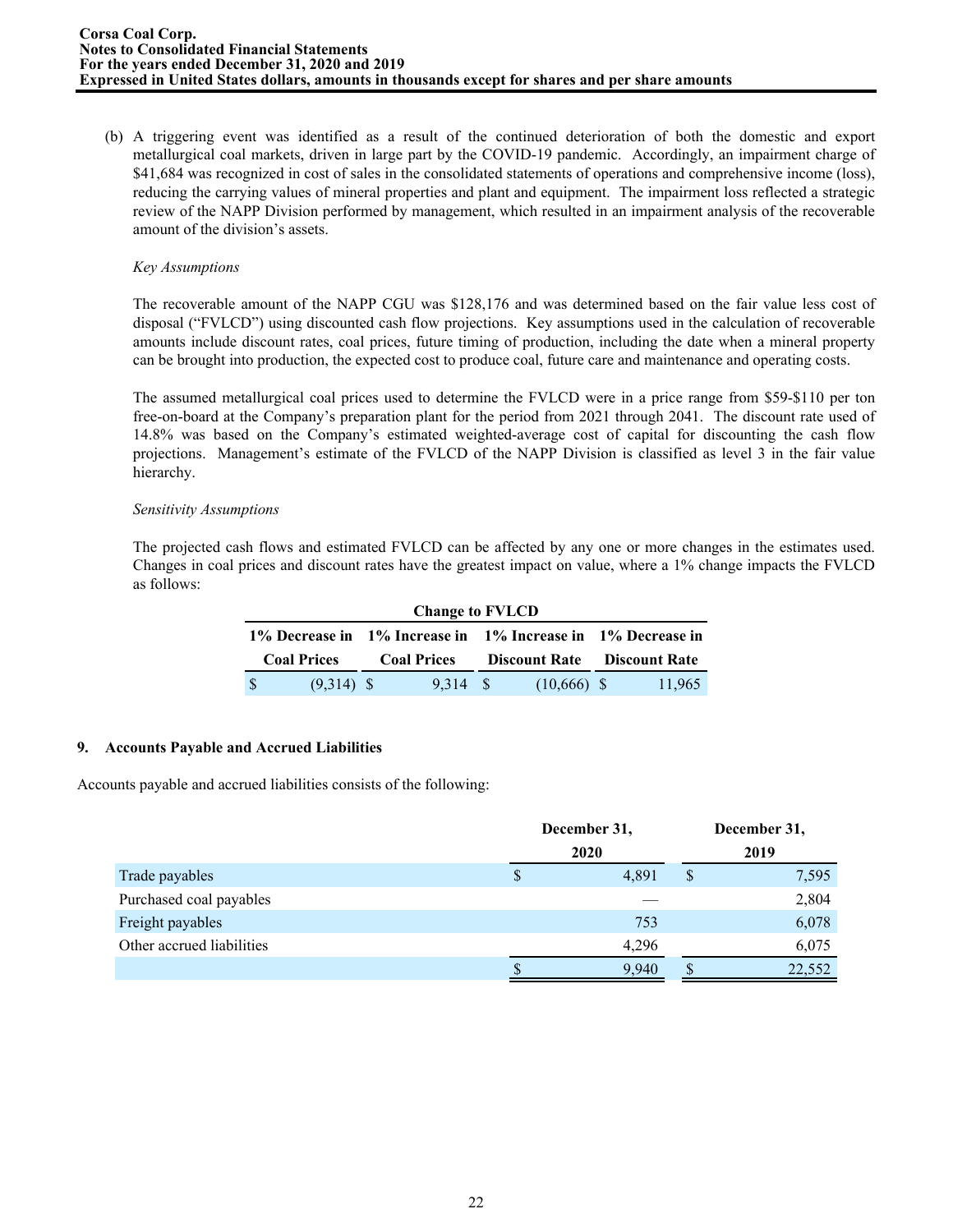# **10. Lease Liabilities**

Lease liabilities consists of the following:

|                                    |                      |                      | December 31, |      | December 31, |
|------------------------------------|----------------------|----------------------|--------------|------|--------------|
|                                    | <b>Interest Rate</b> | <b>Maturity</b>      | 2020         |      | 2019         |
| Equipment - Preparation Plant (a)  | $11.0\%$             | September 2023       | \$<br>783    | - \$ | 1,005        |
| Equipment - Preparation Plant (a)  | $11.0\%$             | December 2021        | 215          |      | 403          |
| Equipment - Surface                | $10.8\%$ to $11\%$   | May 2022 - July 2025 | 3,161        |      | 2,084        |
| Equipment - Information Technology | $11.0\%$             | <b>July 2023</b>     | 22           |      | 29           |
| Balance, end of year               |                      |                      | 4,181        |      | 3,521        |
| Less: Current portion              |                      |                      | (1,409)      |      | (957)        |
| Total long-term lease liabilities  |                      |                      | 2,772        |      | 2,564        |

(a) Contingent rent related to these lease obligations is payable if the equipment exceeds certain operating levels. The contingent rent recognized in the years ended December 31, 2020 and 2019 was income of \$163 and \$22, respectively. Contingent rent is included in cost of sales in the consolidated statements of operations and comprehensive income (loss).

Lease liabilities and minimum lease payments at December 31, 2020 are as follows:

| Less than 1 year                    | 1,791 |
|-------------------------------------|-------|
| 1-3 years                           | 2,579 |
| 4-5 years                           | 572   |
| Thereafter                          |       |
| Total payments                      | 4,942 |
| Less: Amounts representing interest | (761) |
| Total finance lease obligations     | 4,181 |

For the years ended December 31, 2020 and 2019, interest expense, which is included in finance expense in the consolidated statements of operations and comprehensive income (loss) and total cash outflows related to lease liabilities were as follows:

|                                                  | For the years ended |       |
|--------------------------------------------------|---------------------|-------|
|                                                  | December 31,        |       |
|                                                  | 2020                | 2019  |
| Interest expense related to lease liabilities    | 441 \$              | 516   |
| Total cash outflows related to lease liabilities | 1.564 S             | 3,287 |

The expense relating to leases of low value assets was not material.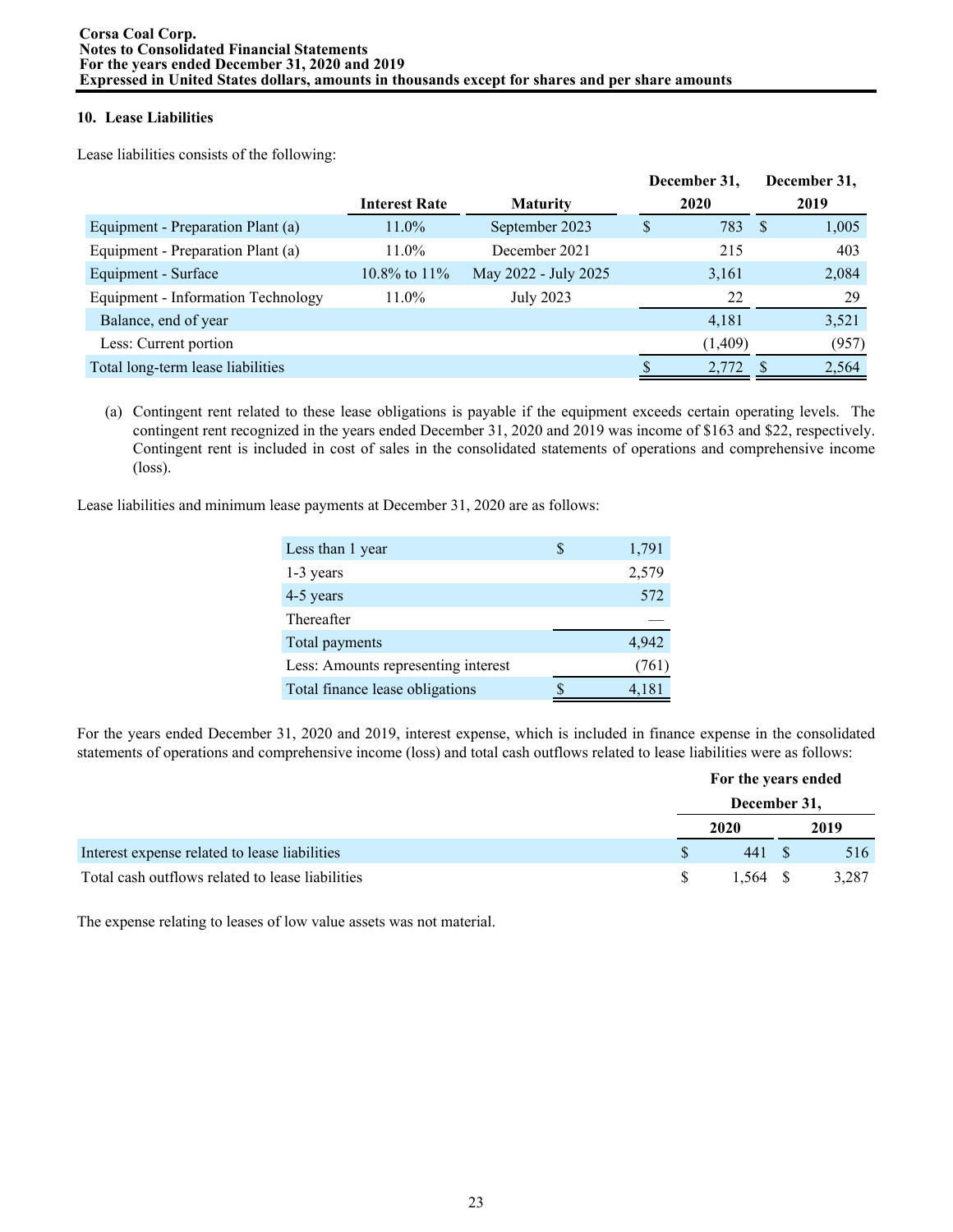Right-of-use assets, which are included in property, plant and equipment, net, in the consolidated balance sheets, consist of the following:

|                                 | Equipment                 |               |         |    |         |    |                | Office        |      |               |          |    |              |
|---------------------------------|---------------------------|---------------|---------|----|---------|----|----------------|---------------|------|---------------|----------|----|--------------|
|                                 | U/G                       |               | Plant   |    | Plant   |    | <b>Surface</b> |               | IT   |               | Lease    |    | <b>Total</b> |
| <b>Gross Right-of Use Asset</b> |                           |               |         |    |         |    |                |               |      |               |          |    |              |
| Balance – January 1, 2019       | 22,045<br>\$              | \$            | 1,696   | \$ | 2,200   | \$ | 838            | \$            | 37   | \$            |          | \$ | 26,816       |
| IFRS 16 adoption                |                           |               |         |    |         |    |                |               |      |               | 1,193    |    | 1,193        |
| Accrued lease payments          |                           |               |         |    |         |    |                |               |      |               | (59)     |    | (59)         |
| <b>Additions</b>                |                           |               |         |    |         |    | 1,682          |               |      |               |          |    | 1,682        |
| ROU asset termination           |                           |               |         |    |         |    |                |               |      |               | (1, 134) |    | (1, 134)     |
| ROU asset transfer              | (22,045)                  |               |         |    |         |    |                |               |      |               |          |    | (22, 045)    |
| Balance – December 31, 2019     |                           |               | 1,696   |    | 2,200   |    | 2,520          |               | 37   |               |          |    | 6,453        |
| <b>Additions</b>                |                           |               |         |    |         |    | 1,782          |               |      |               |          |    | 1,782        |
| Balance - December 31, 2020     | $\boldsymbol{\mathsf{S}}$ |               | 1,696   | \$ | 2,200   | S  | 4,302          |               | 37   | S             |          | S  | 8,235        |
|                                 |                           |               |         |    |         |    |                |               |      |               |          |    |              |
| <b>Accumulated Amortization</b> |                           |               |         |    |         |    |                |               |      |               |          |    |              |
| Balance - January 1, 2019       | (21, 494)                 | $\mathcal{S}$ | (678)   | \$ | (177)   | \$ | (105)          | $\mathcal{S}$ | (3)  | $\mathcal{S}$ |          | \$ | (22, 457)    |
| Amortization                    | (413)                     |               | (339)   |    | (426)   |    | (397)          |               | (8)  |               | (127)    |    | (1,710)      |
| ROU asset termination           |                           |               |         |    |         |    |                |               |      |               | 127      |    | 127          |
| ROU asset transfer              | 21,907                    |               |         |    |         |    |                |               |      |               |          |    | 21,907       |
| Balance - December 31, 2019     |                           |               | (1,017) |    | (603)   |    | (502)          |               | (11) |               |          |    | (2, 133)     |
| Amortization                    |                           |               | (339)   |    | (426)   |    | (787)          |               | (7)  |               |          |    | (1, 559)     |
| Balance - December 31, 2020     | \$                        |               | (1,356) | S  | (1,029) | S  | (1,289)        | \$            | (18) | <sup>S</sup>  |          | \$ | (3,692)      |
|                                 |                           |               |         |    |         |    |                |               |      |               |          |    |              |
| <b>Net Book Value</b>           |                           |               |         |    |         |    |                |               |      |               |          |    |              |
| December 31, 2019               | \$                        | \$            | 679     | \$ | 1,597   | S  | 2,018          | \$            | 26   | S             |          | \$ | 4,320        |
| December 31, 2020               | \$                        | \$            | 340     | \$ | 1,171   | \$ | 3,013          | \$            | 19   | \$            |          | \$ | 4,543        |

In December 2019, the Company terminated the office lease which was initially recognized as a lease liability on January 1, 2019 for a cash payment of \$167. At the point of termination, there were eight years remaining on the original lease. The total expense related to this lease termination was \$100 and is included in other income and expense in the consolidated statements of operations and comprehensive income (loss). The total expense includes the removal of the right-of-use asset of \$1,007, lease termination payment of \$167 and additional lease termination costs, including contract terminations of \$44, partially offset by income related to the removal of the lease liability of \$1,118.

For the years ended December 31, 2020 and 2019, amortization expense of \$1,559 and \$1,710, respectively, related to the rightof-use assets, is included in cost of sales in the consolidated statements of operations and comprehensive income (loss).

# **11. Debt**

# **Revolving Credit Facility**

On August 16, 2019, certain wholly-owned subsidiaries of the Company, as borrowers, entered into a three-year credit and security agreement (the "Credit Agreement") with KeyBank National Association ("KeyBank") for up to \$25 million and which was reduced to \$5 million in December 2020 in connection with an amendment thereto (the "Revolving Credit Facility"). The Revolving Credit Facility bears interest at London Inter-Bank Offered Rate ("LIBOR") plus 350 basis points or the Base Rate plus 150 basis points. The Base Rate is the rate per annum equal to the highest of (i) the rate of interest established by KeyBank, from time-to-time, as its "prime rate," (ii) the Federal Funds Effective Rate, as defined in the Credit Agreement, in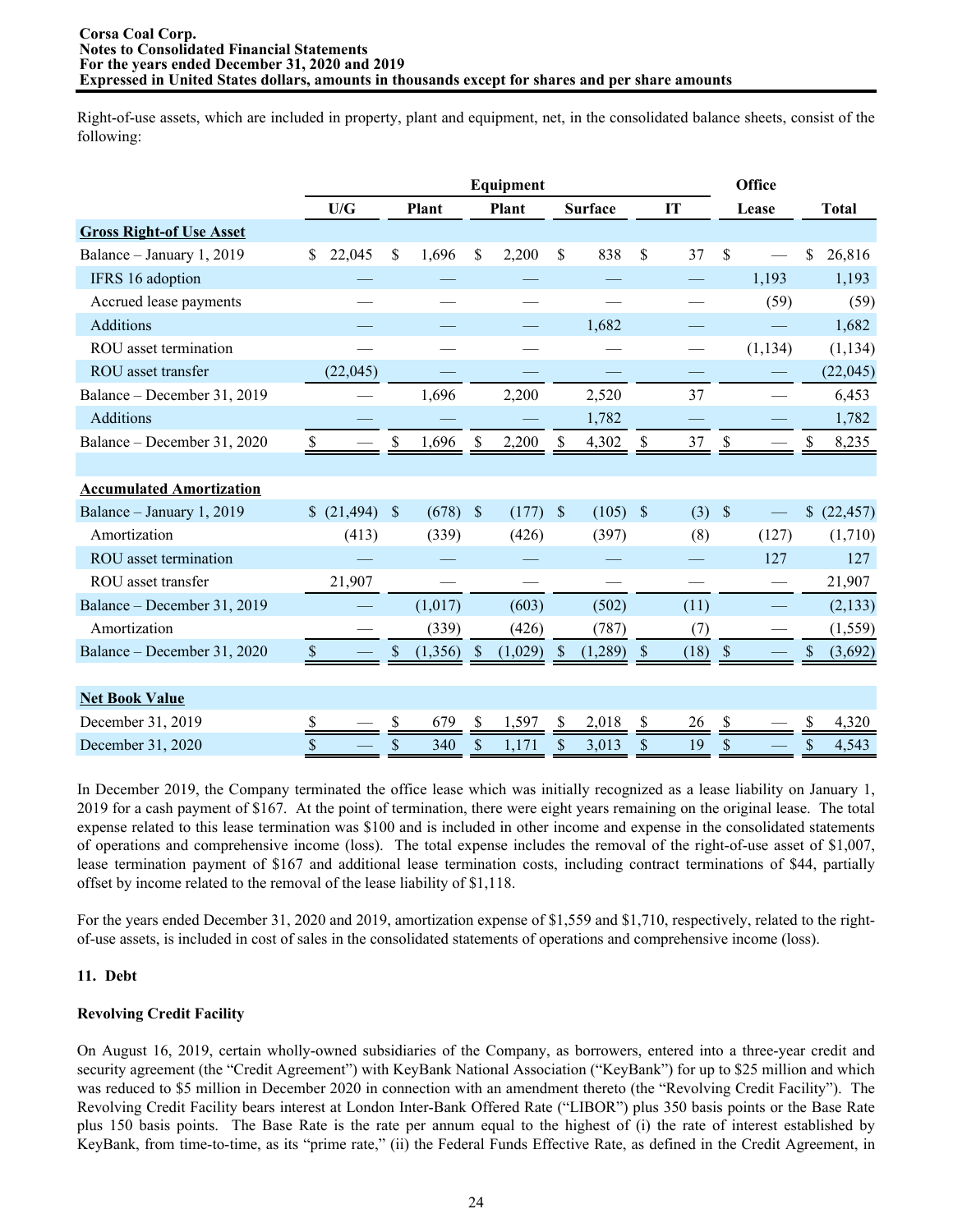effect from time-to-time plus  $\frac{1}{2}$  of 1% per annum, and (iii) 100 basis points in excess of LIBOR for loans with an interest period of one month. The Revolving Credit Facility also includes a 0.50% unused facility fee. The Revolving Credit Facility contains customary financial covenants which have been amended in December 2020 to align with the financial covenants of the Main Street Loan Facility (as defined below). In connection with the arrangement and subsequent amendment of the Revolving Credit Facility, the Company paid a commitment fee, upfront fee and administration fees totaling \$403 which are included in prepaid expenses and other current assets and advance royalties and other assets in the consolidated balance sheets. The Revolving Credit Facility is secured against all currently owned and after acquired tangible and intangible assets of the borrowers and the guarantor. At December 31, 2020, the Company had no outstanding borrowings on the Revolving Credit Facility, a letter of credit had been issued to support historical workers compensation claims in the amount of \$890 and the Company had additional availability to borrow \$3,390. Total liquidity under the Revolving Credit Facility is subject to certain restrictions which include, among others, a percentage of accounts receivable and coal inventory. The Company was in compliance with all financial covenants at December 31, 2020.

# **Loan Payable - 36th Street Facility**

On August 16, 2019, Wilson Creek Holdings, Inc. ("WCH"), as lessee, and the Company along with all of the subsidiaries of WCH, as guarantors, entered into a lease financing agreement with Key Equipment Finance, as lessor and assignor, and 36<sup>th</sup> Street Capital Partners, LLC, as assignee ("36<sup>th</sup> Street"), for the sale and leaseback of various coal mining equipment (the "Leased Property") for a funding amount of \$12 million (the "36<sup>th</sup> Street Facility" and together with the Revolving Credit Facility, the "New Credit Facilities"). The 36<sup>th</sup> Street Facility has an effective interest rate of 9.50%, a lease term of 48 months and contains customary financial covenants which have been amended in December 2020 to align with the financial covenants of the Main Street Loan Facility. In connection with the 36<sup>th</sup> Street Facility, the Company paid certain fees in the amount of \$135 at closing. The 36<sup>th</sup> Street Facility is secured by the Leased Property. The Company was in compliance with all financial covenants at December 31, 2020. WCH received notice from 36<sup>th</sup> Street that a prepayment equal to \$1,190 is due as the result of the annual equipment appraisal covenant. The prepayment would be effective as of February 1, 2021 and accordingly, this amount is recognized in the current portion of the loan payable.

The New Credit Facilities replaced the \$25 million senior secured term credit facility with Sprott Resource Lending Corp. entered into on August 19, 2014 (the "Sprott Facility"), which was repaid using a portion of the proceeds from the New Credit Facilities. As a result of the Sprott Facility refinancing, the Company recognized a loss on debt extinguishment of \$1,238 which was included in other income and expense in the consolidated statements of operations and comprehensive income (loss) for the year ended December 31, 2019. The loss on debt extinguishment includes \$1,024 of expense related to the unamortized fees on the Sprott Facility and \$214 of related legal expenses.

# **Loan Payable - Main Street Facility**

On December 14, 2020, certain wholly-owned subsidiaries of the Company, as borrowers, entered into a five-year secured term loan with KeyBank National Association for \$25 million (the "Main Street Facility") through the Main Street Lending Program established by the board of governors of the U.S. Federal Reserve System. Under this program, lending is facilitated through a special purpose vehicle established by the Federal Reserve Bank of Boston which committed to purchase, on December 21, 2020, a participation interest equal to 95% of the Main Street Facility. The Main Street Facility bears interest, payable monthly, at LIBOR plus 3.00% and contains customary financial covenants as well as affirmative and negative covenants, including covenants that would restrict the ability to pay dividends, make distributions and transfer funds to the Canadian parent entity. Until the first anniversary of the closing date of the Main Street Facility, interest will be paid-in-kind (capitalized) and added to the principal balance thereof. The Main Street Facility is repayable on each of the third and fourth anniversaries of the closing date of the Main Street Facility in an amount equal to 15% of the principal amount, with the remaining balance due in full on the fifth anniversary of the closing date and is pre-payable at any time without any premium or penalty. In connection with the arrangement of the Main Street Facility, the borrowers paid a transaction fee, an origination fee and administration fees in the amount of \$720. The Main Street Facility is secured against certain real and personal property of the borrowers. The borrowers were in compliance with all financial covenants at December 31, 2020.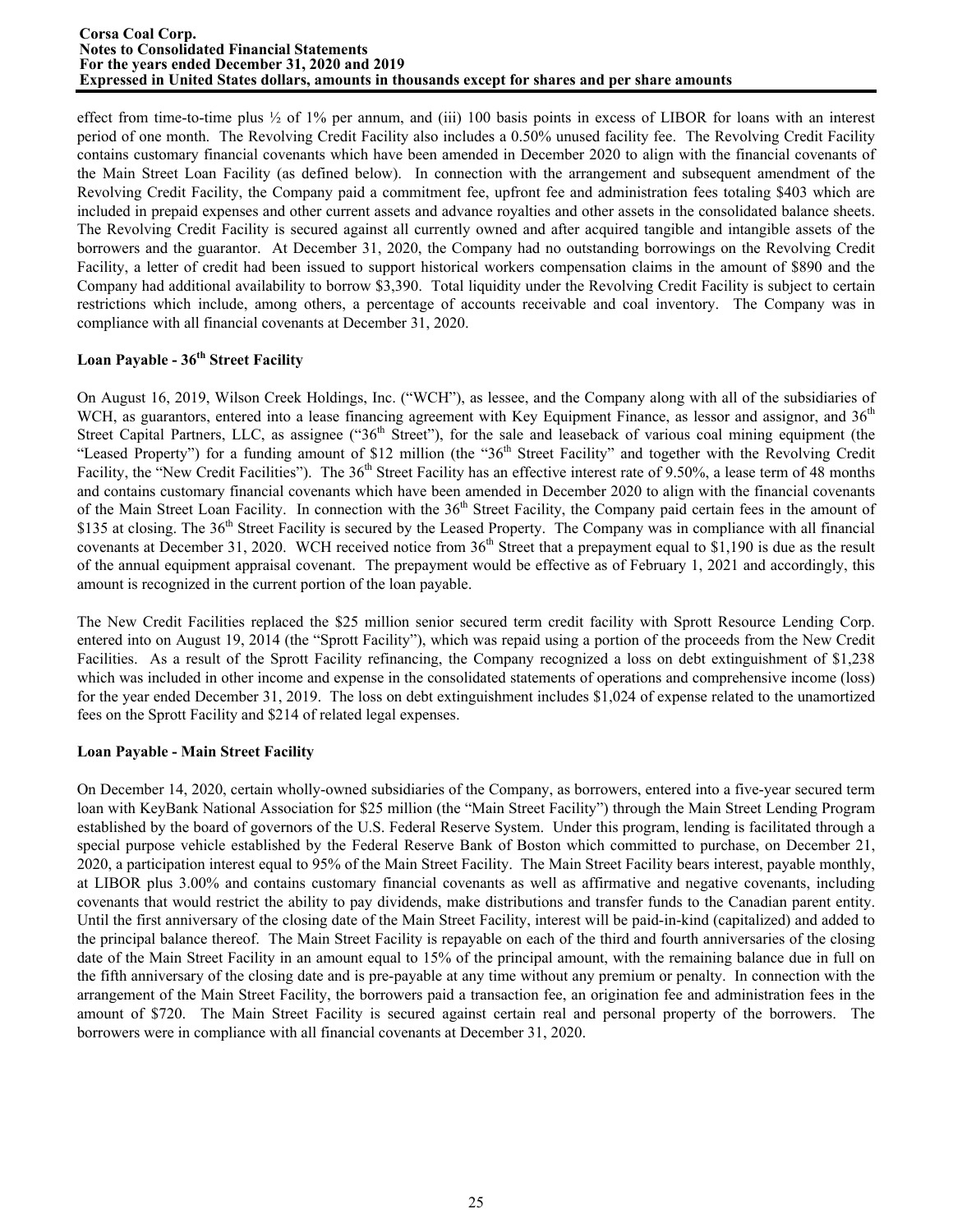|                                        | 36 <sup>th</sup> Street Facility |                          |               |                          |  | <b>Sprott Facility</b> |    |           |   |                    |              |              |               |              |
|----------------------------------------|----------------------------------|--------------------------|---------------|--------------------------|--|------------------------|----|-----------|---|--------------------|--------------|--------------|---------------|--------------|
|                                        |                                  |                          |               | <b>Unamortized</b>       |  |                        |    |           |   | <b>Unamortized</b> |              |              |               |              |
|                                        |                                  | Principal                |               | <b>Discount</b>          |  | <b>Total</b>           |    | Principal |   | <b>Discount</b>    |              | <b>Total</b> |               | <b>Total</b> |
| Balance - January 1, 2019              | \$                               | $\overline{\phantom{0}}$ | <sup>\$</sup> | $\overline{\phantom{0}}$ |  |                        | \$ | 32,017    | S | (1, 565)           | <sup>S</sup> | 30,452       | <sup>\$</sup> | 30,452       |
| Initial borrowing                      |                                  | 12,000                   |               |                          |  | 12,000                 |    |           |   |                    |              |              |               | 12,000       |
| Accrued interest                       |                                  | 338                      |               |                          |  | 338                    |    | 2,501     |   |                    |              | 2,501        |               | 2,839        |
| Interest paid                          |                                  | (338)                    |               |                          |  | (338)                  |    | (2,501)   |   |                    |              | (2,501)      |               | (2,839)      |
| Issuance costs                         |                                  |                          |               | (135)                    |  | (135)                  |    |           |   |                    |              |              |               | (135)        |
| Amortization of discount (note)<br>20) |                                  |                          |               | 11                       |  | 11                     |    |           |   | 541                |              | 541          |               | 552          |
| Loss on extinguishment                 |                                  |                          |               |                          |  |                        |    |           |   | 1,024              |              | 1,024        |               | 1,024        |
| Principal repayment                    |                                  | (1,018)                  |               |                          |  | (1,018)                |    | (32,017)  |   |                    |              | (32,017)     |               | (33, 035)    |
| Balance - December 31, 2019            | \$                               | 10,982                   |               | (124)                    |  | 10,858                 | S  |           |   |                    |              |              |               | 10,858       |

The changes in the loan payable balance for the years ended December 31, 2020 and 2019 are as follows:

|                                        |              |   | 36 <sup>th</sup> Street Facility |    | <b>Main Street Facility</b> |   |           |  |                    |     |              |   |          |
|----------------------------------------|--------------|---|----------------------------------|----|-----------------------------|---|-----------|--|--------------------|-----|--------------|---|----------|
|                                        |              |   | <b>Unamortized</b>               |    |                             |   |           |  | <b>Unamortized</b> |     |              |   |          |
|                                        | Principal    |   | <b>Discount</b>                  |    | <b>Total</b>                |   | Principal |  | <b>Discount</b>    |     | <b>Total</b> |   | Total    |
| Balance - December 31, 2019            | \$<br>10,982 | S | (124)                            | \$ | 10,858                      | S |           |  |                    |     |              | S | 10,858   |
| Initial borrowing                      |              |   |                                  |    |                             |   | 25,000    |  |                    |     | 25,000       |   | 25,000   |
| Issuance costs                         |              |   |                                  |    |                             |   |           |  | (720)              |     | (720)        |   | (720)    |
| Accrued interest                       | 980          |   |                                  |    | 980                         |   | 20        |  |                    |     | 20           |   | 1,000    |
| Interest paid                          | (980)        |   |                                  |    | (980)                       |   |           |  |                    |     |              |   | (980)    |
| Amortization of discount (note)<br>20) |              |   | 34                               |    | 34                          |   |           |  | 6                  |     | 6            |   | 40       |
| Principal repayment                    | (2,610)      |   |                                  |    | (2,610)                     |   |           |  |                    |     |              |   | (2,610)  |
| Balance - December 31, 2020            | 8,372        |   | (90)                             |    | 8,282                       |   | 25,020    |  | (714)              | \$. | 24.306       |   | 32,588   |
| Less: current portion                  | (4,176)      |   | 34                               |    | (4, 142)                    |   |           |  |                    |     |              |   | (4, 142) |
| Total long-term loan payable           | 4,196        |   | (56)                             |    | 4,140                       |   | 25,020    |  | (714)              | \$  | 24,306       |   | 28,446   |

# **Paycheck Protection Program Loans Payable**

In connection with the COVID-19 pandemic, the U.S. Small Business Administration ("SBA"), an agency of the U.S. federal government, administered the Paycheck Protection Program (15 U.S.C. § 636(a)(36)), a loan program designed to incentivize qualifying businesses to keep their workers on payroll. Under the Paycheck Protection Program: (i) loans will be fully forgiven if the funds are used for payroll costs, interest on mortgages, rent and utilities (at least 60% of the forgiven amount must be used for payroll), and partially forgiven if full-time equivalent headcount declines, or if salaries and wages decrease; (ii) interest on the loans is charged at 1% and principal and interest payments are to begin seven months from the date of the loan, with a maturity date of two years from the date of the loan; (iii) no collateral is required; (iv) neither the U.S. federal government nor lenders will charge any fees; and (v) the loans are guaranteed by the SBA.

In April 2020, two of Corsa's U.S. subsidiaries, Wilson Creek Holdings, Inc. and Wilson Creek Energy, LLC, entered into loan agreements under the Paycheck Protection Program providing for loans in an aggregate amount of \$8,353. The loan agreements are with KeyBank, as lender, and include standard terms and conditions under the Paycheck Protection Program. The Company used the funds as contemplated under the Paycheck Protection Program and, accordingly, expects \$7,227 to be forgiven and has recognized the expected grant income in other income and expense in the consolidated statements of operations and comprehensive income (loss).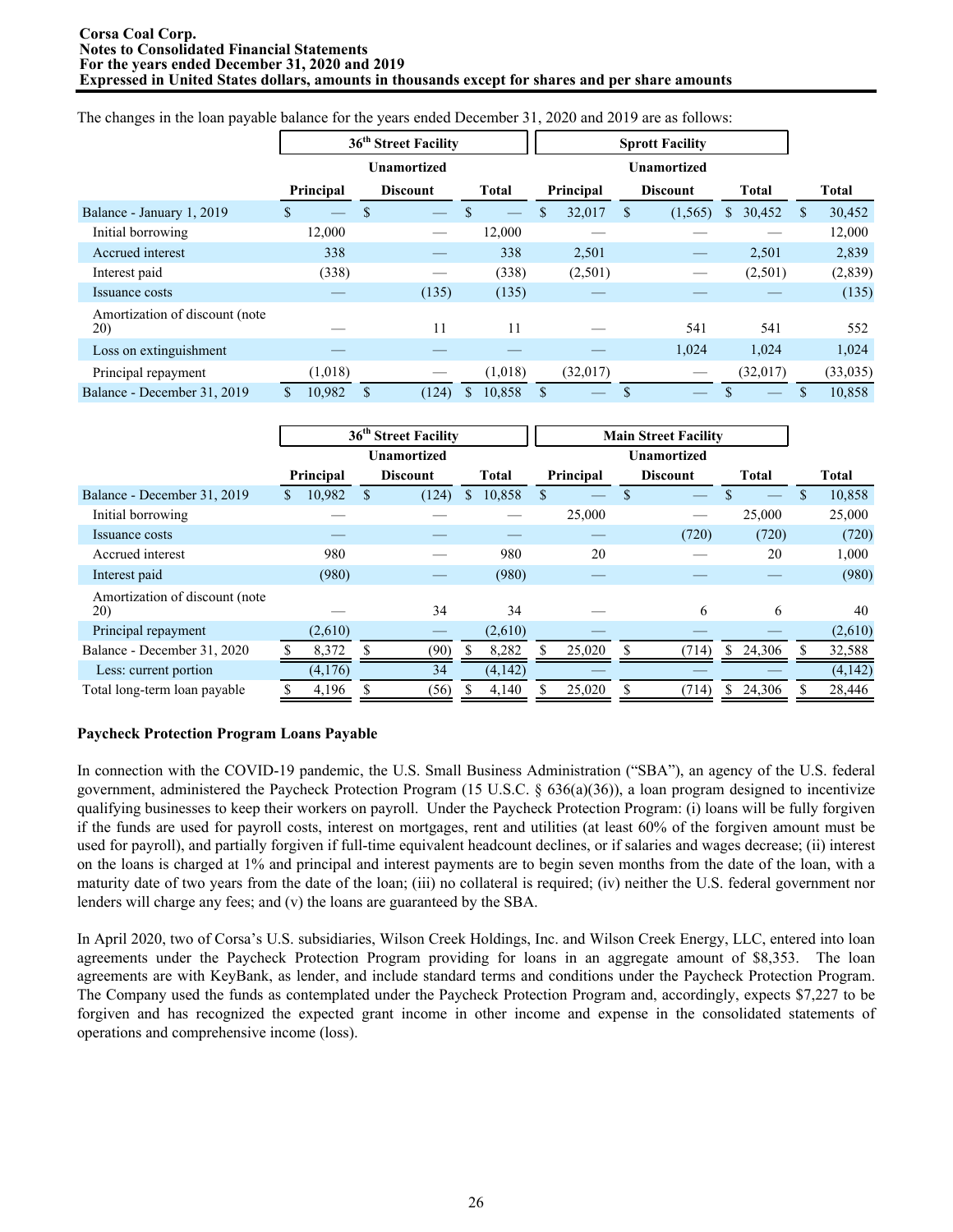# **12. Other Liabilities**

Other liabilities consist of the following:

|                                                | December 31, | December 31, |
|------------------------------------------------|--------------|--------------|
|                                                | 2020         | 2019         |
| Workers' compensation provision (a)            | 6.446        | 6,050        |
| Transportation contract liquidated damages (b) | 394          | 732          |
| Other $(c)$                                    | 251          | 787          |
|                                                | 7,091        | 7,569        |
| Less: current portion $(a,b,c)$                | (1,625)      | (2, 684)     |
| <b>Total Other Liabilities</b>                 | 5,466        | 4,885        |

- (a) The provision relates to workers' compensation and occupational disease claims that have not yet been paid by the Company. The estimates use an actuarial valuation approach based on historical claims and known events, where such estimates may differ materially from the estimates used herein. The balance that is expected to be settled within the next twelve months is \$980. The Company has established separate trust funds with its insurance carriers to pay potential awards and claims related to workers' compensation claims (note 7).
- (b) The Company's subsidiary, PBS, had contractual agreements with a transportation provider, which indicated minimum levels of coal to be shipped via rail over an expired contract period, which was not met. Corsa acquired these contractual agreements as a result of an acquisition. The balance that is expected to be settled within the next twelve months is \$394.
- (c) Other includes various accruals based on management's best estimate of other matters.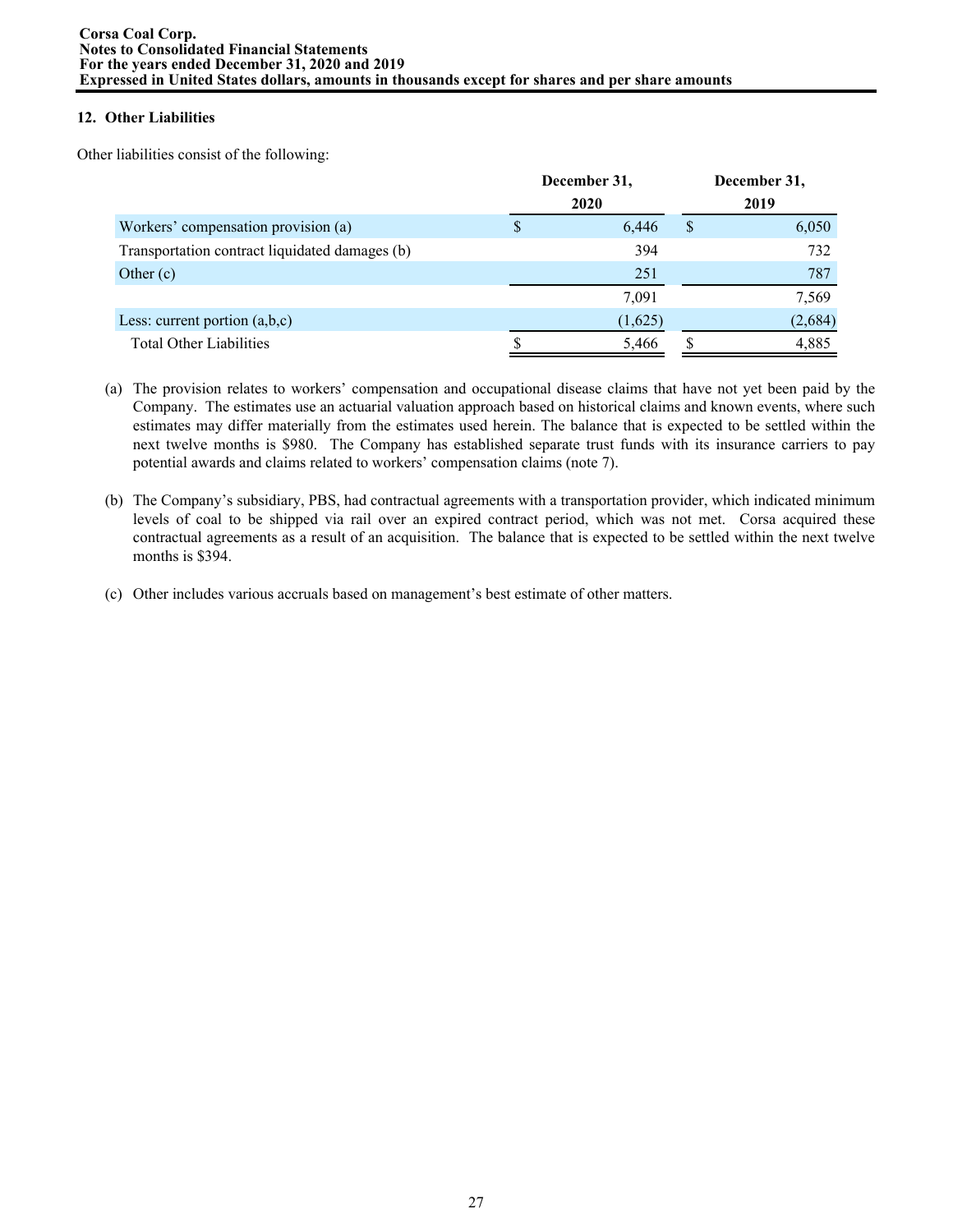#### **13. Reclamation and Water Treatment Provision**

The Company's reclamation and water treatment provision arises from its obligations to undertake site reclamation and remediation as well as certain water treatment activities in connection with its historical operations.

The changes to the reclamation and water treatment provision were as follows:

|                                                     |                    | <b>Site</b>            |               | Water                 |               |              |
|-----------------------------------------------------|--------------------|------------------------|---------------|-----------------------|---------------|--------------|
|                                                     |                    | <b>Reclamation and</b> |               | <b>Treatment</b>      |               |              |
|                                                     |                    | <b>Remediation (a)</b> |               | <b>Obligation</b> (b) |               | <b>Total</b> |
| Balance - January 1, 2019                           | $\mathbf{\hat{S}}$ | 30,047                 | $\mathsf{\$}$ | 27,269                | $\mathsf{\$}$ | 57,316       |
|                                                     |                    |                        |               |                       |               |              |
| Costs incurred                                      |                    | (4,279)                |               | (1, 851)              |               | (6, 130)     |
| Change in estimate                                  |                    | 7,284                  |               | (824)                 |               | 6,460        |
| Accretion expense (note 20)                         |                    | 796                    |               | 729                   |               | 1,525        |
|                                                     |                    | 3,801                  |               | (1,946)               |               | 1,855        |
|                                                     |                    |                        |               |                       |               |              |
| Balance - December 31, 2019                         | \$                 | 33,848                 | \$            | 25,323                | \$            | 59,171       |
|                                                     |                    |                        |               |                       |               |              |
| Costs incurred                                      |                    | (1, 445)               |               | (1,806)               |               | (3,251)      |
| Change in estimate                                  |                    | 3,866                  |               | 6,597                 |               | 10,463       |
| Accretion expense (note 20)                         |                    | 640                    |               | 486                   |               | 1,126        |
|                                                     |                    | 3,061                  |               | 5,277                 |               | 8,338        |
|                                                     |                    |                        |               |                       |               |              |
| Balance - December 31, 2020                         | $\mathbf{\hat{S}}$ | 36,909                 | $\mathbf S$   | 30,600                | $\mathsf{\$}$ | 67,509       |
|                                                     |                    |                        |               |                       |               |              |
| Less: current portion                               |                    | (1,229)                |               | (1, 417)              |               | (2,646)      |
| Long-Term Reclamation and Water Treatment Provision | \$                 | 35,680                 | $\mathbb{S}$  | 29,183                | $\$$          | 64,863       |
|                                                     |                    |                        |               |                       |               |              |
| Estimated costs (undiscounted cash flow basis)      | S                  | 33,543                 | \$            | 27,812                | \$            | 61,355       |
| End of reclamation period                           |                    | $1-21$ years           | Perpetual     |                       |               |              |
| Discount rate                                       |                    | $0.10\% - 1.47\%$      |               | $0.10\% - 1.45\%$     |               |              |
| Inflation rate                                      |                    | 2.0%                   |               | 2.0%                  |               |              |

- (a) Site reclamation and remediation
	- (i) The current portion represents the amount of costs expected to be incurred by the Company within one year from December 31, 2020.
	- (ii) At December 31, 2020, the Company had \$58,299 in surety bonds outstanding to secure reclamation obligations.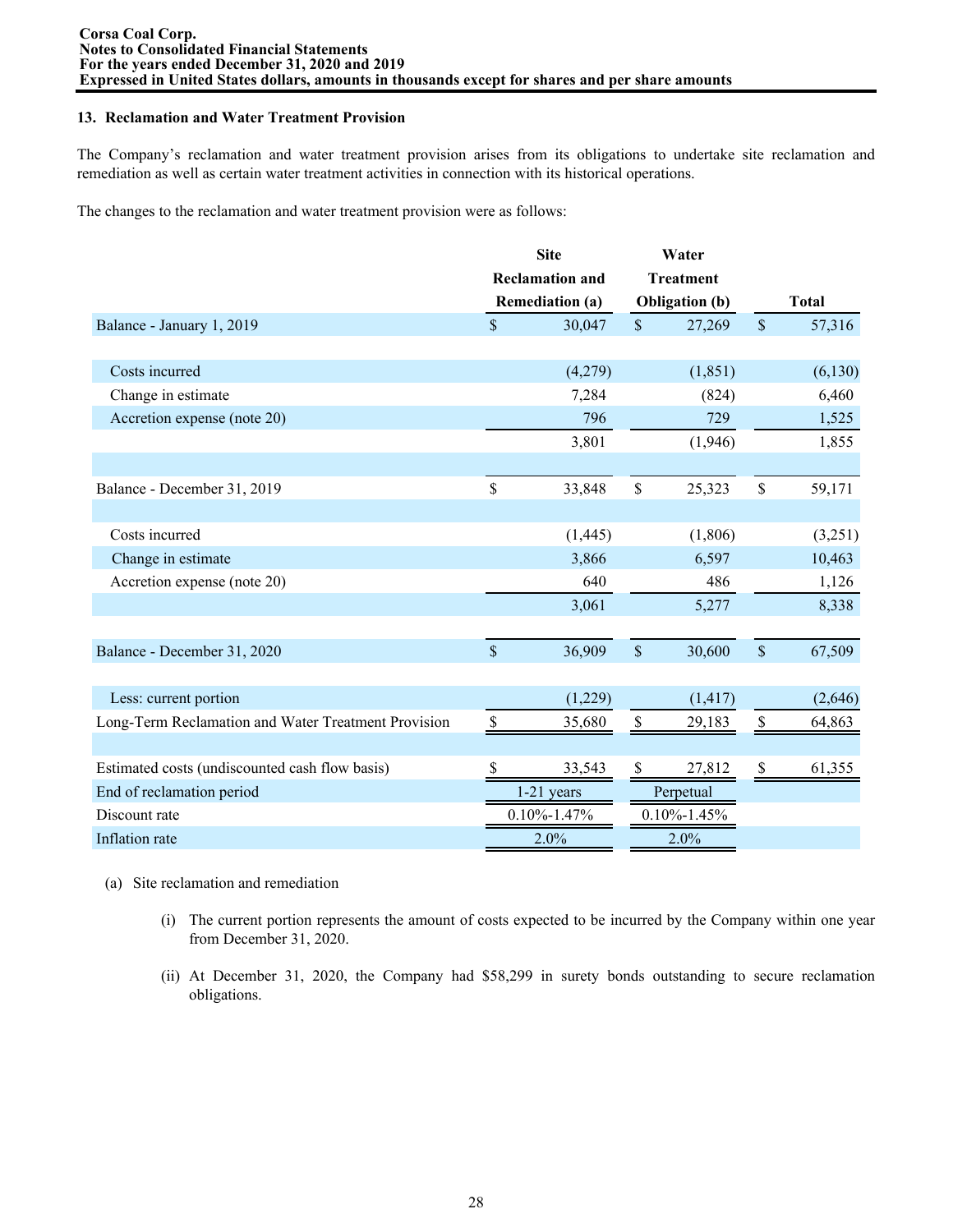# (b) Water treatment obligation

The Company has signed certain agreements with U.S. environmental and regulatory agencies which require the monitoring and treatment of water in areas where the Company is operating or has operated in the past. The Company has the obligation to fund such water treatment activities and has recorded a provision for the total expected costs of such water treatment.

Water treatment costs incurred are offset against the water treatment provision. At each reporting period, the Company makes a determination of the estimated costs of water treatment using assumptions effective as of the end of the reporting period. The change in estimate within the reporting period is charged to cost of sales.

Certain factors may cause the expected water treatment costs to vary materially from the estimates included herein, including, but not limited to, changes in water quality and changes in laws and regulations. The estimates used herein represent management's best estimates as of the end of the reporting period.

The Company was required to establish separate trust funds to ensure water treatment activities would continue after the Company ceased operating in the affected areas. The cash is invested in debt and equity securities and income earned on such funds, under certain circumstances, may be used by the Company to pay for certain water treatment costs once the trust funds have been fully funded. See note 7(a) for a further description of the water treatment trust funds.

The current portion represents the amount of costs expected to be incurred by the Company within one year from December 31, 2020.

# **14. Redeemable Units**

WCE had 897,265,035 membership units outstanding at December 31, 2020 and 2019. A majority of these membership units are owned by WCH which are eliminated upon consolidation of the financial results of the Company. The remaining membership units of WCE (referred to as "Redeemable Units") are owned by QKGI Legacy Holdings LP ("Legacy QKGI"), an affiliate of Quintana Energy Partners, L.P. and its affiliated investment funds, which entitle them to a pro-rata interest in the net and comprehensive income (loss) and net assets of WCE and are redeemable at the option of Legacy QKGI for cash equal to the product of (i) the number of membership units to be redeemed divided by 20; and (ii) the 10-day volume weighted average trading price, prior to date of notice of redemption, of the Company's Common Shares. The Company has the option to satisfy the redemption price for the Redeemable Units with Common Shares on a 20 to one basis (i.e., 20 Redeemable Units for one Common Share). The Company is restricted from paying cash to Legacy QKGI for the redemption of Redeemable Units if a balance remains outstanding under the New Credit Facilities and the Main Street Facility. At December 31, 2020 and 2019, Legacy QKGI held 170,316,639 Redeemable Units.

# **15. Share Capital**

The authorized capital of the Company consists of an unlimited number of Common Shares without par value and an unlimited number of preferred shares issuable in series, with such rights, privileges, restrictions and conditions as the board of directors of the Company may determine from time to time. At December 31, 2020 and 2019, the Company had 94,759,245 Common Shares outstanding and no preferred shares outstanding. At December 31, 2020 and 2019, Legacy QKGI also owns 170,316,639 Redeemable Units entitling it to a 19% minority interest in the net assets, income and expenses of WCE which can be redeemed for Common Shares. See note 14 for a description of the redemption mechanism relating to Redeemable Units.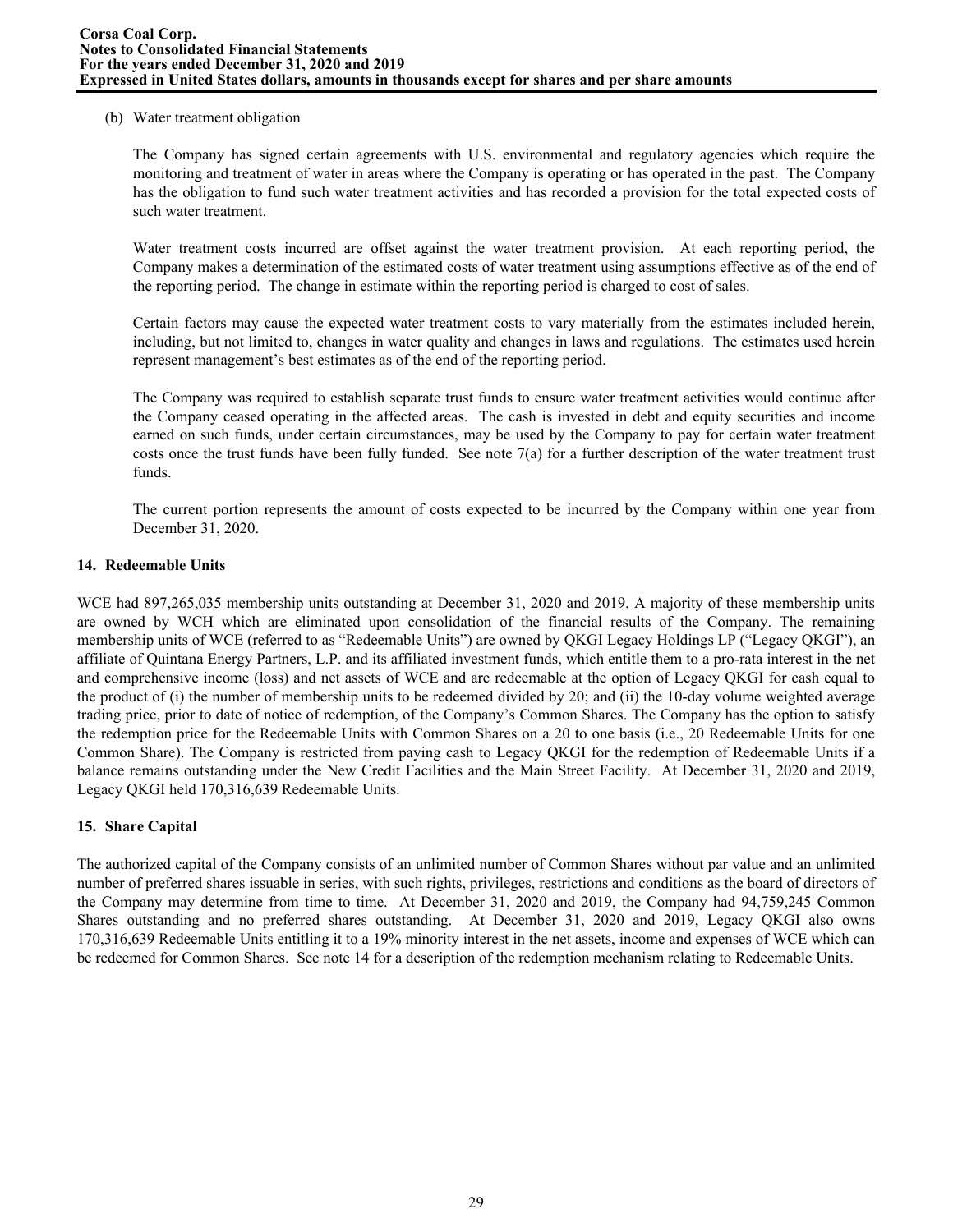# **16. Revenue**

Revenue consists of the following:

|                          | For the years ended |              |              |         |  |  |
|--------------------------|---------------------|--------------|--------------|---------|--|--|
|                          |                     | December 31, |              |         |  |  |
|                          |                     | 2020         |              | 2019    |  |  |
| Metallurgical coal sales | S                   | 125,292      | <sup>S</sup> | 223,642 |  |  |
| Thermal coal sales       |                     | 951          |              | 883     |  |  |
| Tolling revenue          |                     | 1,345        |              | 6,344   |  |  |
| Limestone sales          |                     | 898          |              | 1,200   |  |  |
|                          |                     | 128,486      |              | 232,069 |  |  |

The following table displays revenue from contracts with customers and other sources:

|                                       | For the years ended |         |              |         |
|---------------------------------------|---------------------|---------|--------------|---------|
|                                       | December 31,        |         |              |         |
|                                       |                     | 2020    |              | 2019    |
| Revenue from contracts with customers |                     | 127,263 | <sup>S</sup> | 230,386 |
| Revenue from other sources            |                     | 1.223   |              | 1,683   |
|                                       |                     | 128,486 |              | 232,069 |

Revenue from other sources is primarily thermal coal and limestone sold to various customers where control passes upon the loading of the coal or limestone at a point of sale transaction.

Corsa derives revenue from contracts with customers through the transfer of goods and services at a point in time in the following by type and geographical regions:

|                                             | For the year ended December 31, 2020 |               |      |                |         |                |  |              |  |
|---------------------------------------------|--------------------------------------|---------------|------|----------------|---------|----------------|--|--------------|--|
|                                             |                                      | Metallurgical |      | <b>Thermal</b> |         | <b>Tolling</b> |  |              |  |
| <b>Geographic Region</b>                    | Coal                                 |               | Coal |                | Revenue |                |  | <b>Total</b> |  |
| Asia                                        | \$                                   | 49,257        | S    |                |         |                |  | 49,257       |  |
| <b>United States</b>                        |                                      | 47,646        |      | 626            |         | 1.345          |  | 49,617       |  |
| South America                               |                                      | 27,213        |      |                |         |                |  | 27,213       |  |
| Europe                                      |                                      | 1,176         |      |                |         |                |  | 1,176        |  |
| Total revenue from contracts with customers |                                      | 125,292       |      | 626            |         | 1,345          |  | 127,263      |  |

|                                             | For the year ended December 31, 2019 |         |                |     |                |       |   |         |
|---------------------------------------------|--------------------------------------|---------|----------------|-----|----------------|-------|---|---------|
|                                             | <b>Metallurgical</b>                 |         | <b>Thermal</b> |     | <b>Tolling</b> |       |   |         |
| <b>Geographic Region</b>                    | Coal                                 |         | Coal           |     | Revenue        |       |   | Total   |
| Asia                                        | \$                                   | 132,500 | \$             |     | S              |       | S | 132,500 |
| <b>United States</b>                        |                                      | 65,022  |                | 400 |                | 6.344 |   | 71,766  |
| South America                               |                                      | 24,464  |                |     |                |       |   | 24,464  |
| Europe                                      |                                      | 1,656   |                |     |                |       |   | 1,656   |
| Total revenue from contracts with customers |                                      | 223,642 |                | 400 |                | 6,344 |   | 230,386 |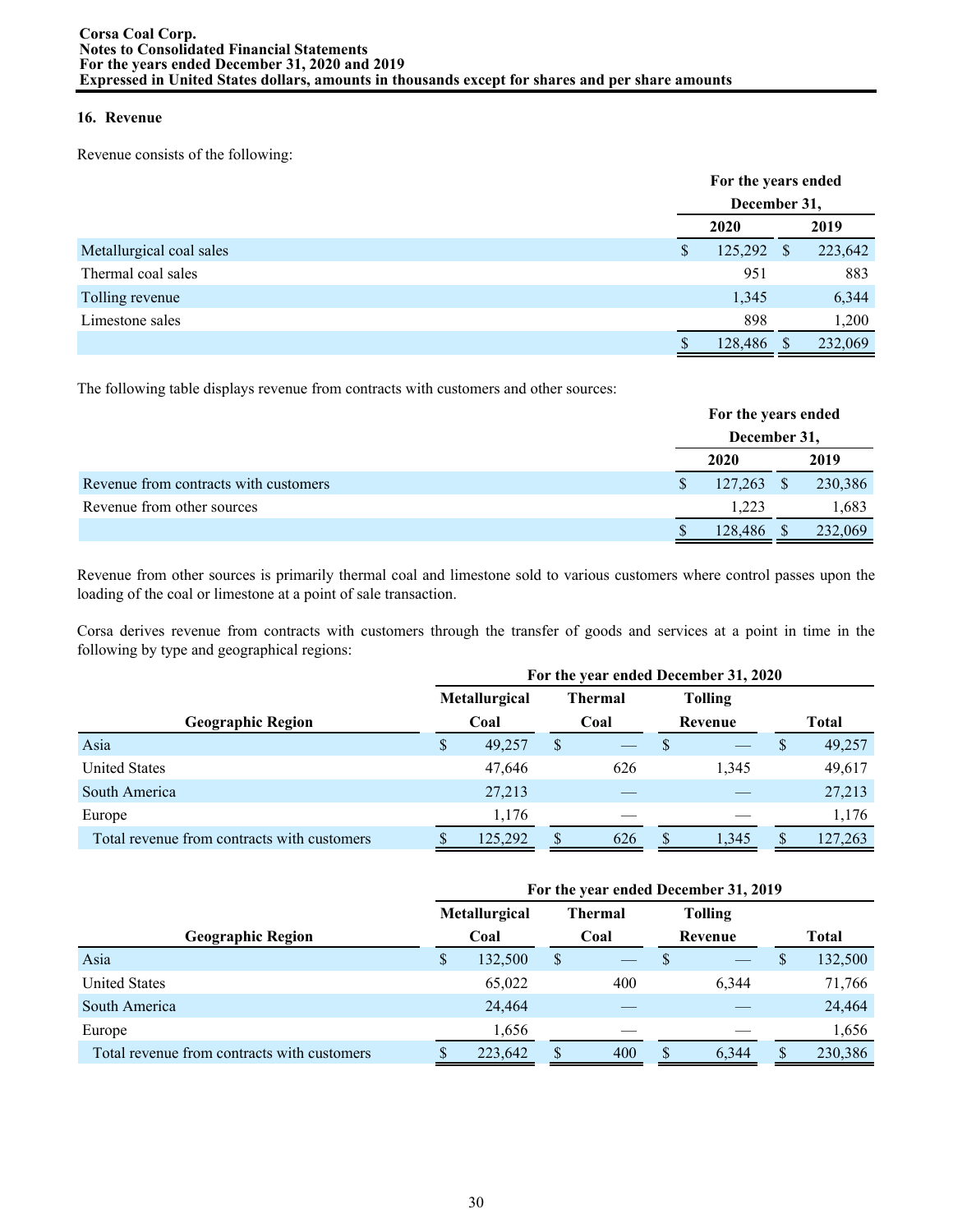# **17. Cost of Sales**

Cost of sales consists of the following:

|                                                                 | For the years ended |   |         |  |
|-----------------------------------------------------------------|---------------------|---|---------|--|
|                                                                 | December 31,        |   |         |  |
|                                                                 | 2020                |   | 2019    |  |
| Mining and processing costs                                     | \$<br>80,080 \$     |   | 97,000  |  |
| Purchased coal costs                                            | 13,856              |   | 47,358  |  |
| Royalty expense                                                 | 6,149               |   | 6,968   |  |
| Amortization expense                                            | 19,825              |   | 25,961  |  |
| Transportation costs from preparation plant to customer         | 13,236              |   | 33,475  |  |
| Idle mine expense                                               | 447                 |   | 938     |  |
| Tolling costs                                                   | 912                 |   | 2,953   |  |
| Limestone costs                                                 | 457                 |   | 698     |  |
| Change in estimate of reclamation and water treatment provision | 7,791               |   | 1,190   |  |
| Write-off of advance royalties and other assets                 | 484                 |   | 171     |  |
| Other costs                                                     | 1,165               |   | 36      |  |
| Cost of sales                                                   | 144,402             |   | 216,748 |  |
| Cost of sales - asset impairment (note 8)                       | 41,684              |   |         |  |
| <b>Total cost of sales</b>                                      | \$<br>186,086       | S | 216,748 |  |

# **18. Selling, General and Administrative Expense**

Selling, general and administrative expense consists of the following:

|                                 |   | For the years ended |     |        |  |  |
|---------------------------------|---|---------------------|-----|--------|--|--|
|                                 |   | December 31,        |     |        |  |  |
|                                 |   | 2020                |     | 2019   |  |  |
| Salaries and other compensation | S | 4,592               | - S | 6,262  |  |  |
| Employee benefits               |   | 1,054               |     | 1,406  |  |  |
| Selling expense                 |   | 424                 |     | 3,446  |  |  |
| Professional fees               |   | 2,336               |     | 2,039  |  |  |
| Office expenses and insurance   |   | 1,374               |     | 2,002  |  |  |
| Other                           |   | 277                 |     | 593    |  |  |
|                                 |   | 10,057              |     | 15,748 |  |  |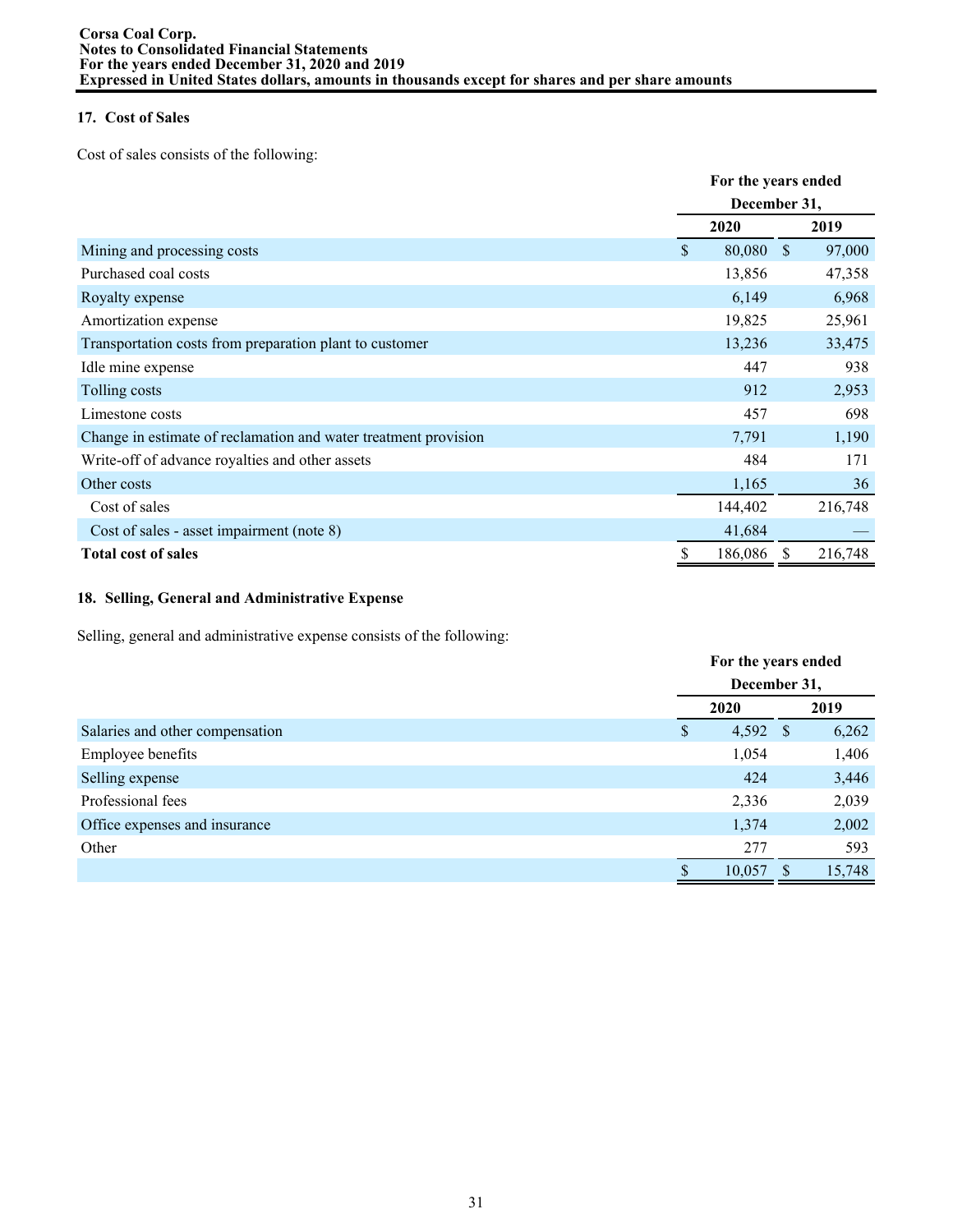#### **19. Stock-Based Compensation**

The Company has a stock option plan and a restricted share unit ("RSU") plan providing for the issuance of stock options and RSUs, respectively, to directors, officers, employees and service providers. The number of Common Shares reserved for issuance under the stock option plan may not exceed 10% of the total number of issued and outstanding Common Shares on a non-diluted basis on the grant date. Additionally, the number of Common Shares that may be acquired under a stock option or RSU granted to a certain participant is determined by the Company's Board of Directors and may not exceed 5% of the total number of issued and outstanding Common Shares on the grant date on a non-diluted basis. The exercise price of the stock options granted shall comply with the requirements of the stock exchange on which the Common Shares are listed (currently the TSX Venture Exchange). The maximum term of any stock option may not exceed five years unless approved by the Company's Board of Directors. Generally, stock options vest over three years. Each RSU granted entitles the participant to receive, from the Company, payment in cash or, at the option of the Company, payment in fully paid Common Shares. For a cash payment, the RSUs will be redeemed by the Company for cash equal to the market value of the Common Shares, determined based on the volume weighted average trading price of a Common Share on the stock exchange during the five trading days immediately preceding the payment date. In the event that the Company elects to satisfy all or part of its payment obligation in fully paid Common Shares, the Company will satisfy the payment obligation with the issuance, or delivery, of fully paid Common Shares on the payment date. No RSUs have been granted, including during the years ended December 31, 2020 and 2019. At December 31, 2020 and 2019, there were 4,199,041 and 1,516,977 stock options available for issuance under the stock option plan, respectively.

The following illustrates the changes in issued and outstanding stock options:

|                             | Number of            | Weighted<br>Average   |
|-----------------------------|----------------------|-----------------------|
|                             | <b>Stock Options</b> | <b>Exercise Price</b> |
|                             | (000's)              | (C\$)                 |
| Balance - January 1, 2019   | 9,238                | \$1.43                |
| Options granted             | 2,005                | 0.38                  |
| Options cancelled/forfeited | (3,056)              | 1.45                  |
| Options expired             | (228)                | 4.38                  |
| Balance - December 31, 2019 | 7,959                | 1.08                  |
| Options cancelled/forfeited | (1,233)              | 1.11                  |
| Options expired             | (1, 449)             | 1.00                  |
| Balance - December 31, 2020 | 5,277                | \$1.09                |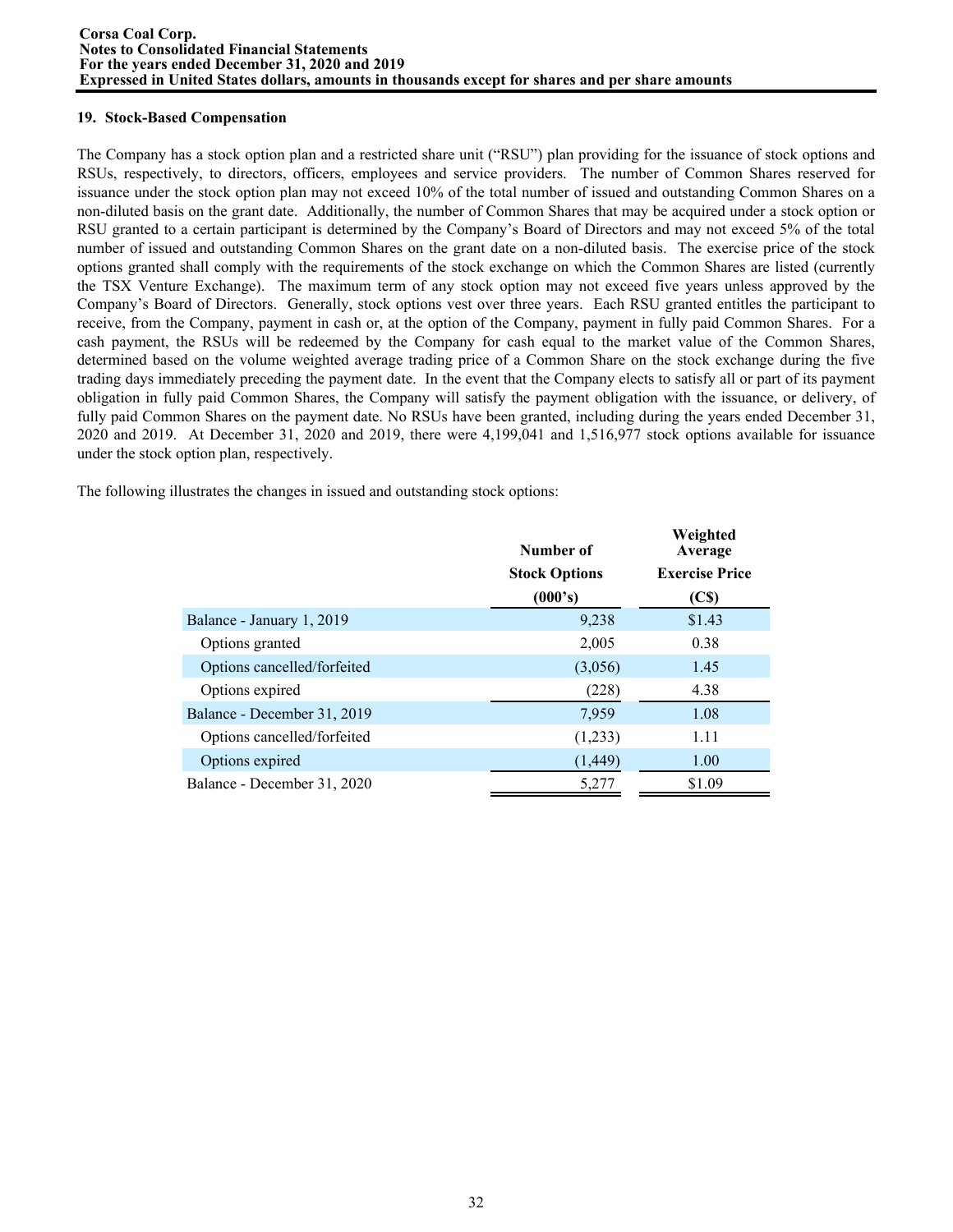The following illustrates the stock options granted. These stock options were granted to directors, officers and employees of the Company and were valued using a Black-Scholes pricing model at the date granted using the following valuation assumptions:

| Date of Grant:             | November 6, 2019  |
|----------------------------|-------------------|
| Options Granted (000's)    | 2,005             |
| Expected life in years:    | $2$ to $4$        |
| Exercise price:            | C\$0.38           |
| Risk-free interest rate:   | 1.59% to $1.61\%$ |
| Common Share price:        | C\$0.38           |
| <b>Expected volatility</b> | 68% to 102%       |
| Dividend yield:            | $-$ %             |
| Forfeiture rate:           | 12.43%            |

The risk-free interest rate used is the United States Treasury Yield Curve Rate for the time period relating to the expected life of the options granted. The expected volatility is based on historic market data for the Company using a look-back period equivalent to the expected life of the stock options granted. The estimated forfeiture rate is based on the historical forfeiture rate.

The following table summarizes information about the stock options outstanding and exercisable at December 31, 2020:

|                       |                | Weighted     | Outstanding     |                | Exercisable     |
|-----------------------|----------------|--------------|-----------------|----------------|-----------------|
|                       |                | Average      | Weighted        | <b>Stock</b>   | Weighted        |
|                       | <b>Options</b> | Remaining    | Average         | <b>Options</b> | Average         |
| <b>Exercise Price</b> | Outstanding    | Contractual  | <b>Exercise</b> | Exercisable    | <b>Exercise</b> |
| (C <sub>s</sub> )     | (000's)        | Life (years) | Price (C\$)     | (000's)        | Price (C\$)     |
| \$0.38                | 1,846          | 3.85         | \$0.38          | 615            | \$0.38          |
| \$0.90                | 1,207          | 2.85         | \$0.90          | 805            | \$0.90          |
| \$1.39                | 8              | 1.95         | \$1.39          | 8              | \$1.39          |
| \$1.40                | 347            | 0.38         | \$1.40          | 347            | \$1.40          |
| \$1.53                | 1,038          | 1.87         | \$1.53          | 1,038          | \$1.53          |
| \$1.83                | 55             | 2.04         | \$1.83          | 36             | \$1.83          |
| \$2.30                | 776            | 0.85         | \$2.30          | 776            | \$2.30          |
| \$0.38 to \$2.30      | 5,277          | 2.54         | \$1.09          | 3,625          | \$1.35          |

For the years ended December 31, 2020 and 2019, the Company recorded stock-based compensation expense on the outstanding stock options to selling, general and administrative expense as shown below:

|                                  | For the years ended |  |      |
|----------------------------------|---------------------|--|------|
|                                  | December 31,        |  |      |
|                                  | 2020                |  | 2019 |
| Stock-based compensation expense | 282                 |  | 675  |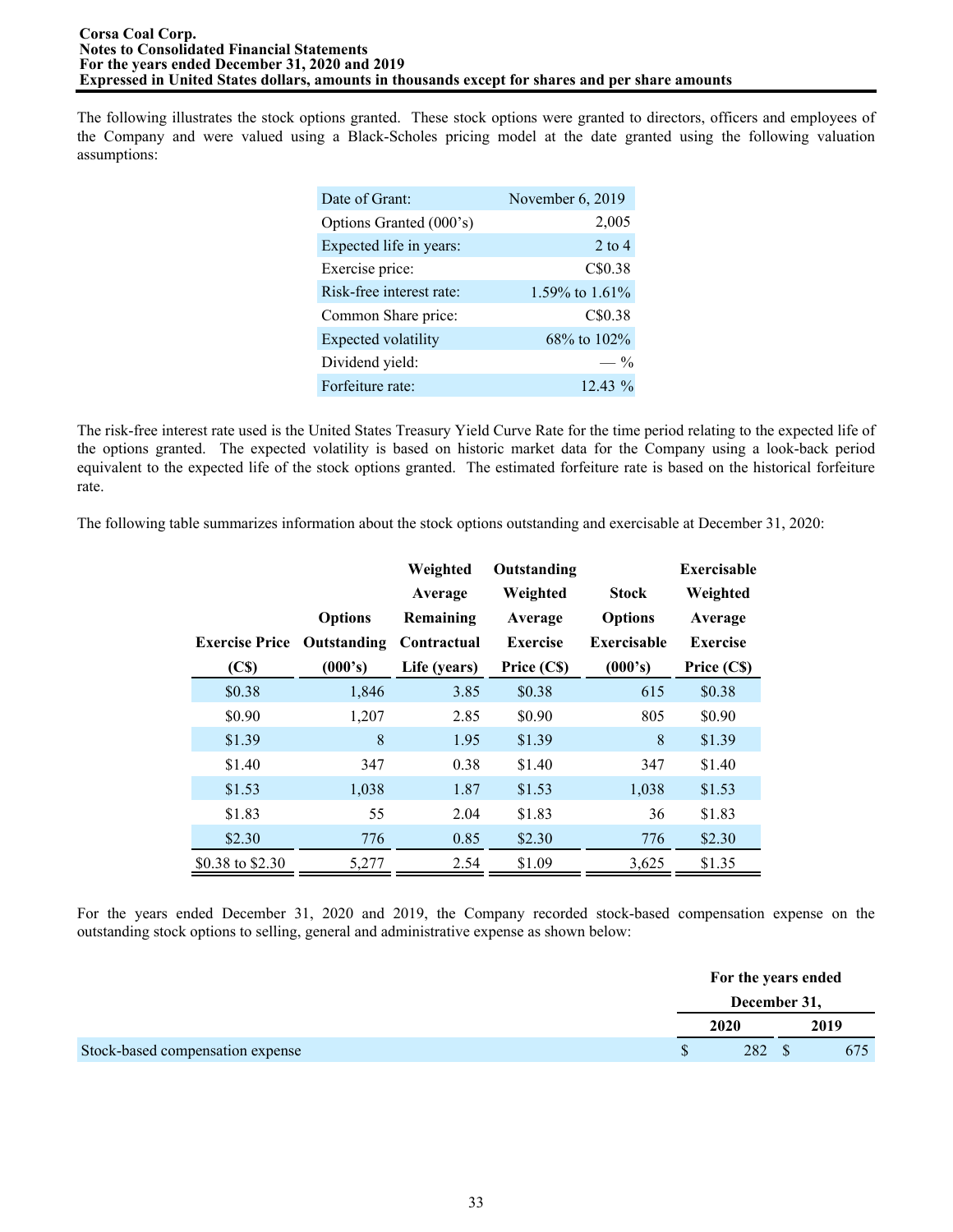# **20. Finance (Expense) and Income**

Finance (expense) and income included in the consolidated statements of operations and comprehensive income (loss) are summarized below.

|                                                                  | For the years ended |                    |          |  |
|------------------------------------------------------------------|---------------------|--------------------|----------|--|
|                                                                  | December 31,        |                    |          |  |
|                                                                  | 2020                |                    | 2019     |  |
| <b>Finance expense</b>                                           |                     |                    |          |  |
| Amortization of discount on loan payable (note 11)               | \$<br>$(40)$ \$     |                    | (552)    |  |
| Amortization of Revolving Credit Facility fees                   | (143)               |                    | (52)     |  |
| Bond premium expense                                             | (1, 854)            |                    | (1,481)  |  |
| Interest expense                                                 | (1,997)             |                    | (4,000)  |  |
| Foreign exchange (loss) gain                                     | (24)                |                    | (10)     |  |
| Accretion on reclamation and water treatment provision (note 13) | (1,126)             |                    | (1,525)  |  |
| Other                                                            | 14                  |                    | (8)      |  |
| Total finance expense                                            | \$<br>$(5,170)$ \$  |                    | (7,628)  |  |
|                                                                  |                     |                    |          |  |
| <b>Finance income</b>                                            |                     |                    |          |  |
| Interest income                                                  | \$<br>26            | $\mathbf{\hat{s}}$ | 140      |  |
| Income on restricted investments                                 | 786                 |                    | 4,065    |  |
| Total finance income                                             | \$<br>812 \$        |                    | 4,205    |  |
| Net finance (expense) income                                     | \$<br>$(4,358)$ \$  |                    | (3, 423) |  |

# **21. Other Income and (Expense), net**

Other income (expense) of the Company included in the consolidated statements of operations and comprehensive income (loss) are summarized below.

|                                                    |                  | For the years ended |  |  |  |
|----------------------------------------------------|------------------|---------------------|--|--|--|
|                                                    |                  | December 31,        |  |  |  |
|                                                    | 2020             | 2019                |  |  |  |
| Paycheck Protection Program grant income (note 11) | \$<br>$7,227$ \$ |                     |  |  |  |
| A-Seam condemnation judgement                      |                  | 3,426               |  |  |  |
| Filter cake sales                                  | 528              | 343                 |  |  |  |
| Royalty income                                     | 250              | 947                 |  |  |  |
| Gain on property dispositions                      | 60               | 332                 |  |  |  |
| Debt extinguishment (note 11)                      |                  | (1,238)             |  |  |  |
| Restructuring charges                              |                  | (278)               |  |  |  |
| Lucchini settlement                                |                  | (8)                 |  |  |  |
| Lease termination (note 10)                        |                  | (100)               |  |  |  |
| Other                                              | 316              | (87)                |  |  |  |
|                                                    | S<br>8,381       | 3,337<br>S          |  |  |  |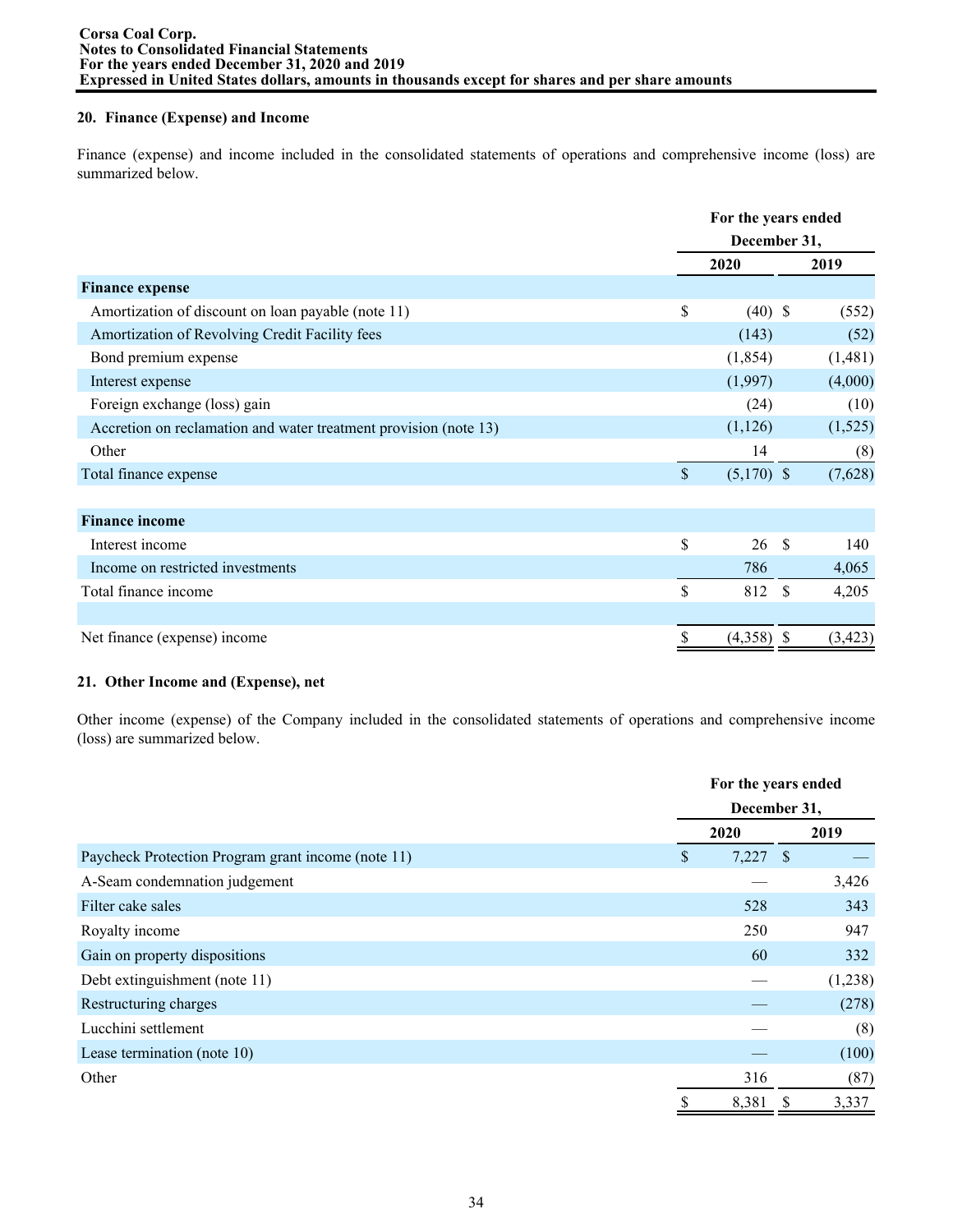# **22. Earnings per Share**

Basic and diluted earnings (loss) per Common Share is summarized as follows:

|                                                                       |   | For the years ended |  |         |  |
|-----------------------------------------------------------------------|---|---------------------|--|---------|--|
|                                                                       |   | December 31,        |  |         |  |
|                                                                       |   | 2020                |  | 2019    |  |
| Basic and diluted earnings (loss) attributable to common shareholders | S | $(56, 722)$ \$      |  | (2,720) |  |
|                                                                       |   |                     |  |         |  |
| Basic weighted average number of Common Shares outstanding (000's)    |   | 94,759              |  | 94,759  |  |
| Dilutive effect of stock options (000's)                              |   |                     |  |         |  |
| Diluted weighted average number of Common Shares outstanding (000's)  |   | 94.759              |  | 94,759  |  |
|                                                                       |   |                     |  |         |  |
| Basic (loss) earnings per share                                       |   | $(0.60)$ \$         |  | (0.03)  |  |
|                                                                       |   |                     |  |         |  |
| Diluted (loss) earnings per share                                     |   | $(0.60)$ \$         |  | (0.03)  |  |

In periods of net loss, the number of shares used to calculate diluted earnings per share is the same as basic earnings per share; therefore, the effect of the dilutive securities is zero for such periods. For the years ended December 31, 2020 and 2019, there were no instruments, including stock options, which would result in the issuance of Common Shares whose effect would be dilutive on loss per share.

# **23. Income Taxes**

# *Rate Reconciliation*

Major items causing the Company's income tax rate to differ from the combined federal and provincial statutory rate were as follows:

|                                                            | For the years ended<br>December 31, |                      |
|------------------------------------------------------------|-------------------------------------|----------------------|
|                                                            | 2020                                | 2019                 |
| Net income before income taxes                             | $\mathbb{S}$<br>(63, 634)           | $\mathbf S$<br>(513) |
| Statutory tax rate                                         | $26.5\%$                            | 26.5 %               |
| Expected income tax recovery based on statutory rate       | (16, 863)                           | (136)                |
|                                                            |                                     |                      |
| Increase (decrease) resulting from:                        |                                     |                      |
| Unrecognized future tax benefits                           | 75                                  | 179                  |
| Accounting expenses disallowed for tax, net                | 17,403                              | 613                  |
| Impact of taxable income passed through to Legacy QKGI (a) | 13                                  | (676)                |
| U.S. state income tax                                      | 89                                  |                      |
| Foreign tax rate differential                              | (628)                               | 20                   |
| Income tax expense (benefit)                               | 89                                  |                      |
|                                                            |                                     |                      |
| Effective tax rate                                         | $(0.14)\%$                          | $-$ %                |

(a) WCE is a limited liability company and is treated as a partnership for U.S. federal and state tax purposes. The taxable income and loss of WCE is passed through to its two partners WCH and Legacy QKGI in proportion to their respective percentage interest in WCE. The current tax expense recognized in the consolidated financial statements includes only the income tax expense of WCH on its share of the taxable income or losses passed through from WCE.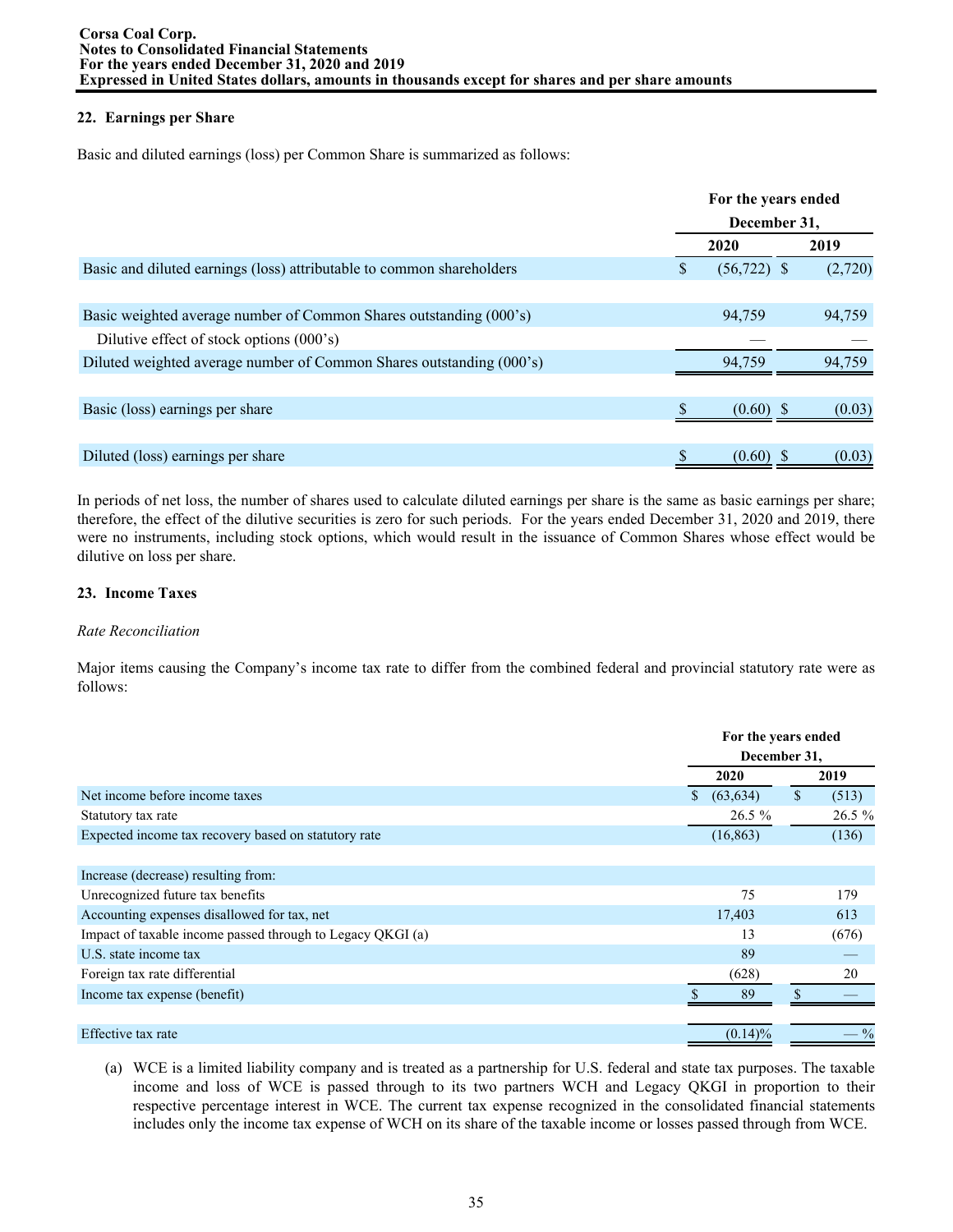#### *Income tax receivable (payable)*

The Company had no income tax payable at December 31, 2020 and 2019. The Company had a tax receivable related to an alternative minimum tax refundable credit of \$1,380 at December 31, 2019, of which \$689 was included in accounts receivable and \$691 was included in advance royalties and other assets. As a result of the Coronavirus Aid, Relief, and Economic Security Act, the full amount of the alternative minimum tax refundable credit was received in the year ended December 31, 2020. The Company had no income tax receivable at December 31, 2020.

#### *Deferred tax assets and liabilities*

|                                                | December 31, | December 31, |  |
|------------------------------------------------|--------------|--------------|--|
|                                                | 2020         | 2019         |  |
| Deferred tax assets:                           |              |              |  |
| Property, plant and equipment                  | \$<br>5      | \$<br>6      |  |
| Asset retirement obligations                   | 7,205        | 6,627        |  |
| Water treatment reserves                       | 8,917        | 7,465        |  |
| Interest expense                               | 3,022        | 3,561        |  |
| Accrued expenses                               | 1,799        | 1,691        |  |
| Reserve for supply inventory                   | 156          | 156          |  |
| Acquisition costs                              | 155          | 187          |  |
| Finance expenses                               | 177          | 244          |  |
| Loss carry forwards and unused tax credits (a) | 55,571       | 51,645       |  |
| Other deferred tax assets                      | 105          | 151          |  |
| Gross deferred income tax assets               | 77,112       | 71,733       |  |
| Unrecognized tax benefit related to tax losses | (60, 554)    | (48, 497)    |  |
| Total deferred income tax assets               | 16,558       | 23,236       |  |
|                                                |              |              |  |
| Deferred tax liabilities:                      |              |              |  |
| Property, plant and equipment                  | (5,495)      | (9,702)      |  |
| Coal reserves                                  | (8,685)      | (9, 234)     |  |
| Mine development costs                         | (2,004)      | (3, 410)     |  |
| Unrealized foreign exchange gain               | (162)        | (162)        |  |
| Other deferred tax liabilities                 | (212)        | (728)        |  |
| Total deferred income tax liabilities          | (16, 558)    | (23, 236)    |  |
| Net deferred tax assets (liabilities) (b)      | \$           | \$           |  |

- a. At December 31, 2020 and 2019, the Company had Canadian non-capital losses of \$10,887 and \$9,391, respectively. At December 31, 2020 and 2019, the Company had United States non-capital losses of \$202,928 and \$187,903, respectively. The non-capital losses, which no deferred income tax assets have been recognized, expire between 2021 and 2037, although \$26,069 can be carried forward indefinitely. At December 31, 2020 and 2019, the Company had U.S. state non-capital losses of \$125,837 and \$120,104, respectively, which expire between 2021 and 2039.
- b. Deferred tax assets and liabilities have been offset where they relate to income taxes levied by the same taxation authority and the Company has the legal right and intent to offset.

Corsa and its subsidiaries file income tax returns in Canada and in the United States. Currently, an examination is underway in relation to Corsa's October 22, 2015, December 31, 2015 and 2016 Canadian tax returns. The Company believes that these examinations will conclude without any material adjustments.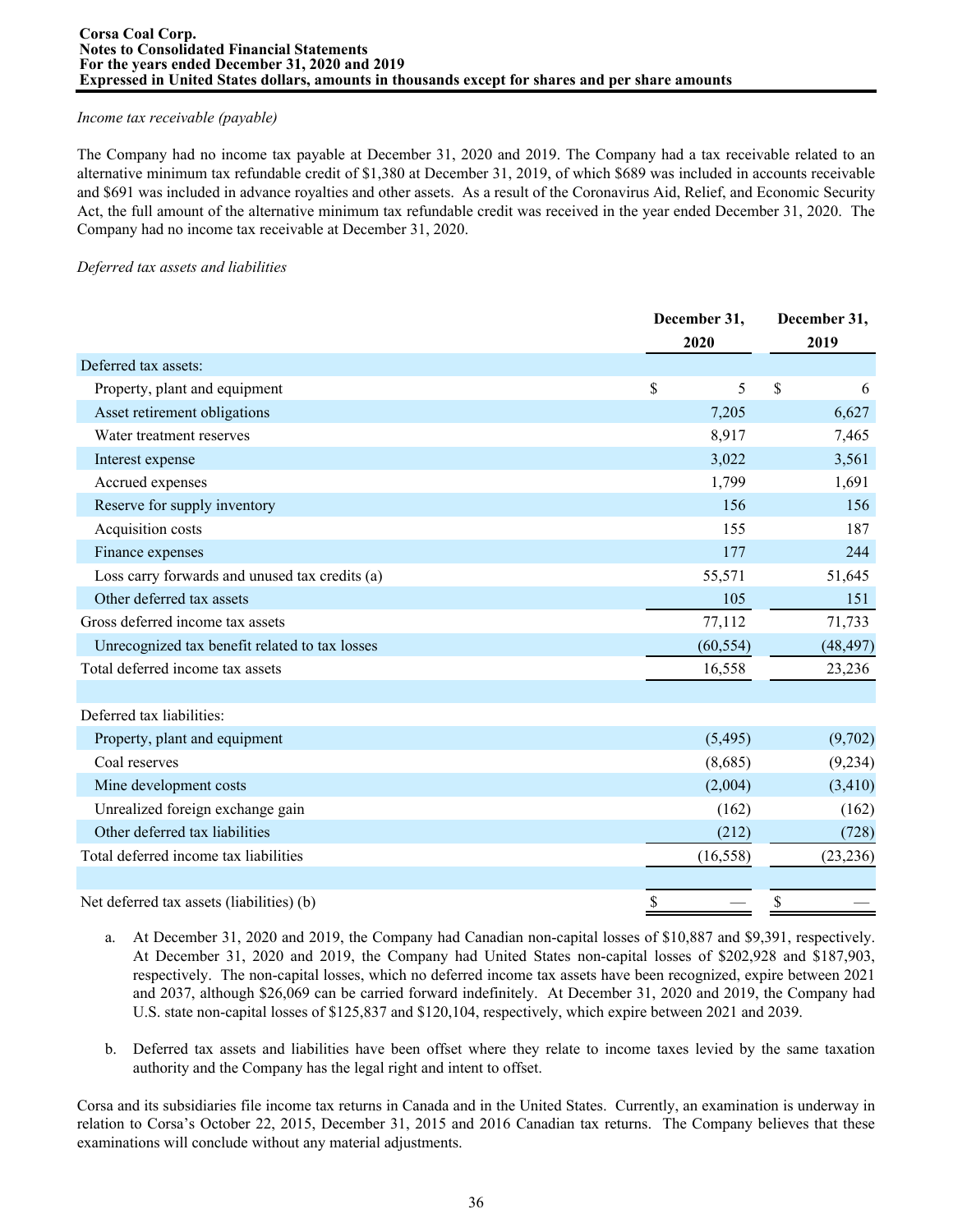# **24. Supplemental Cash Flow Information**

|                                                           |                           | For the years ended |                           |          |
|-----------------------------------------------------------|---------------------------|---------------------|---------------------------|----------|
|                                                           |                           | December 31,        |                           |          |
|                                                           |                           | 2020                |                           | 2019     |
| Change in working capital balances related to operations: |                           |                     |                           |          |
| Accounts receivable                                       | \$                        | 24,548              | S                         | (100)    |
| Prepaid expenses and other current assets                 |                           | 3,106               |                           | 1,672    |
| Inventories                                               |                           | 1,115               |                           | 2,352    |
| Accounts payable and accrued liabilities                  |                           | (15,015)            |                           | (7,064)  |
| Other liabilities                                         |                           | (874)               |                           | (3, 569) |
|                                                           | $\boldsymbol{\mathsf{S}}$ | 12,880 \$           |                           | (6,709)  |
|                                                           |                           |                     |                           |          |
| Cash paid for interest                                    | \$                        | 2,041               | $\boldsymbol{\mathsf{S}}$ | 3,932    |
| Cash paid (received) for income taxes                     | \$                        | $(1,291)$ \$        |                           | (1, 546) |
|                                                           |                           |                     |                           |          |
| Noncash investing and financing activities:               |                           |                     |                           |          |
| Lease liabilities                                         |                           |                     |                           |          |
| Change in assets                                          | S                         | 1,782               | -S                        | 2,829    |
| Change in liabilities                                     | $\mathcal{S}$             | 1,782               | <sup>\$</sup>             | 2,829    |
|                                                           |                           |                     |                           |          |
| Purchase of property, plant and equipment                 |                           |                     |                           |          |
| Change in assets                                          | \$                        | 350                 | $\boldsymbol{\mathsf{S}}$ | (400)    |
| Change in liabilities                                     |                           | 350                 | $\mathcal{S}$             | (400)    |
|                                                           |                           |                     |                           |          |
| Change in estimate of reclamation liability               |                           |                     |                           |          |
| Change in assets                                          | \$                        | 2,672               | \$                        | 5,271    |
| Change in liabilities                                     | $\boldsymbol{\mathsf{S}}$ | 2,672               | \$                        | 5,271    |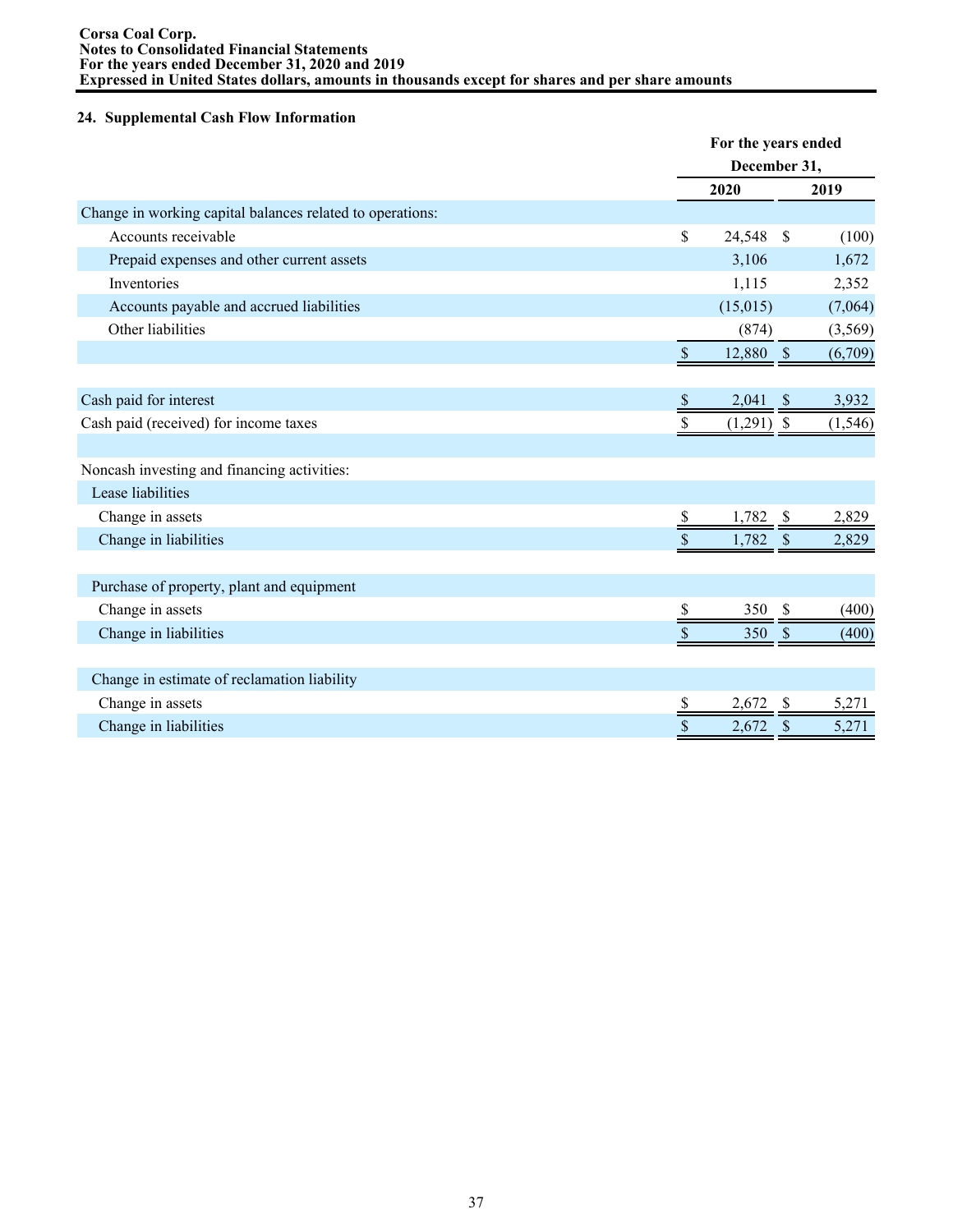# **25. Related Party Transactions**

Related party transactions include any transactions with employees, other than amounts earned as a result of their employment, transactions with companies that employees or directors either control or have significant influence over, transactions with companies who are under common control with the Company's controlling shareholder, Quintana Energy Partners L.P. ("QEP"), transactions with companies who are under common control of the Company's minority shareholder, Sev.en Met Coal Corp. ("Sev.en") and transactions with close family members of key management personnel.

Transactions with related parties included in the consolidated statement of operations and comprehensive income (loss) and consolidated balance sheets of the Company are summarized below:

|                        |   | For the years ended |  |       |
|------------------------|---|---------------------|--|-------|
|                        |   | December 31,        |  |       |
|                        |   | 2020                |  | 2019  |
| Coal sales (a)         | S | $2,049$ \$          |  |       |
| Supplies purchased (b) |   | (184)               |  | (189) |
| Purchased coal (c)     |   |                     |  | (74)  |
|                        |   | .865                |  | (263) |

- (a) During the year ended December 31, 2020, the Company sold coal to Blackhawk Coal Sales, LLC, which is considered a related party as this entity was acquired by the Company's minority shareholder, Sev.en, on June 1, 2020. Sev.en became a minority shareholder on May 12, 2020. These amounts were included in revenue in the consolidated statements of operations and comprehensive income (loss).
- (b) During the years ended December 31, 2020 and 2019, the Company purchased supplies used in the coal separation process from Quality Magnetite, which is significantly influenced by key management personnel of QEP. These amounts were included in cost of sales in the consolidated statements of operations and comprehensive income (loss).
- (c) During the year ended December 31, 2019, the Company purchased coal from Kopper Glo Mining, LLC, which is considered a related party as it is significantly influenced by key management personnel of QEP. This amount was recognized in cost of sales in the consolidated statements of operations and comprehensive income (loss).

Included in accounts payable and accrued liabilities at December 31, 2020 was \$18 due to related parties. No accounts payable and accrued liabilities due to related parties existed at December 31, 2019. Included in accounts receivable at December 31, 2020 is \$166 related to coal sales. There were no related party coal sales receivable at December 31, 2019. At December 31, 2020 and 2019 \$10 was included in accounts receivable related to tax withholdings paid by the Company on behalf of QEP, which are to be reimbursed. These amounts are unsecured and non-interest bearing.

# **26. Key Management Personnel**

Key management personnel are comprised of executives, directors and senior management of the Company. The following is a summary of compensation awarded to key management personnel.

|                                  |   | For the years ended |   |       |
|----------------------------------|---|---------------------|---|-------|
|                                  |   | December 31,        |   |       |
|                                  |   | 2020                |   | 2019  |
| Salaries and short-term benefits | S | 1,401               | S | 2,452 |
| Post-employment benefits         |   | 41                  |   | 92    |
| Share-based awards               |   | 184                 |   | 405   |
|                                  |   | .626                |   | 2,949 |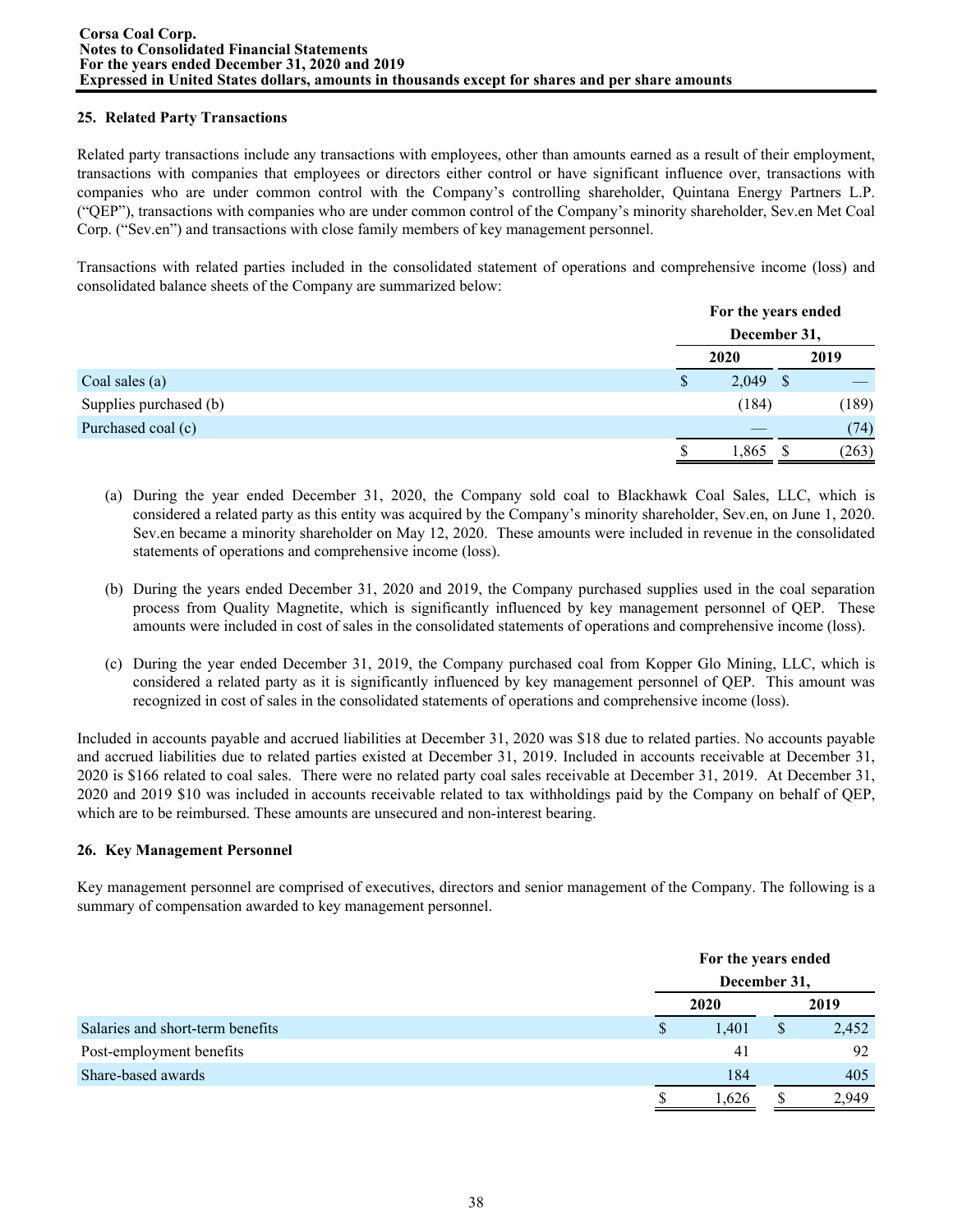# *Other Employee Benefits*

The Company has a personal retirement savings plan available to all employees. The Company contributes 3% and 1% of each 1% that the employee contributes up to 3% of employee contributions, for a total Company contribution of up to 6%. Effective in August 2020, the Company temporarily discontinued the additional 3% matching of employee contributions. Total Company contributions to this 401(k) plan were \$1,169 and \$1,495 for the years ended December 31, 2020 and 2019, respectively.

# **27. Segment Information**

Management has identified its operating segments based on geographical location and product offerings. Management has identified two distinct operating segments which require separate disclosures under IFRS 8 – *Operating Segments*. The two operating segments, NAPP and the Company's corporate office, are reported on the same basis as the internal reporting of the Company, using accounting policies consistent with the annual consolidated financial statements.

NAPP is a distinct operating segment based on its metallurgical coal operations and location in the U.S. along the Northern Appalachia coal belt. The Company's corporate office provides support and manages the mining investments. The amounts charged for transactions between reportable segments were measured at the exchange value, which represented the amount of consideration established and agreed to by the reportable segments.

**For the year ended December 31, 2020**

|               | <b>NAPP</b> | Corporate            | <b>Total</b>               |
|---------------|-------------|----------------------|----------------------------|
| $\mathsf{\$}$ | 128,486     | $\sqrt{\frac{2}{5}}$ | $\mathcal{S}$<br>128,486   |
|               | (144, 402)  |                      | (144, 402)                 |
|               | (41, 684)   |                      | (41, 684)                  |
|               | (186,086)   |                      | (186, 086)                 |
|               | (57,600)    |                      | (57,600)                   |
|               |             |                      |                            |
|               | (6, 445)    | (3,612)              | (10,057)                   |
|               | (64, 045)   | (3,612)              | (67, 657)                  |
|               |             |                      |                            |
|               | (3,704)     | (1, 466)             | (5,170)                    |
|               | 812         |                      | 812                        |
|               | 8,133       | 248                  | 8,381                      |
|               | (58, 804)   | (4,830)              | (63, 634)                  |
|               |             |                      |                            |
|               |             | 89                   | 89                         |
|               |             |                      |                            |
|               |             | 89                   | 89                         |
|               |             |                      |                            |
| \$            | (58, 804)   | (4,919)<br>\$        | (63, 723)<br><sup>\$</sup> |
|               |             |                      |                            |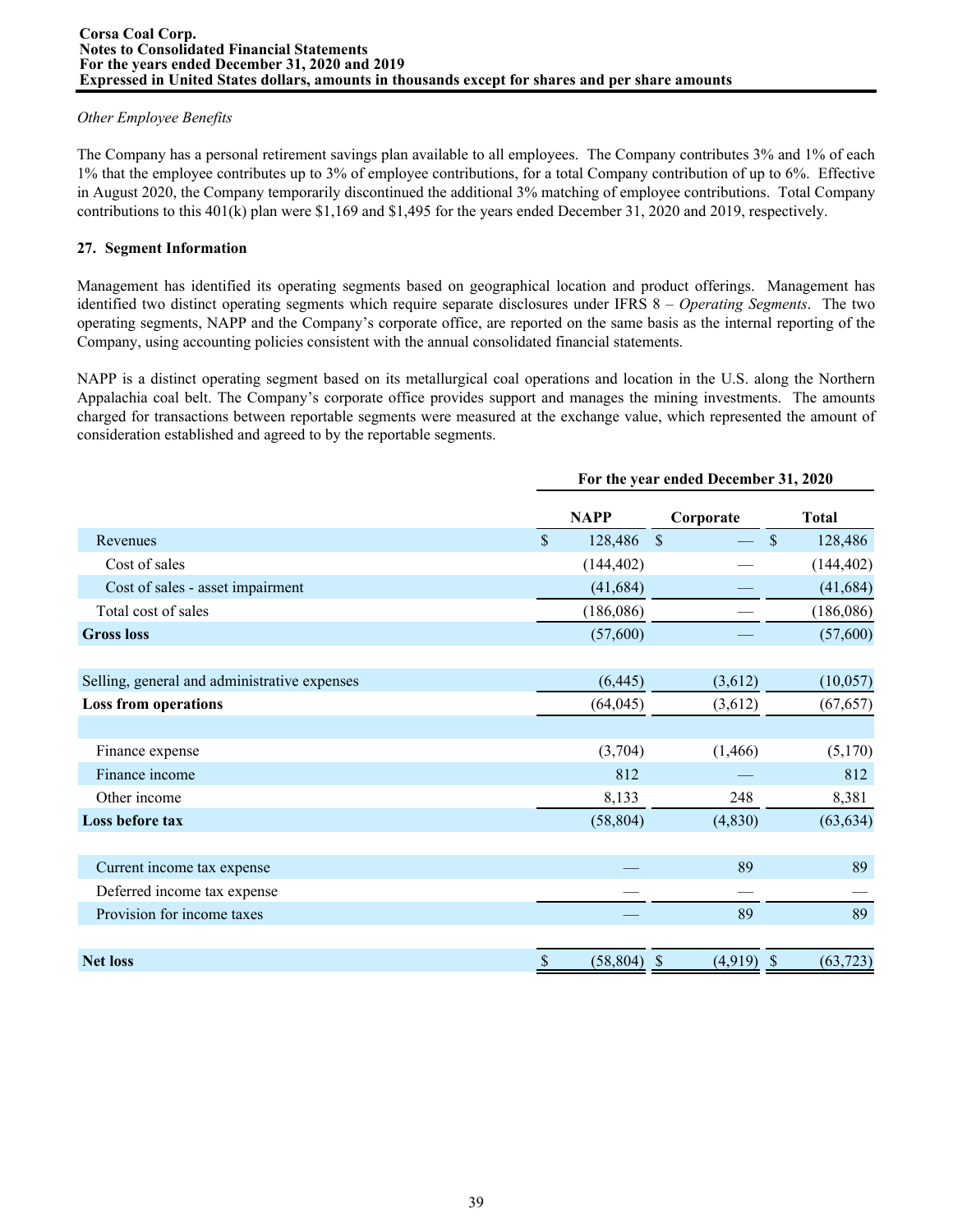|                                              |             |             | For the year ended December 31, 2019 |                         |  |  |  |
|----------------------------------------------|-------------|-------------|--------------------------------------|-------------------------|--|--|--|
|                                              |             | <b>NAPP</b> | Corporate                            | <b>Total</b>            |  |  |  |
| Revenues                                     | $\mathbf S$ | 232,069     | $\mathcal{S}$                        | $\mathbb{S}$<br>232,069 |  |  |  |
| Cost of sales                                |             | (216, 621)  | (127)                                | (216,748)               |  |  |  |
| Gross margin (loss)                          |             | 15,448      | (127)                                | 15,321                  |  |  |  |
|                                              |             |             |                                      |                         |  |  |  |
| Selling, general and administrative expenses |             | (11, 376)   | (4,372)                              | (15,748)                |  |  |  |
| Income (loss) from operations                |             | 4,072       | (4, 499)                             | (427)                   |  |  |  |
|                                              |             |             |                                      |                         |  |  |  |
| Finance expense                              |             | (3,794)     | (3,834)                              | (7,628)                 |  |  |  |
| Finance income                               |             | 4,165       | 40                                   | 4,205                   |  |  |  |
| Other income (expense)                       |             | 4,966       | (1,629)                              | 3,337                   |  |  |  |
| Income (loss) before tax                     |             | 9,409       | (9,922)                              | (513)                   |  |  |  |
|                                              |             |             |                                      |                         |  |  |  |
| Current income tax (benefit) expense         |             |             |                                      |                         |  |  |  |
| Deferred income tax expense                  |             |             |                                      |                         |  |  |  |
| Provision for income taxes                   |             |             |                                      |                         |  |  |  |
| Net income (loss)                            | \$          | 9,409       | $\mathcal{S}$<br>$(9,922)$ \$        | (513)                   |  |  |  |

|             |             | For the year ended       |            |              | For the year ended       |           |
|-------------|-------------|--------------------------|------------|--------------|--------------------------|-----------|
|             |             | <b>December 31, 2020</b> |            |              | <b>December 31, 2019</b> |           |
|             | <b>NAPP</b> | Corporate                | Total      | <b>NAPP</b>  | Corporate                | Total     |
| Assets      | \$184.951   | 25.201<br><sup>S</sup>   | \$ 210,152 | \$263,140    | 6.186                    | \$269,326 |
| Liabilities | 89.207      | 33.228                   | \$122,435  | 91.978<br>S. | 26,190<br>S.             | \$118.168 |

All of the Company's mining properties are located in the U.S. The following geographic data includes revenues, net income (loss), non-current assets, total assets and total liabilities:

|                    |            | For the year ended          |                         |               | For the year ended          |            |
|--------------------|------------|-----------------------------|-------------------------|---------------|-----------------------------|------------|
|                    |            | <b>December 31, 2020</b>    |                         |               | <b>December 31, 2019</b>    |            |
|                    | <b>USA</b> | Canada                      | <b>Total</b>            | <b>USA</b>    | Canada                      | Total      |
| Revenue            | 128,486    |                             | 128,486<br>S            | 232,069<br>S. |                             | 232,069    |
| Net (loss) income  | (62,202)   | (1,521)<br>S                | (63, 723)<br>\$.        | 2,022<br>S    | (2, 535)                    | (513)<br>S |
|                    |            |                             |                         |               |                             |            |
|                    |            |                             |                         |               |                             |            |
|                    |            | <b>At December 31, 2020</b> |                         |               | <b>At December 31, 2019</b> |            |
|                    | <b>USA</b> | Canada                      | <b>Total</b>            | <b>USA</b>    | Canada                      | Total      |
| Non-current assets | 167,638    |                             | 167,638<br>S.           | \$220,800     |                             | \$220,800  |
| Total assets       | 210,126    | 26<br>S                     | 210,152<br><sup>S</sup> | 269,254       | 72                          | \$269,326  |

The NAPP Division had three customers which accounted for 27%, 12% and 10%, respectively, of total revenue for the year ended December 31, 2020 and five customers which accounted for 19%, 15%, 14%, 12% and 10%, respectively, of total revenue for the year ended December 31, 2019.